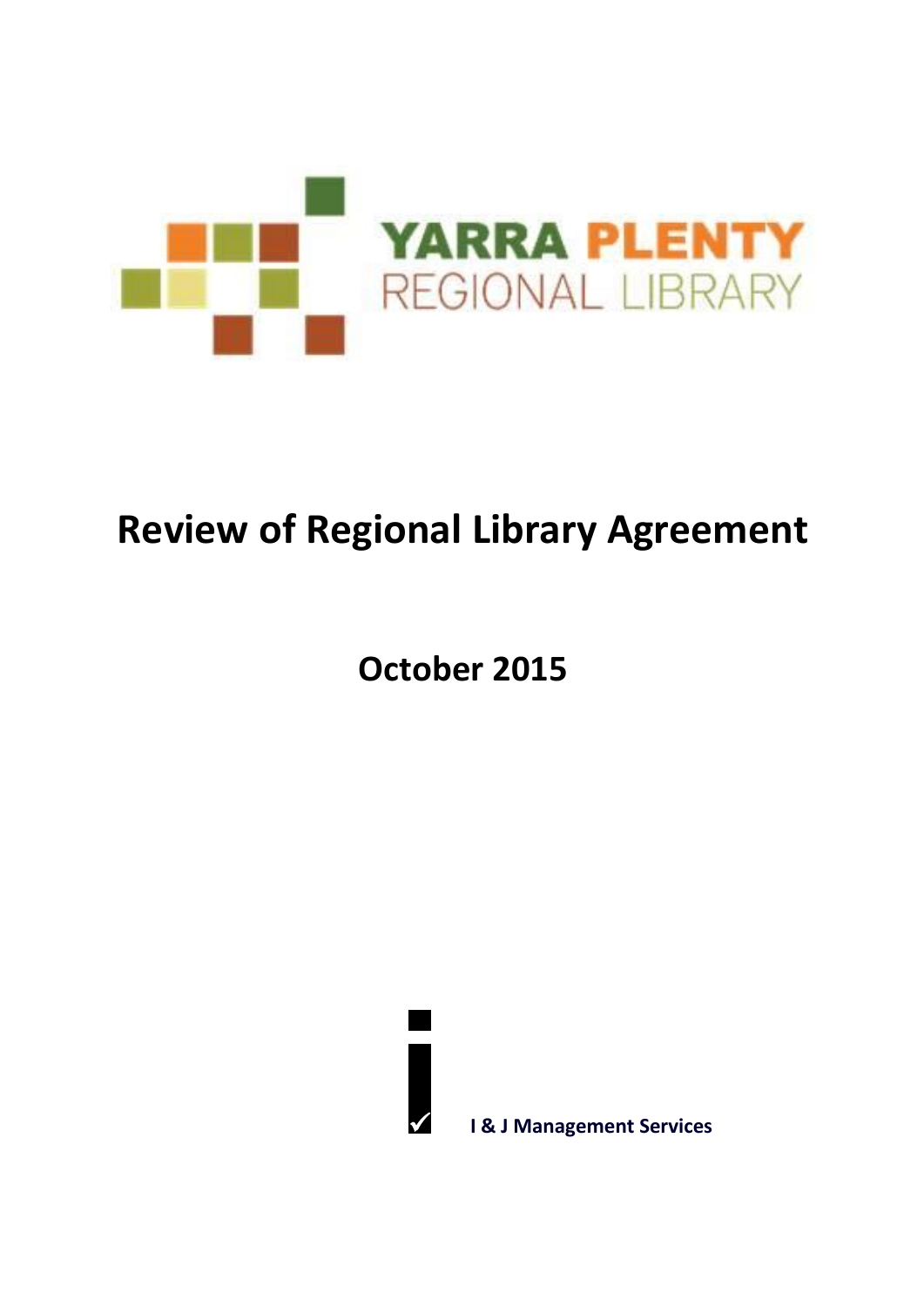# **Yarra Plenty Regional Library Review of Regional Library Agreement**

# **October 2015**

### **Contents**

| 1.                 |  |
|--------------------|--|
| 1.1.               |  |
| 1.2.               |  |
| 1.3.               |  |
| 1.4.               |  |
| 2.                 |  |
| 2.1.               |  |
| 2.2.               |  |
| 3.                 |  |
| 4.                 |  |
| 5.                 |  |
| 5.1.               |  |
| 5.2.               |  |
| 6.                 |  |
| 7.                 |  |
| 8.                 |  |
| 9.                 |  |
| 9.1.               |  |
| 9.2.               |  |
| 9.3.               |  |
| <b>APPENDIX 1.</b> |  |

The Review of Yarra Plenty Regional Library's Regional Library Agreement was conducted by:

I & J Management Services Pty. Ltd. P.O. Box 845, Sunbury VIC 3429 Telephone: 03 9740 4222 Email: ianp@ijman.com.au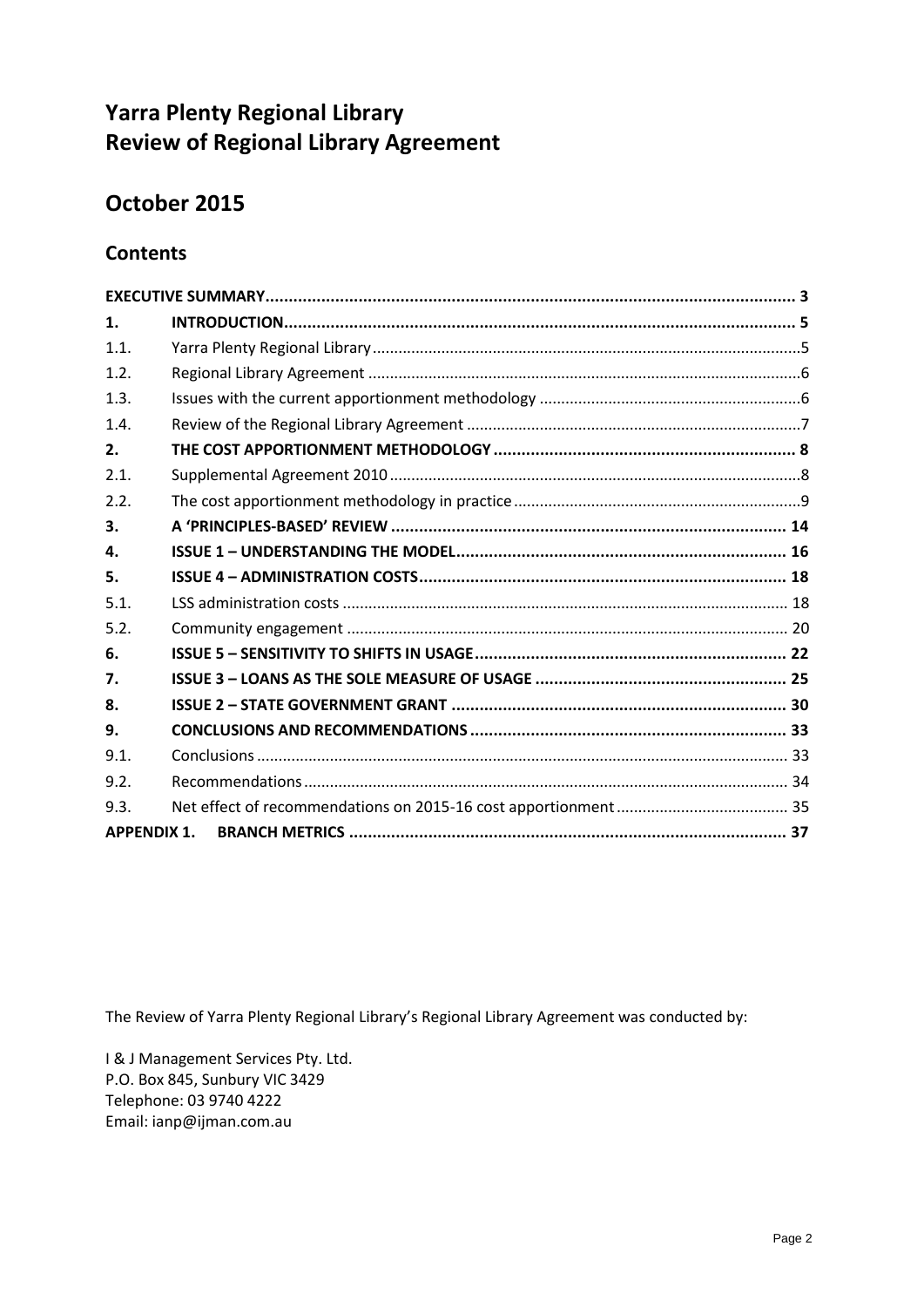

# **EXECUTIVE SUMMARY**

Yarra Plenty Regional Library (YPRL) is one of Victoria's best performed public libraries – delivering high quality contemporary library services to Banyule, Nillumbik and Whittlesea residents at a cost per capita level close to the statewide average.

The Regional Library Agreement between Banyule, Nillumbik and Whittlesea Councils is required to be reviewed every five years. The 2015 review of the Regional Library Agreement took a principles-based approach, with the aim of ensuring that the cost apportionment model that determines the annual financial contribution of each Council to the library is **transparent, fair and equitable**.

#### **A user pays model**

The model comprises five steps, each of which has varying levels of complexity.

- Step 1 Calculate the cost of each library branch (using cost drivers such as collection size, number of staff and number of PCs)
- Step 2 Apportion branch costs to member Councils by their residents' share of use of each branch
- Step 3 Sum usage costs across all branches for each Council
- Step 4 Add in Mobile, Outreach and other costs
- Step 5 Allocate and deduct the State Government Grant and direct income as a proportion of overall usage.

The YPRL cost apportionment methodology is a user pays model. In apportioning costs and revenues at branch and Council level, **the model explicitly charges each Council for their residents' use of the library** (not the cost of each Council providing library services to its residents). YPRL's cost apportionment model is perhaps the most sophisticated model currently in use among Victoria's regional library corporations.

#### **Review findings**

The 2015 review of the YPRL Regional Library Agreement addressed a number of issues which have emerged with the application of the cost apportionment model over the last five years. Among the review findings and consequent recommendations there are four key points.

- 1. The population-based **State Government Grant** to support Councils in providing library services should be **credited back to each Council** to offset their cost of using library services. This recommendation would return the model to its pre-2010 state and is consistent with the recommendations of the independent review of the Regional Library Agreement in 2010. The current model pools the total amount received by the three member Councils and reallocates this on the basis of usage (i.e. library loans).
- 2. The model should adopt a **wider definition of library usage** in allocating costs and income. The current model uses loans of physical collection items as the sole measure of library usage. This ignores the broader range of services offered by a modern library (including literacy programs and cultural activities, technology access, a place to study and relax, digital collections) – services that are highly valued and regularly used by different cohorts of the population.
- 3. Calculating usage over a three year period would **smooth out year on year variations** that affect member Councils' ability to budget for a predictable cost of using library services.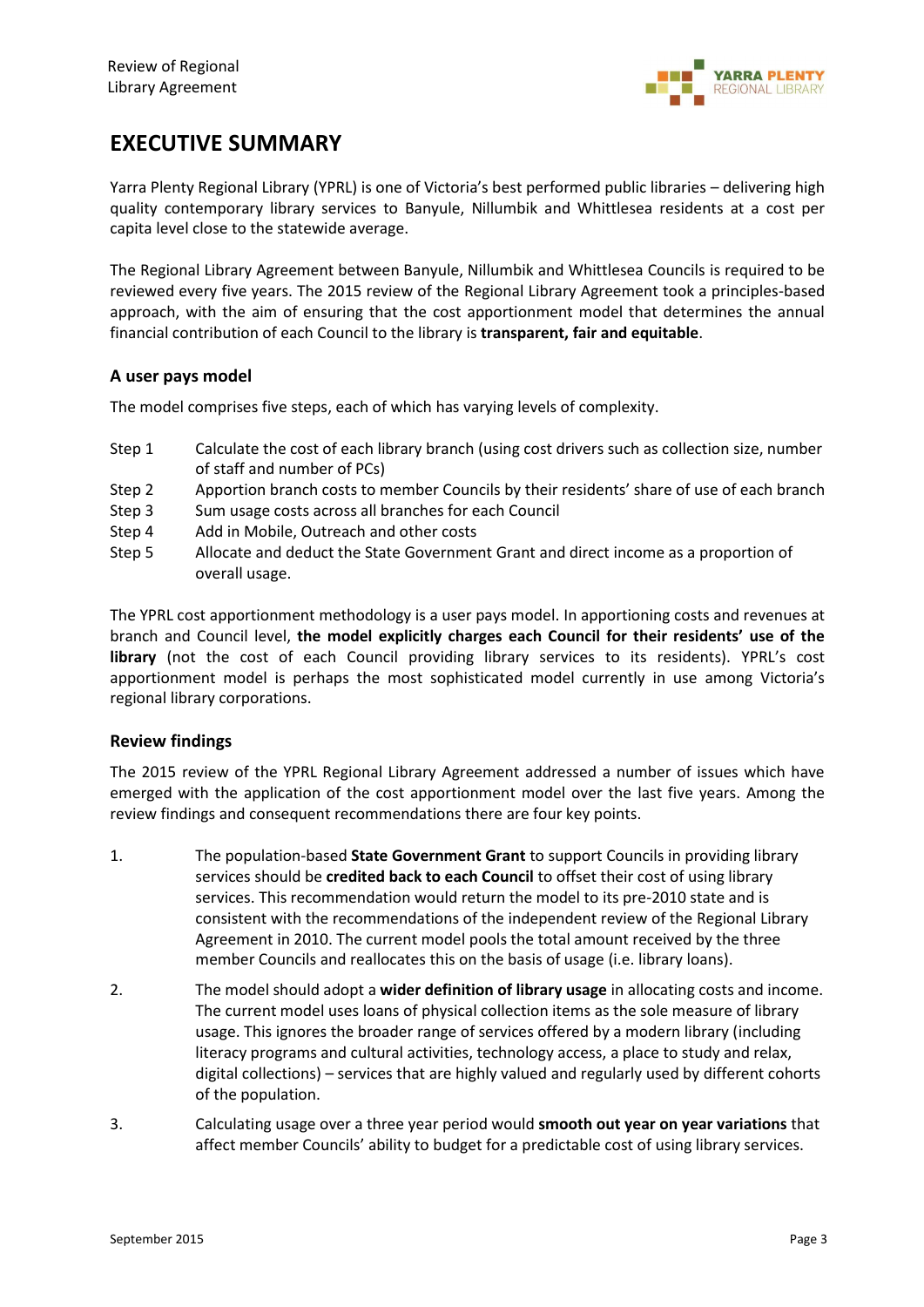

- 4. The allocation of \$3.2 million in **library management, support and administration** (22% of total regional library costs is currently split equally between branches) can be improved by:
	- reallocating \$1.3 million to cost centres that already exist within the model (i.e. collections, technology, community engagement and organisational development)
	- evenly sharing the \$0.6 million cost of regionally focused executive and strategic management functions that benefit the member Councils equally
	- allocating the remaining \$1.3 million equally between the nine library branches.

#### **Financial impact**

The net effect of adopting all of the recommendations from the 2015 review in the 2015-16 cost apportionment model would have been to:

- **E** increase Banyule's contribution by \$104k (an increase of 2.4%)
- **E** increase Nillumbik's contribution by \$254k (+ 10.2%)
- decrease Whittlesea's contribution by \$358k (- 7.3%).

| \$000<br><b>Item</b>            | <b>Banyule</b> | <b>Nillumbik</b> | Whittlesea | <b>Total</b> |
|---------------------------------|----------------|------------------|------------|--------------|
| Current 2015-16 contribution    | \$4,395        | \$2,499          | \$4,934    | \$11,828     |
| Adoption of all recommendations | \$4,499        | \$2,753          | \$4,576    | \$11,828     |
| Change in total contribution    | \$104          | \$254            | ( \$358)   | \$0          |
| % impact on total contribution  | $+2.4%$        | $+10.2%$         | $-7.3%$    |              |

By far the major recommendation (in financial terms) is the revised treatment of the State Government Grant, which accounts for \$304k of the total \$358k movement in contributions. The recommended approach addresses what is seen to be an inequity that has existed in the cost apportionment model for the past five years, whereby more than \$1 million of the State Government Grant money allocated to Whittlesea on the basis of its population characteristics (including equity weightings) has been reallocated through the cost apportionment model to Banyule and Nillumbik due to their relatively higher levels of library loans (although they do not have higher levels of use of other library services). The simplest and fairest method of allocating the State Government Grant is to return to each Council the amount calculated by the State Government.

The adoption of the remaining recommendations related to the definition and calculation of library use, and the allocation of administration and related regional costs will improve the integrity of the model (albeit also adding some additional complexity). These will have an additional net financial impact of \$54k across the three member Councils.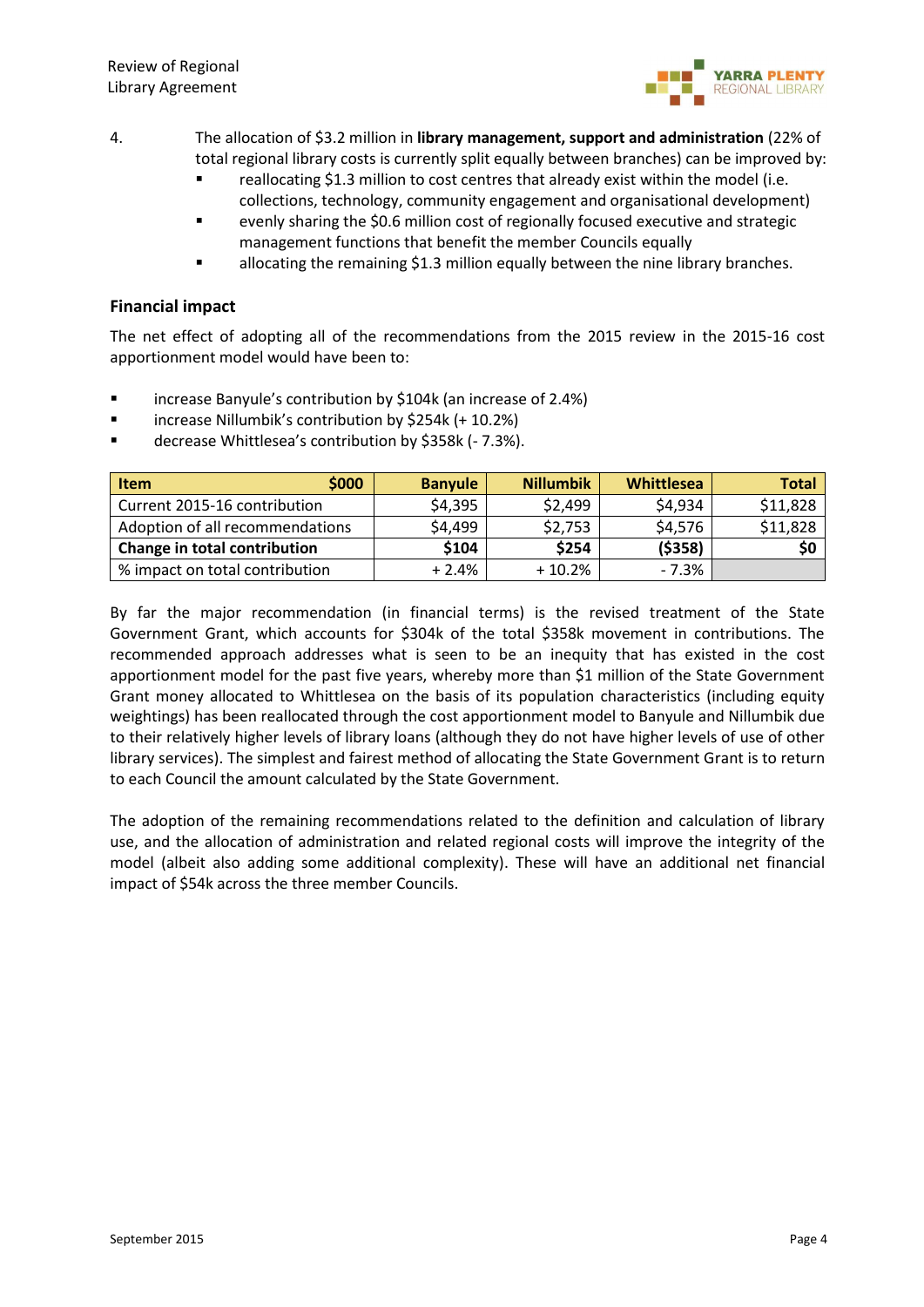

## **1. INTRODUCTION**

### **1.1. Yarra Plenty Regional Library**

One of Australia's largest and most progressive library systems, Yarra Plenty Regional Library (YPRL) was founded in the mid-1960s, when the former City of Heidelberg agreed to provide library services to the former Shire of Eltham. Later the former Shire of Diamond Valley and the Shire of Whittlesea joined the regional group.

In 1995, following changes in local government boundaries, the new municipalities of Banyule, Nillumbik and Whittlesea continued their support for the regional library service and YPRL was one of the first regions incorporated under Section 196 of the Victorian Local Government Act 1989.

YPRL provides library services through:

- nine branch libraries located in three Local Government Areas (LGAs)
- **The Ethree mobile libraries (a Mobile Library, Outreach Vehicle and Reading Rover)**
- a home library service.



YPRL is coordinated from Library Support Services (LSS) located at the Civic Centre in South Morang, and also provides selected services to Murrindindi Library Service.

The library service covers an area of 983 square kilometres and includes metropolitan, urban fringe and rural areas. It services a population of 366,460 of whom 141,444 are members. The library has around 160 staff (92 EFT) and a 2015-16 budget of \$14.8 million.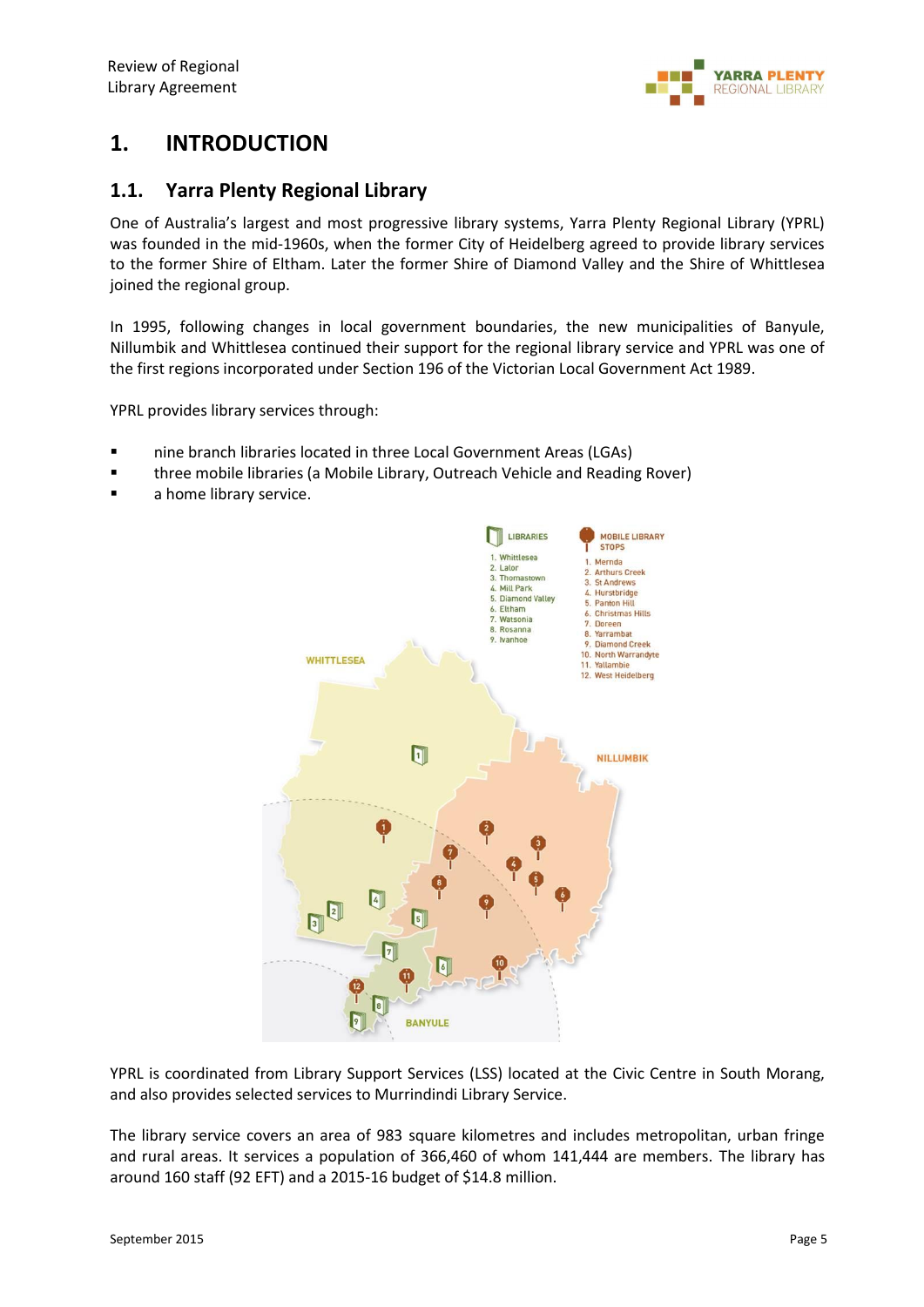

### **1.2. Regional Library Agreement**

Banyule, Nillumbik and Whittlesea Councils are parties to An Agreement To Form Yarra Plenty Regional Library Service, made on 14 December, 1995 (the Primary Agreement). Clause 14.1 of the Primary Agreement requires that the parties and the Board of the Yarra Plenty Regional Library review the operation of the Primary Agreement at least once in every five years. The Primary Agreement was last reviewed in 2010.

It is critical to YPRL's ongoing operations that revenues and costs are apportioned between the three member Councils in a fair and equitable manner. Such apportionment is guided by the Regional Library Agreement. The application of the agreed guidelines is administered by YPRL in a transparent manner through a series of cost apportionment tables to determine the annual financial contribution payable by each member Council.

The comprehensive 2010 review of the Regional Library Agreement included three reports by two consultants and a mediation process conducted as per the Agreement. The result of this review was a much more detailed methodology to assign library costs, and the reapportionment of the State Government operating grant according to usage.

In concluding the 2010 review the parties determined to amend the Primary Agreement with a Supplemental Agreement, the main item of which referred to the revised method of apportioning income and expenditure to member Councils.

### **1.3. Issues with the current apportionment methodology**

Over the past five years a number of issues with YPRL's income and expenditure apportionment methodology have emerged. These include:

- 1. The methodology is complicated and difficult to understand.
- 2. The allocation of the State Government operating grant (as per the usage formula defined in the Supplemental Agreement) has been previously disputed by the City of Whittlesea.
- 3. The usage measure (circulation) is becoming a less important part of modern library services and does not take into account other use of library branches (e.g. visiting the library, attendance at library programs and activities, using PCs and wifi in the library).
- 4. When the current measures were introduced, there was more uniformity of branch size. There is now a small library (Whittlesea) which assumes the apportioned cost of administration and community engagement equally with the largest branches.
- 5. Small changes to usage can impact significantly on the annual cost to a member Council as it affects both expenditure and income.

With the anticipated introduction of local government rate capping in 2016-17 the expectation is that Regional Library expenditure will be contained to the nominated figure being used by Local Government Victoria. While this may be achieved, individual Council contributions could have a large variation. For example in the draft 2015-16 budget overall costs increased by 3.44%. Total contributions from member Councils increased 4.11% (to offset a reduced proportion of income via State Government funding). However, due to volatility in usage the amounts allocated to each member Council included:

- **E** an increase for Banyule of 4.77% (vs 2.98% in the previous year)
- an increase for Nillumbik of 9.75% (vs -0.20% in the previous year)
- **E** an increase for Whittlesea of 0.92% (vs 12.74% in the previous year).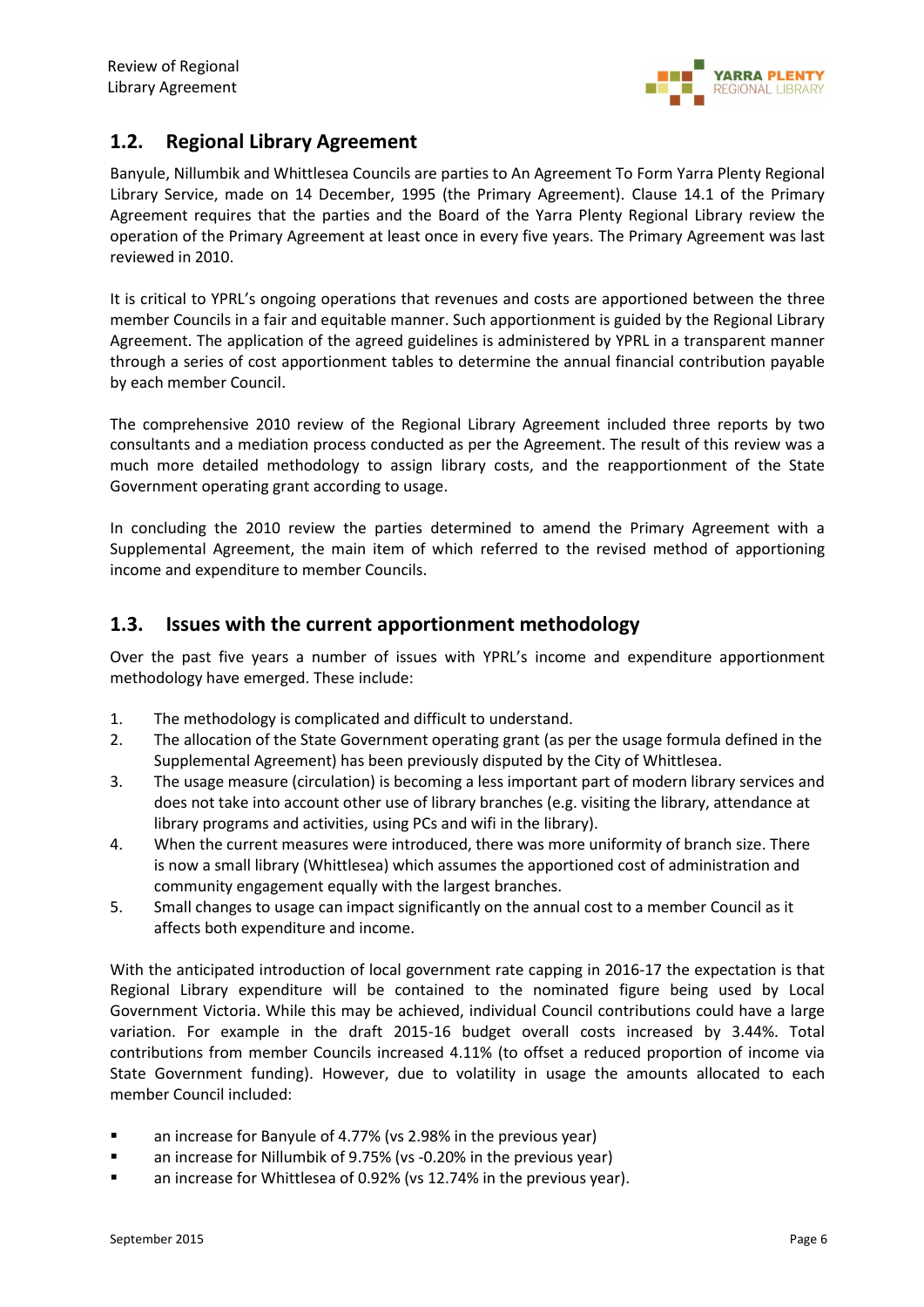

### **1.4. Review of the Regional Library Agreement**

In line with its periodic review obligations, YPRL sought to review the Regional Library Agreement. Analysis of the current Agreement ensures:

- that it fairly captures the actual costs of each component of the library service (i.e. collections, IT, community engagement, mobile libraries, HR, administration)
- that it fairly captures direct (e.g. staff, utilities, other direct costs) and indirect costs (e.g. administration) for each branch
- that costs are transparently and fairly apportioned according to usage (ensuring that if one member Council has heavy usage of a branch they are sharing the cost).

The review involved consultation with relevant stakeholders including Library Board members, member Council CEOs and Directors, YPRL EMT members. A written report, providing any recommendations for improvement to the apportionment methodology identified through the review, will assist Board members to decide whether there should be changes to the content of the Regional Library Agreement 2015-2020.

I & J Management Services was engaged to undertake the 2015 review of the YPRL Regional Library Agreement.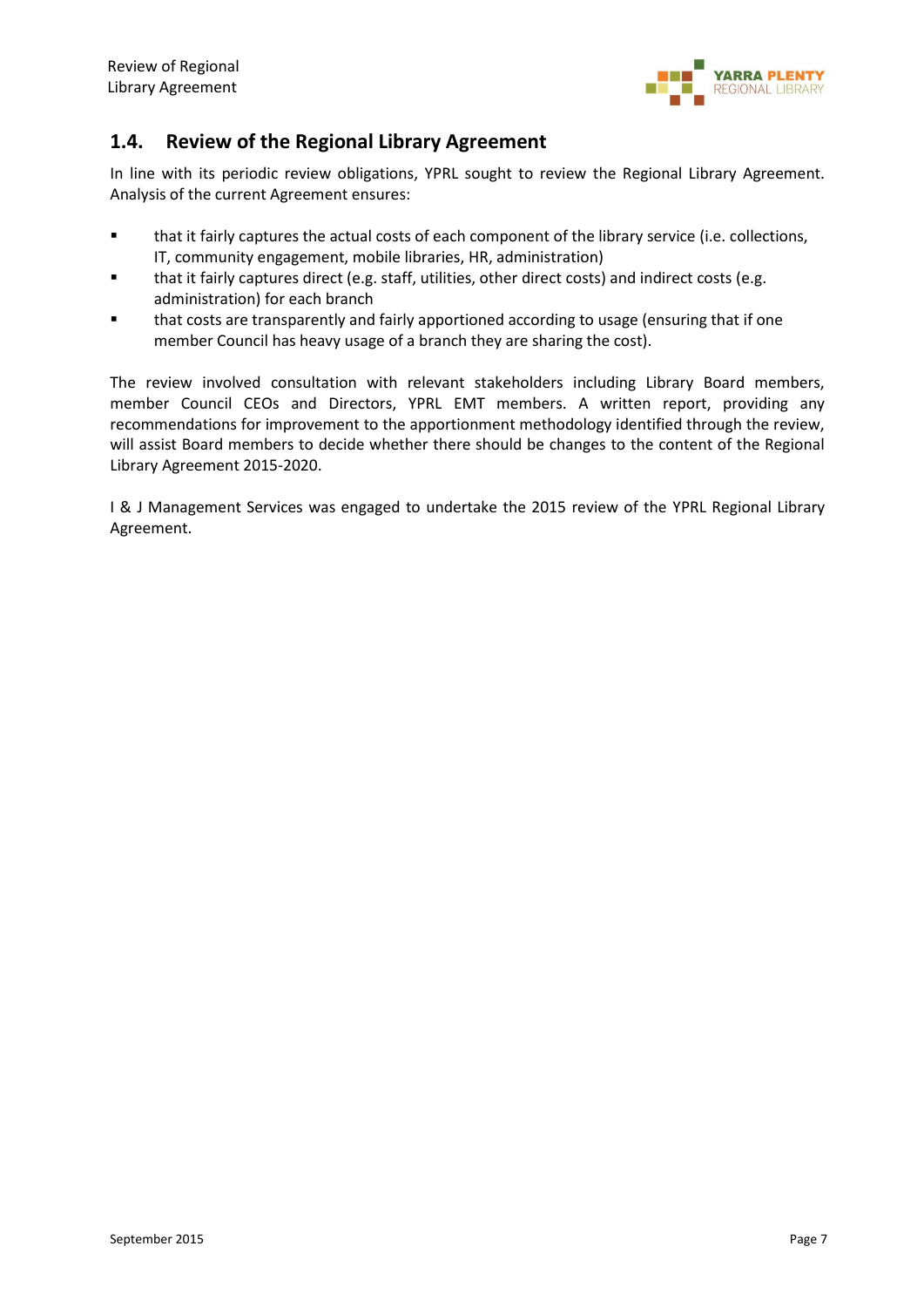

# **2. THE COST APPORTIONMENT METHODOLOGY**

### **2.1. Supplemental Agreement 2010**

The Regional Library Agreement Supplemental Agreement 2010, Annexure A sets out the following methodology for assigning expenditure and income to each member Council.

#### **A. Expenditures**

*Each Council's annual financial contribution will be established:*

- *First, by forecasting the expenditures to be made in respect of each Branch Library on the basis defined below, and*
- *Second, by allocating to Councils the forecast expenditures of each Branch Library on the basis defined below:*
- *(1) The following expenditures will be attributed to each Branch Library.*
	- *a) Direct expenditures made in respect of each Branch Library.*
	- *b) Indirect expenditures will be apportioned to Branch Libraries on the following basis:*
		- *i) Collection costs (excluding salaries of Library Support Staff ("LSS") staff) are allocated in the proportion which the Collection Size of each Branch Library bears to the total Collection size of all Branch Libraries in the region collectively comprising the municipal districts of Banyule, Nillumbik and Whittlesea ("the region").*
		- *ii) Computer expenditure (including all capital and operational expense related to the provision of IT services but excluding salaries of LSS staff) is allocated by the number of pcs per location*
		- *iii) Organisational Development expenditure (including all training, WorkCover and OH&S but excluding salaries of LSS staff) is allocated by the number of Equivalent Full Time positions per location*
		- *iv) Community Engagement expenditure and Branch-run courier costs (including costs of programs, activities and promotions at each branch and delivery of items across the region but excluding salaries of LSS staff) are allocated by the number of branches in each municipality*
		- *v) Mobile Library expenditure is allocated by the number of hours of service in each municipality*
		- *vi) Capital expenditure is allocated back to the relevant department and allocated accordingly*
		- *vii) Salaries expenditure (including all on costs) is allocated directly to the relevant location*
		- *viii) Administrative costs (including advertising, legal, stationery, phones and the like) which are regional expenses and salaries of LSS staff are allocated by the number of branches in the municipality.*

*(2) Forecast expenditures of each Branch Library will then be allocated to Councils in the proportion which the Loan Destination of each Branch Library bears to the total Loan Destination of all Branch Libraries in the region. For the purpose of this calculation loans to users who reside outside the region will be ignored.*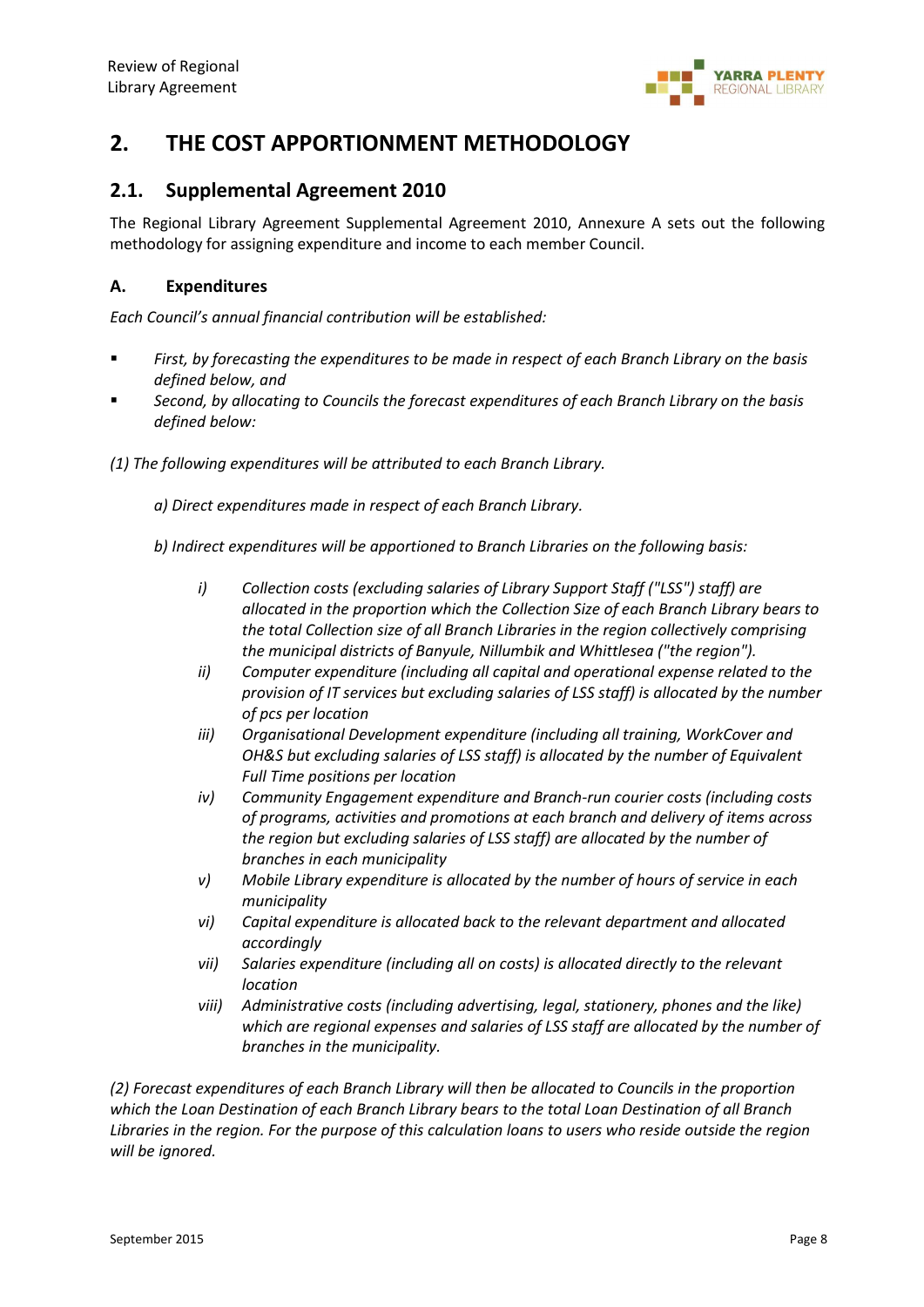

#### **B. Income**

*Each Council's annual financial contribution will be reduced by the amount of income it receives by way of State Government library subsidies and grants; and by the amount of income forecast to be earned by Branch Libraries and the Regional Library.* 

*All income from State Government library subsidies and grants received by the Regional Library with reference to a Council will be credited by reference to the proportion which the usage of each Branch Library in that Council's municipal district bears to the total usage of all Branch Libraries in the region.* 

*Each Council's share of other income will reflect the extent to which the Council contributes to the cost of earning that income, and:*

*(1) If the cost of earning the income is a Direct Expenditure, then the income earned from that expenditure will be apportioned to the Branch Library in accordance with (A)(1)(a) above and will reduce the forecast expenditures of the Branch Library (income in this category includes photocopy charges, public telephone charges and merchandise sales).*

*(2) If the cost of earning the income is an Indirect Expenditure, then the income earned from that expenditure will be apportioned to Councils in the proportion which each Council contributes to that expenditure (income in this category includes overdue charges and damaged book charges).*

*(3) Interest income earned by the Regional Library will be apportioned to Councils in proportion to the forecast cash contribution to be made by each Council to the Regional Library.*

### **2.2. The cost apportionment methodology in practice**

The YPRL cost apportionment model comprises five steps, within each of which are varying levels of complexity (depending on the step, the cost drivers and the usage calculations).

- Step 1 Calculate branch costs
- Step 2 Apportion branch costs by branch usage
- Step 3 Sum usage costs across all branches for each Council
- Step 4 Add in Mobile, Outreach and other costs
- Step 5 Allocate and deduct State Government Grant and direct income.

The calculation of the 2015-16 cost allocations by Council is shown on the following pages.

#### **Step 1 Calculate branch costs**

Step 1 calculates branch costs based on the drivers of direct and indirect costs described in the Supplemental Agreement.

For example, the estimated **direct salary** cost at Diamond Valley (Greensborough) for 2015-16 is \$578k. This includes base salaries, superannuation, annual leave and overtime loadings, WorkCover premiums and other provisions. Diamond Valley has 6.0 EFT. The larger branch at Eltham (11.1 EFT) has total estimated direct salaries costs of \$986k. In total, YPRL branch salary costs for 2015-16 are estimated at \$6,035k.

**Other direct** costs at Diamond Valley (including utilities charges and furniture and fittings) total \$95k. Across all nine branches other direct costs total \$850k.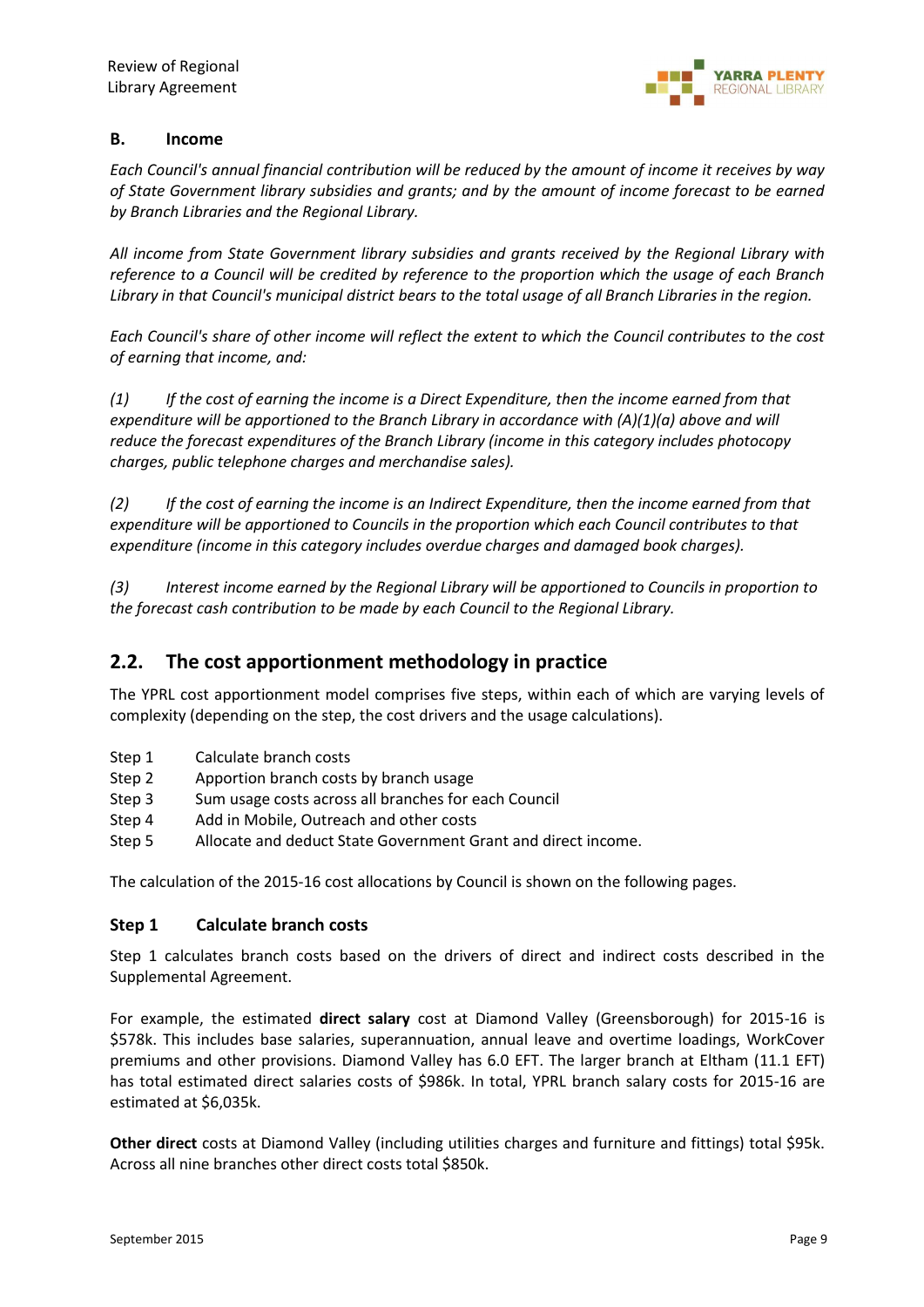

Therefore, the total amount of direct branch costs for 2015-16 is estimated at \$6,885k. Each Council is responsible for maintenance and physical upkeep of the branches in their municipality.

| \$000<br><b>Item</b>         | <b>Diamond</b><br><b>Valley</b> | <b>Eltham</b> | <b>Ivanhoe</b> | $\ddot{\phantom{a}}$ | <b>Whittlesea</b> | <b>Total</b> |
|------------------------------|---------------------------------|---------------|----------------|----------------------|-------------------|--------------|
| <b>Direct Branch Costs</b>   |                                 |               |                |                      |                   |              |
| <b>Salaries</b>              | \$578                           | \$986         | \$758          |                      | \$385             | \$6,035      |
| Other                        | \$95                            | \$126         | \$84           |                      | \$3               | \$850        |
| Sub-total                    | \$673                           | \$1,112       | \$842          |                      | \$388             | \$6,885      |
| <b>Indirect Branch Costs</b> |                                 |               |                |                      |                   |              |
| Collections                  | \$306                           | \$357         | \$351          |                      | \$111             | \$2,671      |
| Computers                    | \$78                            | \$176         | \$143          |                      | \$33              | \$1,057      |
| Org. Development             | \$13                            | \$24          | \$18           |                      | \$9               | \$144        |
| Community engagement         | \$23                            | \$23          | \$23           |                      | \$23              | \$211        |
| Administration               | \$360                           | \$360         | \$360          |                      | \$360             | \$3,237      |
| Sub-total                    | \$780                           | \$940         | \$896          |                      | \$536             | \$7,320      |
| <b>Total Branch costs</b>    | \$1,453                         | \$2,052       | \$1,738        |                      | \$924             | \$14,205     |
| Cost drivers                 |                                 |               |                |                      |                   |              |
| <b>Staff EFT</b>             | 6.0                             | 11.1          | 8.4            |                      | 4.3               | 66.8         |
| Collection items '000        | 45.6                            | 53.2          | 52.3           |                      | 16.6              | 398.2        |
| Computers                    | 26                              | 59            | 48             |                      | 11                | 354          |
| <b>Branches</b>              | $\mathbf{1}$                    | $\mathbf{1}$  | $\mathbf{1}$   |                      | $\mathbf{1}$      | 9            |
| <b>Staff EFT</b>             | 8.9%                            | 16.6%         | 12.6%          |                      | 6.5%              | 100%*        |
| Collection items '000        | 11.1%                           | 13.0%         | 12.8%          |                      | 4.0%              | 100%*        |
| Computers                    | 6.6%                            | 15.1%         | 12.2%          |                      | 2.8%              | 100%*        |
| <b>Branches</b>              | 11.1%                           | 11.1%         | 11.1%          |                      | 11.1%             | 100%         |

\* Other staff, collections and computers costs are allocated separately to the mobile and outreach services.

Allocation of indirect costs to each branch starts by determining the total cost of each item across YPRL.

For example, replenishment and maintenance of the total Regional Library **collection** of 398,000 items is estimated to cost \$2,747k in 2015-16 – \$2,671k for the collections in the branches and \$76k to cover the cost of the mobile and outreach collections. The 45,600 collection items at Diamond Valley (reflecting the size of the library and available display space) represent 11.1% of the total collection. Therefore, Diamond Valley is allocated 11.1% of the total \$2,747k collections cost, or \$306k. Similarly, Eltham's collection of 53,200 items bears 13.0% of the total collections cost.

Using the same approach, YPRL estimates that it will cost \$1,170k to provide 392 **computers**, of which 354 will be in the nine branches at a cost of \$1,057k. Diamond Valley has 26 computers or 6.6% of the total, so its bears 6.6% of the total computer cost, or \$78k.

Total **organisational development** costs in branches of \$144k are spread across the branches on the basis of share of EFT, so Diamond Valley has \$13k of these costs. Total **community engagement** costs of \$211k (e.g. publications and printing, regional events, branch activities, library user survey) are spread equally across all branches. Diamond Valley is one of nine branches so it bears one-ninth  $(11.1%)$  of this cost – a total of \$23k.

Finally, total YPRL **administration** costs of \$3,237k are also spread equally across the branches. This includes costs for LSS salaries, office rent at YPRL headquarters, central IT costs, supplies, equipment, finance and banking, and other administration costs. Each of the nine libraries is allocated a one-ninth share of this cost, or \$360k.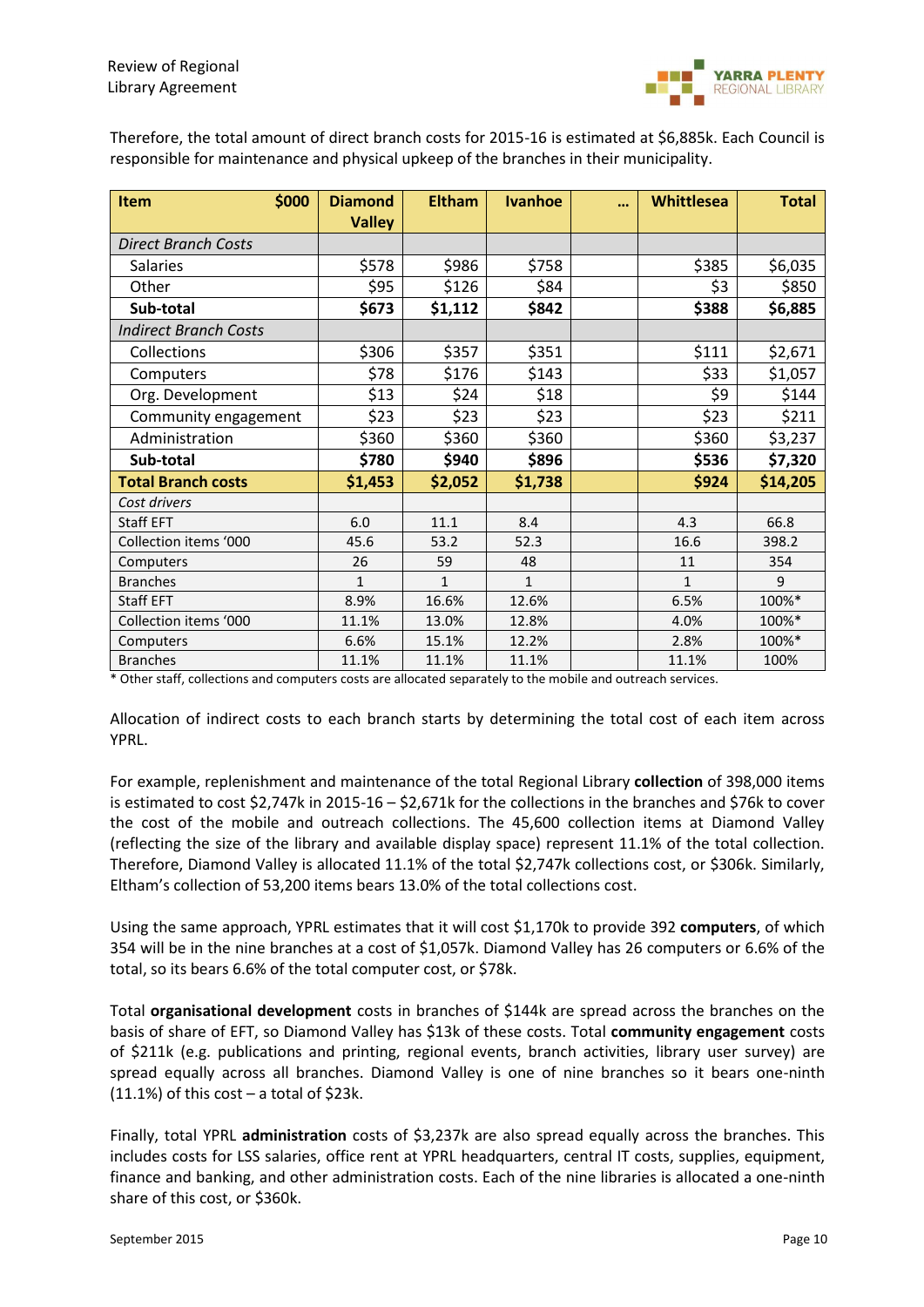

In total, indirect costs at Diamond Valley are \$780k. Added to the \$673k direct costs the total cost of providing library services at Diamond Valley is calculated at \$1,453k.

Similarly, the cost of providing library services at Eltham is \$2,052k, at Ivanhoe \$1,738k and so on across all nine branches. The total cost of providing services through the nine library branches in 2015- 16 is determined to be \$14,205k.

At this point in the model, which is determining cost allocations for the 2015-16 year ahead, it should be noted that the total cost of providing the library service for the year becomes FIXED (subject to any later agreed additions and deductions). That is, the 'size of the pie' is set. Thereafter, everything else in the model is focused on a fair and equitable allocation of this cost.

#### **Step 2 Apportion branch costs by branch usage**

|               |   | <b>Cost</b> | Loans*       |       |       |       |         | <b>Cost \$000</b> |         |
|---------------|---|-------------|--------------|-------|-------|-------|---------|-------------------|---------|
| <b>Branch</b> |   | \$000       | <b>Total</b> | B     | N     | W     | B       | N                 | W       |
| D. Valley     | N | \$1,453     | 205,731      | 32%   | 60%   | 8%    | \$470   | \$868             | \$115   |
| Eltham        | N | \$2,052     | 407,771      | 19%   | 78%   | 3%    | \$397   | \$1,591           | \$64    |
| Ivanhoe       | B | \$1,738     | 278,628      | 94%   | 2%    | 4%    | \$1,634 | \$42              | \$62    |
| Lalor         | w | \$1,691     | 191,492      | 3%    | 1%    | 96%   | \$53    | \$16              | \$1,621 |
| Mill Park     | W | \$2,091     | 394,388      | 8%    | 4%    | 88%   | \$169   | \$92              | \$1,830 |
| Rosanna       | B | \$1,405     | 226,338      | 93%   | 4%    | 3%    | \$1,303 | \$56              | \$45    |
| Thomastown    | w | \$1,334     | 103,165      | 3%    | 2%    | 95%   | \$48    | \$22              | \$1,264 |
| Watsonia      | B | \$1,519     | 231,985      | 83%   | 9%    | 8%    | \$1,258 | \$142             | \$119   |
| Whittlesea    | W | \$924       | 37,058       | 11%   | 8%    | 81%   | \$101   | \$70              | \$753   |
| <b>Total</b>  |   | \$14,205    | 2,076,556    | 40.6% | 24.3% | 35.1% | \$5,433 | \$2,899           | \$5,873 |

Step 2 in the cost methodology apportions the calculated cost of providing services at each branch (from Step 1) on the basis of usage at each branch. Usage is defined in the cost model as the number of loans of physical collection items (e.g. books, DVDs, magazines).

\* Excludes Mobile, Outreach and Out of Area loans.

As calculated in Step 1, provision of library services at Diamond Valley for 2015-16 is \$1,453k. Based on the profile of loans from Diamond Valley in 2014-15, 60% of these loans were made by library members who live in Nillumbik, 32% by Banyule residents and 8% by Whittlesea residents. Therefore, Nillumbik Council is required to pay \$868k for the use of library services at Diamond Valley (60% of \$1,453k). Banyule Council pays \$470k and Whittlesea Council \$115k.

Similarly, the cost of all other branches is allocated to each of the three member Councils as the proportion of loans at that branch made by library members from each LGA. For example, with 96% of loans at Lalor being made by Whittlesea residents, Whittlesea Council pays for 96% of the cost of that branch (96% of \$1,691k = \$1,621k). Banyule Council pays \$53k to use Lalor library and Nillumbik Council pays \$16k to use the library.

Step 2 is where the model moves from determining the **cost of providing services** (Step 1) to a **user pays model** where each Council contributes to the cost of using the library. For example, the total cost of providing services at the two Nillumbik libraries is \$3,505. However, Nillumbik pays only \$2,899 for its use of library services across the region, significantly influenced by the relatively high 'cross-border' use of the Diamond Valley and Eltham libraries by Banyule residents.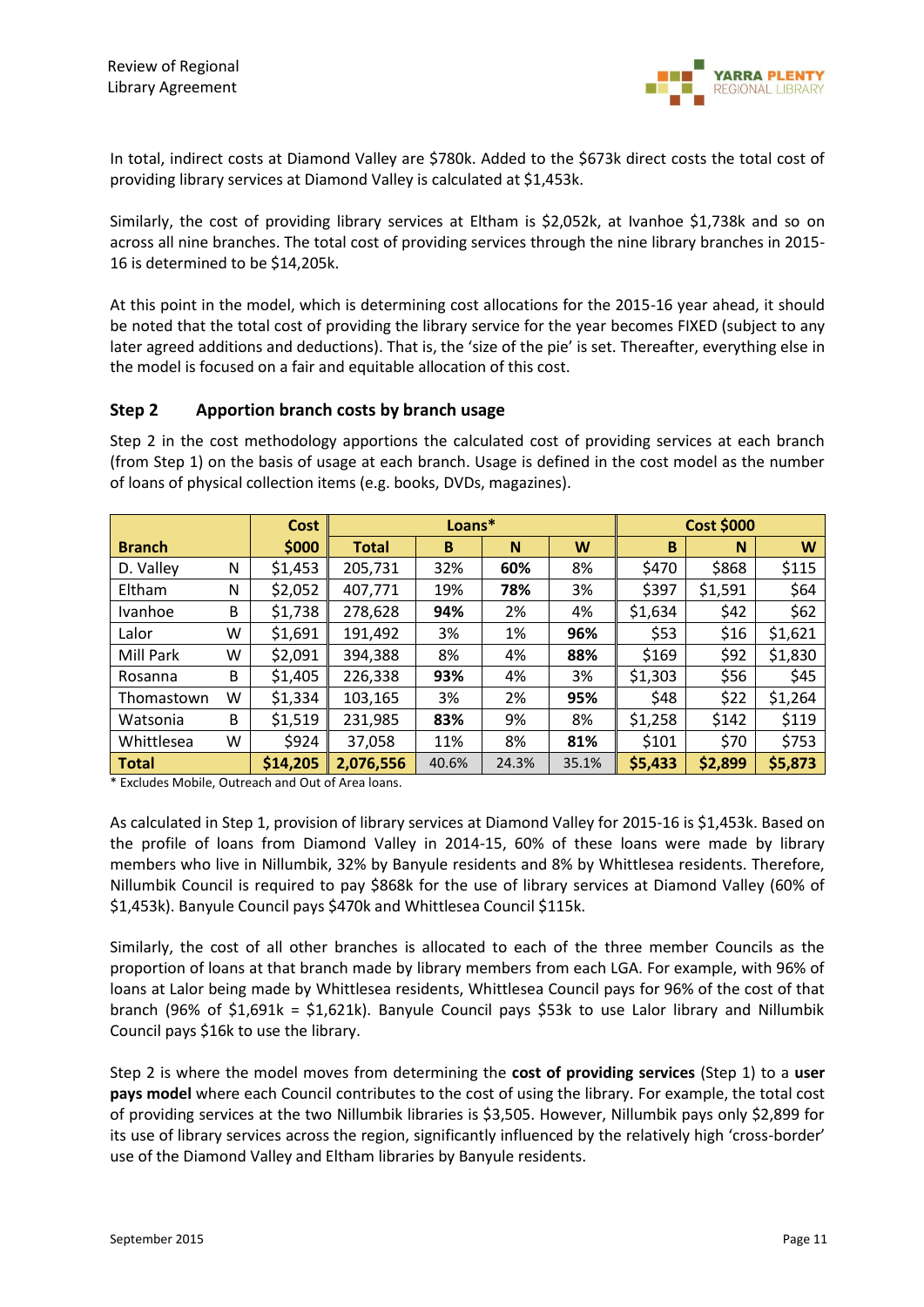

#### **Step 3 Sum usage costs across all branches for each Council**

Step 3 is a simple summation of the costs to each member Council of using each of the nine branches. That is, after the branch-usage filter is applied in Step 2 the total calculated cost of \$14,205k is now split between Whittlesea (\$5,873k), Banyule (\$5,433k) and Nillumbik (\$2,899k).

It should be noted that the distribution of costs on a branch by branch basis does not match the overall distribution of loans. For example, Banyule has 40.6% of all loans but pays only 38.2% of the total cost.

#### **Step 4 Add in Mobile, Outreach and other costs**

Step 4 in the cost apportionment model adds in costs for the provision of non-branch related library services.

The overall cost of providing the **Mobile Library** in 2015-16 is calculated as \$395k, including salaries, asset replacement, shares of the collections/computer/organisational development budgets and maintenance and fittings. As described in the Supplemental Agreement, this amount is allocated to the member Councils by the number of hours of service in each municipality (Nillumbik 69%, Whittlesea 21%, Banyule 10%).

Similarly, total costs for the **Outreach vehicle** are calculated as \$126k, which is split between the three Councils on the basis of the number of sites visited in each LGA (Banyule 56%, Whittlesea 34%, Nillumbik 10%).

Finally, in 2015-16 the direct capital cost of providing CCTV cameras at branches in each municipality was added to the total. Any other cost items that could be directly attributed to the member Councils would be included here.

| \$000<br><b>Item</b>                                                           | <b>Banyule</b> | <b>Nillumbik</b>         | Whittlesea | <b>Total</b> |
|--------------------------------------------------------------------------------|----------------|--------------------------|------------|--------------|
| <b>Branch costs</b>                                                            | \$5,433        | \$2,899                  | \$5,873    | \$14,205     |
| + Mobile                                                                       | \$39           | \$274                    | \$82       | \$395        |
| + Outreach                                                                     | \$71           | \$12                     | \$43       | \$126        |
| + CCTV cameras                                                                 | \$33           | \$18                     | \$19       | \$70         |
| <b>Total cost</b>                                                              | \$5,576        | \$3,205                  | \$6,017    | \$14,798     |
| - State Government Grant                                                       | \$897          | \$536                    | \$776      | \$2,209      |
| - Direct income                                                                | \$283          | \$169                    | \$245      | \$697        |
| - Community rooms                                                              | \$1            | $\overline{\phantom{a}}$ | \$62       | \$64         |
| <b>Total contribution</b>                                                      | \$4,395        | \$2,499                  | \$4,934    | \$11,828     |
| Overall usage (% loans) for State<br><b>Government Grant and Direct Income</b> | 40.6%          | 24.3%                    | 35.1%      | 100%         |

The total cost of running YPRL in 2015-16 is \$14,798k.

#### **Step 5 Allocate and deduct State Government Grant and direct income**

The final step in the calculation of Council charges for using the Regional Library is the deduction of income elements.

The State Government provides a grant to every Victorian Council to support provision of public library services. From a total pool of money allocated in the State Budget for this purpose, the amount given to each LGA is determined on the basis of population characteristics (including total population and Grants Commission weightings for remoteness, population dispersion, English proficiency, socio-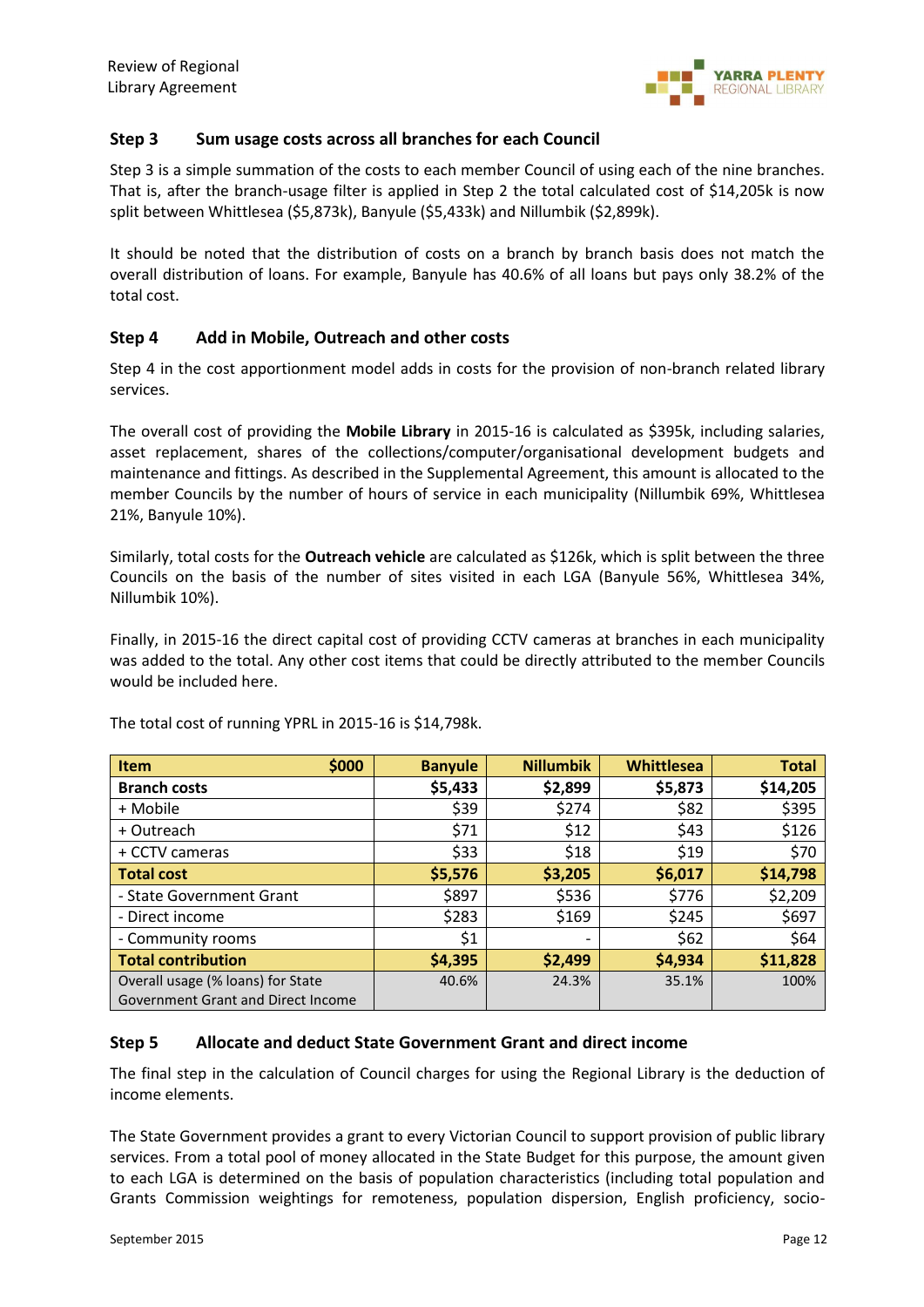

economic disadvantage and ageing). The total amount for Banyule, Nillumbik and Whittlesea Councils is then provided as a single grant to YPRL. For 2015-16 the **State Government Grant** to the three member Councils totaled \$2,209k.

As defined in the Supplemental Agreement 2010, this amount is split on the basis of overall library usage (defined as loans of physical items – 40.6% from Banyule residents, 35.1% from Whittlesea residents, 24.3% from Nillumbik residents) and deducted from each Council's contribution.

YPRL's **direct income** (including overdue fines, library fees and charges, photocopying, fund raising, interest on investments and income for provision of services to Murrindindi Library Service) is also returned to the three Councils using the same 'usage' split as the State Government Grant.

Finally, any income directly attributable to a Council is deducted from the total. In 2015-16 this included payments for use of community rooms at Thomastown, Lalor and Watsonia libraries.

#### **Final contribution**

After all income was distributed the total contributions for each member Council in 2015-16 were calculated through the cost apportionment model as:

- \$4.395 million from Banyule Council
- **52.499 million from Nillumbik Council**
- \$4.934 million from Whittlesea Council.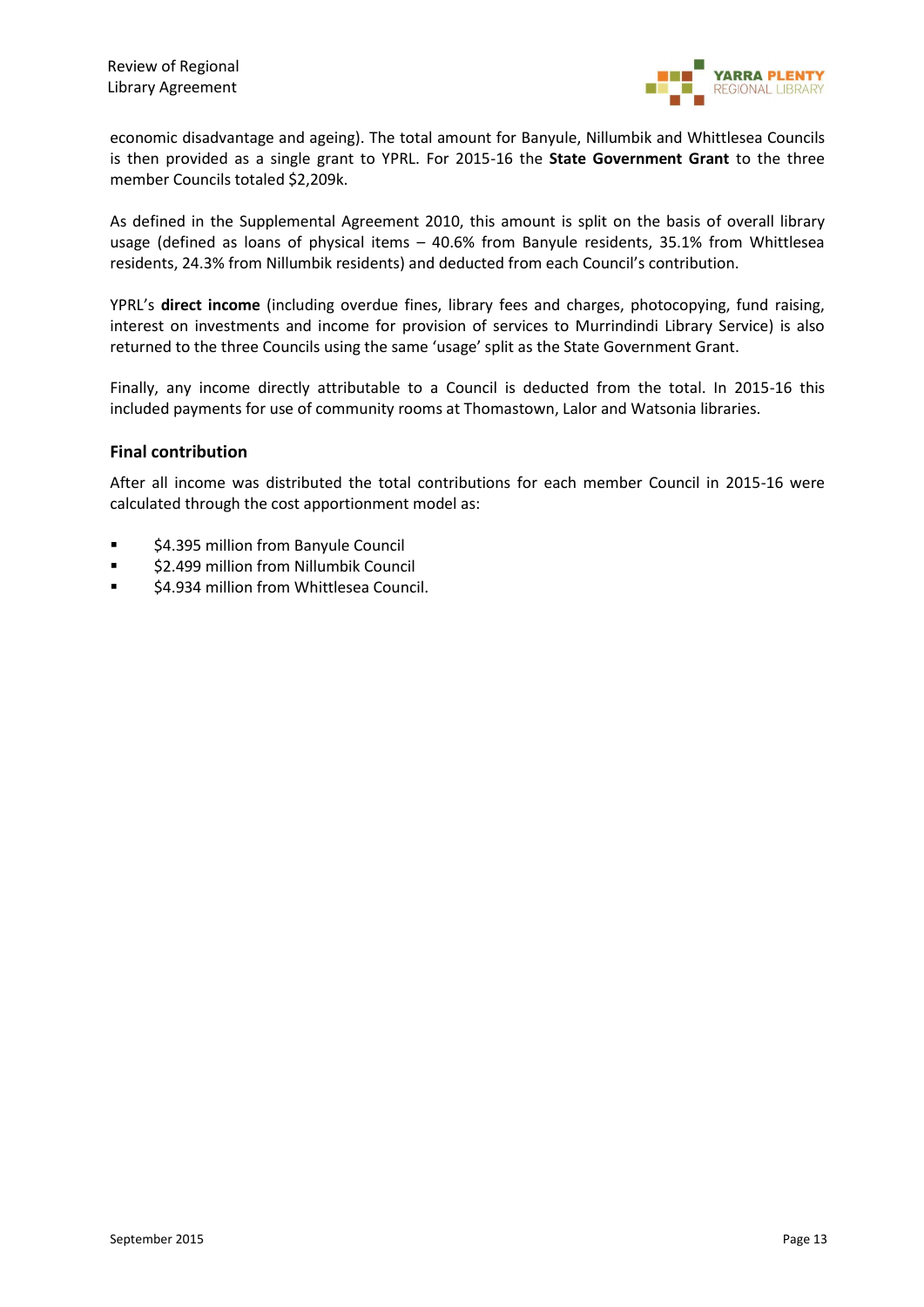

# **3. A 'PRINCIPLES-BASED' REVIEW**

In addressing the issues identified in relation to the YPRL Regional Library Agreement it should first be noted that this is NOT a review of the library service itself. Consultation with Board members and senior managers of the three member Councils found universal agreement that the residents of Banyule, Nillumbik and Whittlesea receive well-managed high quality library services. The Executive management and administration of the Regional Library, and the scope and quality of the services it provides are held in very high regard.

Therefore, the review is focused primarily on the five issues identified in the 2015 review brief (see Section 1.3.). These issues are examined in the following sections of this report in a sequence that is consistent with the structure of the cost apportionment methodology. That is:

- Issue 1 Understanding the model
- Issue 4 Administration costs
- Issue 5 Sensitivity to shifts in usage
- Issue 3 Loans as the sole measure of usage
- Issue 2 State Government Grant.

#### **Guiding principles**

Analysis of each of these issues and subsequent framing of options and recommendations has been undertaken within the context of a set of guiding principles – principles that were based on the review brief and refined through consultation with stakeholders. Agreement on a 'principles-based' approach is intended to simplify comparison of possible options.

| <b>Principle</b>          | The cost apportionment model                                                                                                                                                     |
|---------------------------|----------------------------------------------------------------------------------------------------------------------------------------------------------------------------------|
| <b>Equity</b>             | fairly allocates expenditure and income between member Councils, using<br>appropriate measures of equity                                                                         |
| <b>Transparency</b>       | fairly captures the actual costs of the library service and each branch<br>is understood by key stakeholders                                                                     |
| <b>Reliability</b>        | is predictable, and does not produce unexpected, unexplained or widely<br>variant outcomes                                                                                       |
| Value to the<br>community | facilitates delivery of good quality library services<br>encourages (or does not discourage) desirable behaviours among users or<br>member Councils (e.g. increased service use) |

#### **Cost models**

It should also be noted that analysis of the cost apportionment model is an endeavour aimed at finding a model which works best for the Regional Library in 2015 and for the next five years.

There is no perfect model. Cost apportionment models are never right or wrong, only ever good or bad in a particular context. That is because cost models are simply mathematical algorithms used to estimate or apportion the cost of a product or service. They function purely on the basis of input parameters, business rules and assumptions. If the current model is not serving its purpose then the failing lies in:

- **fi** the data (being inaccurate or inappropriate) and/or
- the business rules (in that methods of cost apportionment do not reflect expectations or reality).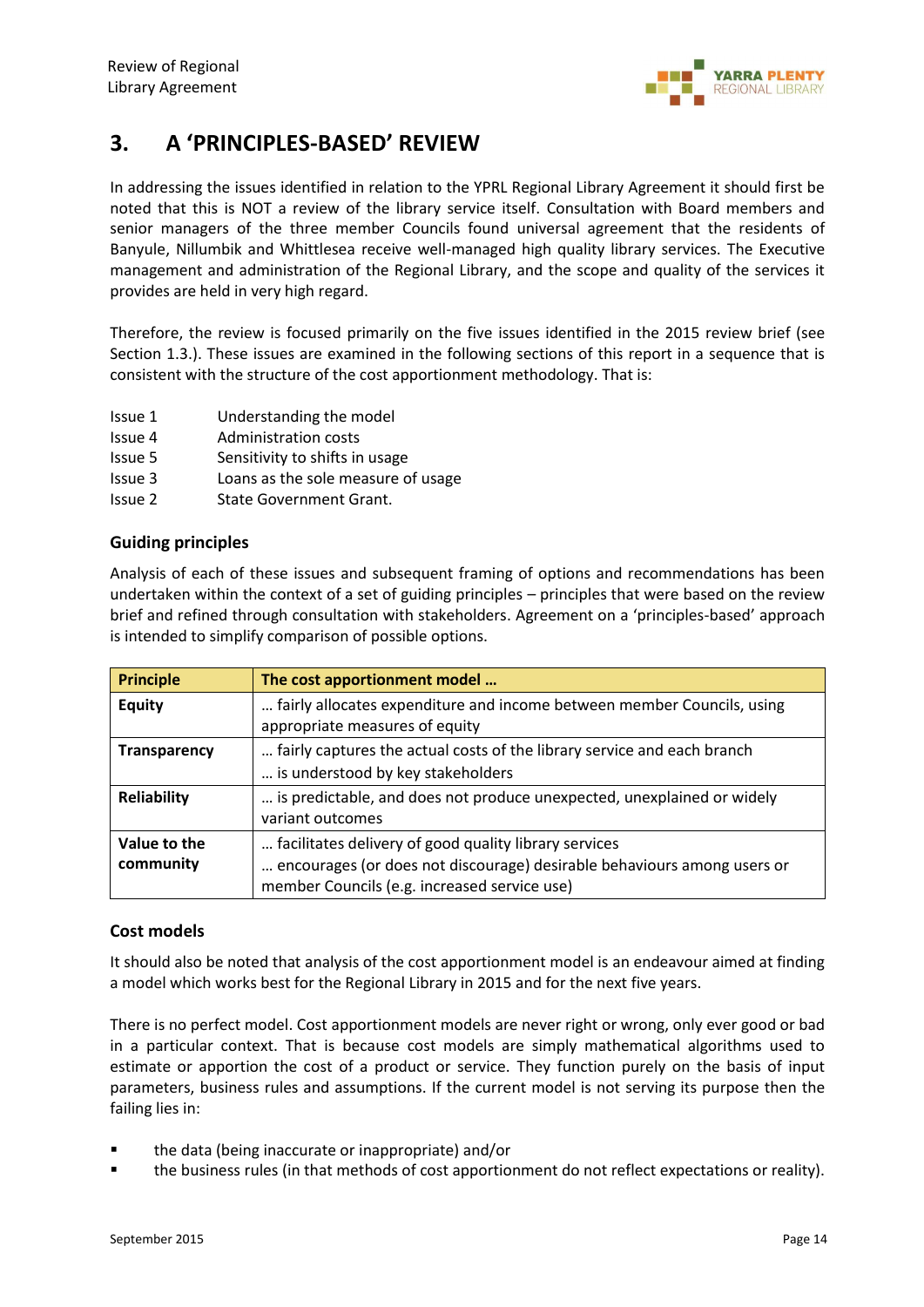

The outputs of the current cost apportionment model are based on the best available data and accurately reflect the inputs and assumptions. That is, YPRL is deploying the model exactly as it is intended.

Therefore, any concerns with the current outputs from the model must be addressed through review and refinement of the model's business rules and assumptions.

In doing this, it should also be recognised that **the same level of analytical rigour** must be applied to both the assumptions within the current model and any proposed alternatives.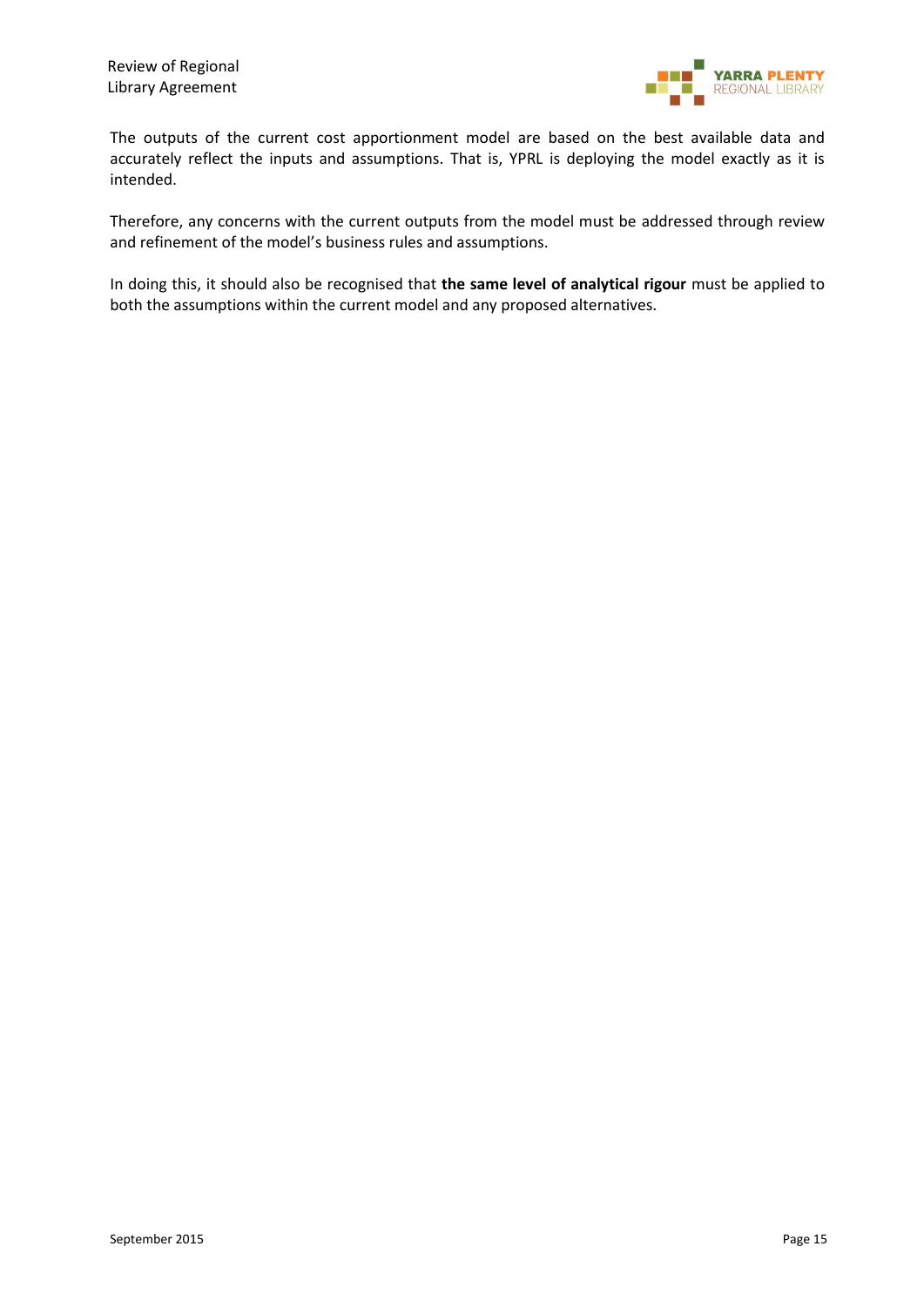

# **4. ISSUE 1 – UNDERSTANDING THE MODEL**

The YPRL cost apportionment model, as originally developed in 1995 and most recently revised and documented in the Supplemental Agreement 2010, aims to fairly apportion the cost of library services to the three member Councils.

The model comprises five steps (as described in Section 2.2). Within each step there are varying levels of complexity, depending on the step, the application of cost drivers and the usage calculations.

- Step 1 Calculate branch costs
- Step 2 Apportion branch costs by branch usage
- Step 3 Sum usage costs across all branches for each Council
- Step 4 Add in Mobile, Outreach and other costs
- Step 5 Allocate and deduct State Government Grant and direct income.

In effect, Step 1 sets the total cost for the annual provision of branch library services. Steps 2 and 3 apportion this 'fixed' cost between the member Councils based on usage by branch. Then Steps 4 and 5 adjust the calculated cost of using branch library services to take account of some specific expenditure and income items.

As far as possible, the cost model seeks to achieve **a balance between simplicity and complexity**.

- The 5 steps are, at face value, easy enough to understand (even if there are some complicated mathematical formula happening in the background).
- The model is transparent, in that the information used and calculations made are open to Board members and member Councils should they wish to examine it.
- Fairness and equity are seen as being more important (within reason) than simplicity.
	- For example, even though each branch PC costs \$3k or only about 0.02% of the total cost of providing library services, computer costs are allocated to branch libraries by the number of PCs because this is fair and equitable, and is not a complicated calculation.

#### **A 'user pays' model**

The key to understanding the YPRL cost apportionment model is to recognise that it is a user pays model. While Step 1 of the model determines the cost of providing library services through the YPRL branch network in the next financial year, the subsequent steps apportion this cost in a way that charges Councils for their residents' use of the library services. That is, the more you use the library (actually – the more loans of physical collection items you make), the more you pay.

This means that the differential treatment of each branch's staffing numbers, collection size and PC counts in Step 1, and even the 'blunt' allocation of \$3.2 million LSS administration costs (23% of the total cost) on a per branch basis, has much less influence on the total contributions made by each Council than the number of loans made by library members at each branch and overall.

However, in saying that, there are two further points that must also be understood.

#### Differential branch costs

Firstly, because the model calculates branch costs and then allocates these on the basis of usage at each branch, the cost of making a loan at each branch varies. As seen in the following table (and also in Appendix 1), the cost per loan ranges from a low of \$3.77 at Eltham to \$18.70 at the new Whittlesea library. This cost differential is due to the different mix of staffing, collection and computers at each branch and the overall level of loans at each branch – which is typically related to the branch size.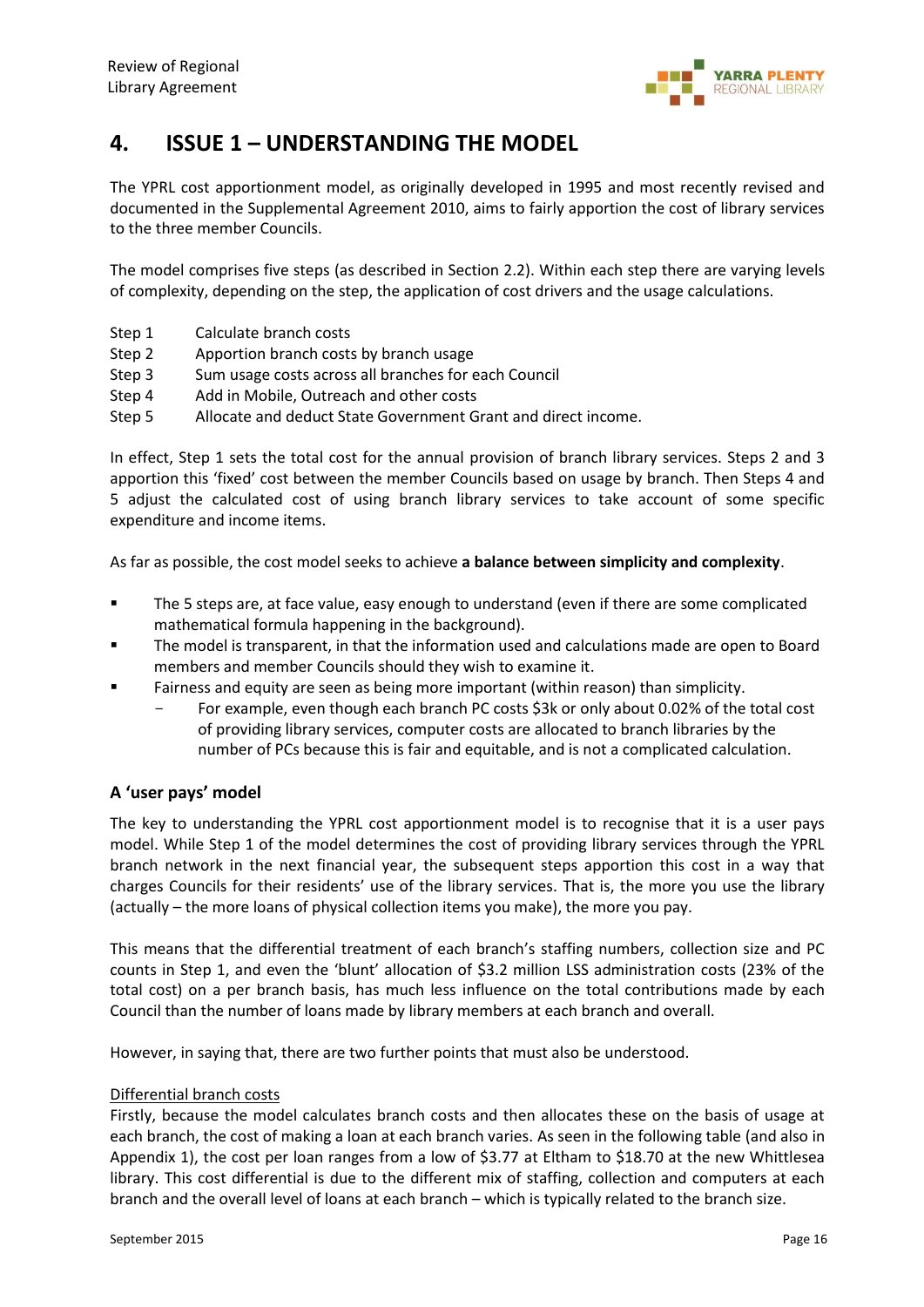

The two largest branches at Mill Park and Eltham have cost per loan figures under \$4. Libraries with relatively lower loan numbers (such as Thomastown and Lalor) have above average cost per loan figures. Whittlesea, by far the smallest library with an estimate of only 49,411 loans in 2014-15, has a cost per loan figure five times that of Eltham. This is driven to a considerable extent by each branch library having an equal share of the LSS administration cost. That is, the \$360k administration cost at Eltham represents \$0.66 of the \$3.77 cost per loan (18%), while at Whittlesea the \$360k adds \$7.29 to the cost of each loan (39%).

| <b>Branch</b>  |   | Branch cost \$000 | <b>Total loans</b><br>(annualized) | <b>Cost per loan</b> |
|----------------|---|-------------------|------------------------------------|----------------------|
| Diamond Valley | N | \$1,453           | 274,308                            | \$5.30               |
| Eltham         | N | \$2,052           | 543,695                            | \$3.77               |
| Ivanhoe        | B | \$1,738           | 371,504                            | \$4.68               |
| Lalor          | W | \$1,691           | 255,323                            | \$6.62               |
| Mill Park      | W | \$2,091           | 525,851                            | \$3.98               |
| Rosanna        | B | \$1,405           | 301,784                            | \$4.66               |
| Thomastown     | W | \$1,334           | 137,553                            | \$9.70               |
| Watsonia       | B | \$1,519           | 309,313                            | \$4.91               |
| Whittlesea     | W | \$924             | 49,411                             | \$18.70              |
| <b>Total</b>   |   | \$14,205          | 2,768,741                          | \$5.13               |

Consequently, in the YPRL user pays model it matters not only 'How many loans residents make', but also 'Which library they borrow from', as loans from Whittlesea library cost considerably more than loans anywhere else.

#### Fixed total cost of branch services

The second important point about the user pays model is that Step 1 in the model fixes the total cost of providing branch services for the year. Thereafter, the usage patterns at each branch and overall serve only to apportion this fixed cost. Total usage may increase or decrease, and the loans profile between Councils may shift, but this will not change the total cost once it is set. For every additional loan in a branch that is charged to a Council, there must be a corresponding reduction in the total cost apportioned to the other Councils.

#### **Conclusion**

The YPRL cost apportionment methodology is a user pays model. It employs a selection of relevant cost drivers to determine the cost of providing services at each branch. Then through the application of usage statistics in apportioning costs at branch level, and in apportioning costs and revenues at Council level, **the model explicitly charges each Council for their residents' use of the library (not the cost of the Council providing library services to its residents**). In that sense YPRL's cost apportionment model is perhaps the most sophisticated model currently in use among Victoria's regional library corporations (which typically have some but a lesser emphasis on usage as the defining driver of cost).

Given this blend of simplicity and complexity it is important that Board members and member Council's understand how the model works – and how the contribution they are apportioned each year has been derived. Through this review it is hoped that the current Board now has a greater understanding of how the model works, and are able to use this knowledge to inform their decisionmaking. As membership of the Board changes in time it would be desirable for this knowledge and understanding to be shared.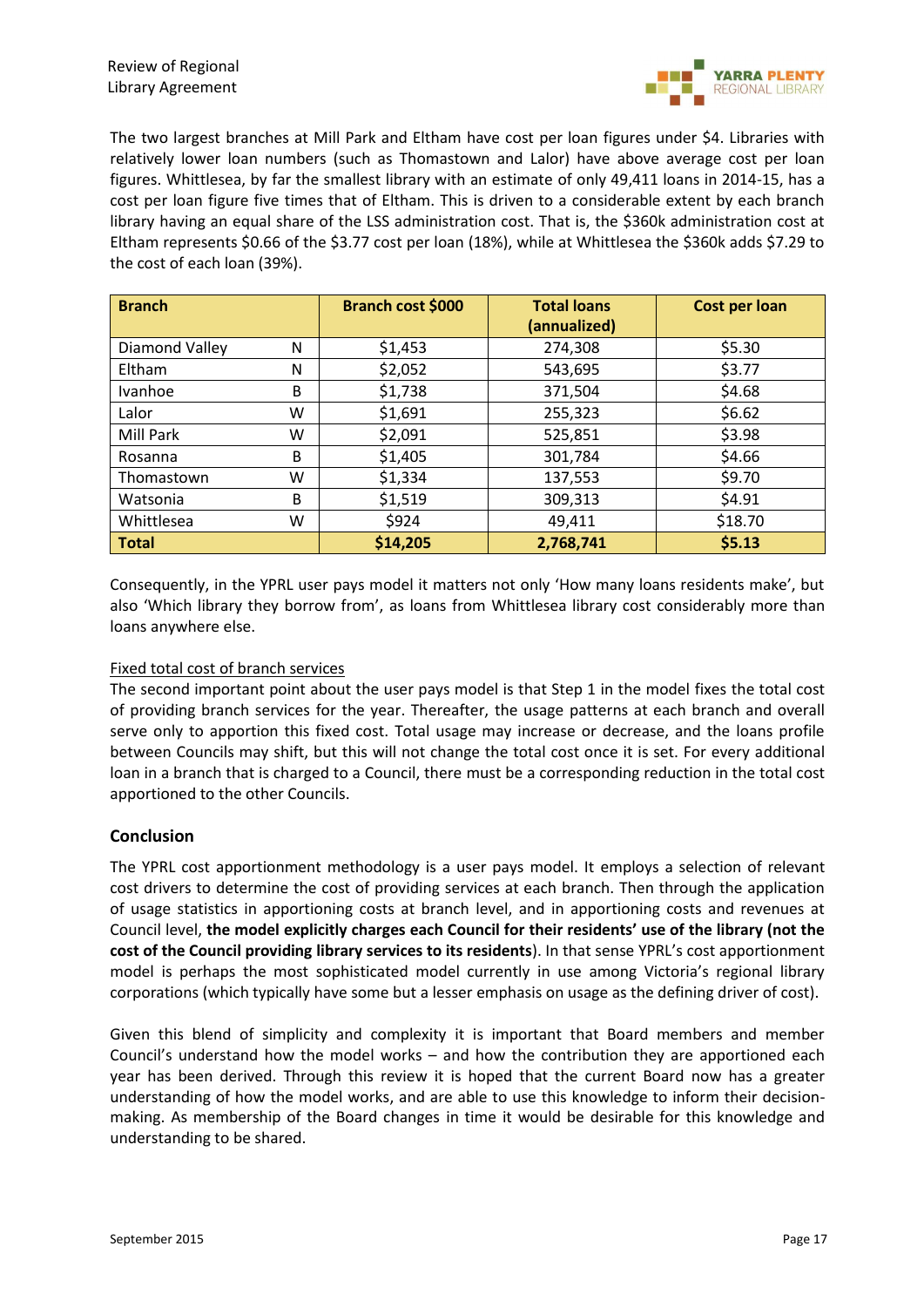

# **5. ISSUE 4 – ADMINISTRATION COSTS**

#### **5.1. LSS administration costs**

When the current model was introduced there was a fair degree of uniformity in the size of the library branches. Therefore, allocating some corporate expenses on a 'per branch' basis was not an unreasonable way of apportioning costs.

However, the method of allocating LSS administration costs has been brought into greater focus through the opening of a small library at Whittlesea, which shares the apportioned cost of LSS administration (and community engagement) equally with the largest branches in the region.

Under the current model the 2015-16 LSS administration cost of \$3,237k is split equally across all nine branches. This equates to \$360k per branch, and on average represents 23% of total branch costs, although this varies from 39% of costs at Whittlesea to 17% of costs at Mill Park. Once the branch service provision costs from Step 1 in the model are then passed through the loans-based usage filter in Step 2, Whittlesea ends up contributing 43% of the LSS administration cost, Banyule 38% and Nillumbik 19%.

#### **Administrative cost drivers**

The current method of allocating LSS administration costs equally to branches is simple to explain and easy to apply. The model assumes that the work of running the Regional Library is equally beneficial to each branch.

However, this approach does not reflect the actual cost to each Council, branch or library user of performing these 'corporate' functions, because not all administration functions are directly related to service delivery in library branches. Some centralised administration functions (e.g. executive management, strategy and policy development) are truly 'regional', benefitting all member Councils equally. Other functions such as corporate information systems and marketing are influenced by regional, municipal and branch-related factors.

An apportionment model that recognises the actual cost of LSS administration functions might have a mix of:

- a fixed one-third 'per Council' component, assuming that LSS functions benefit each member Council equally
- **EXEC** a fixed one-ninth 'per branch' component, as in the current model
- a variable component, which might employ library use or population as a cost driver
- a 'direct cost' component, as is currently used in the model for items like the CCTV cameras in 2015-16.

#### More detailed allocation of LSS administration costs

Analysis of the \$3,237k LSS administration cost shows that it could be further broken down and reallocated within the model, especially the salaries and on-costs that can be attributed to regional functions.

The first level of disaggregation is to separate LSS executive management salaries and associated costs (\$599k) from the overall total. This Regional Library function might more appropriately be split equally between the three member Councils.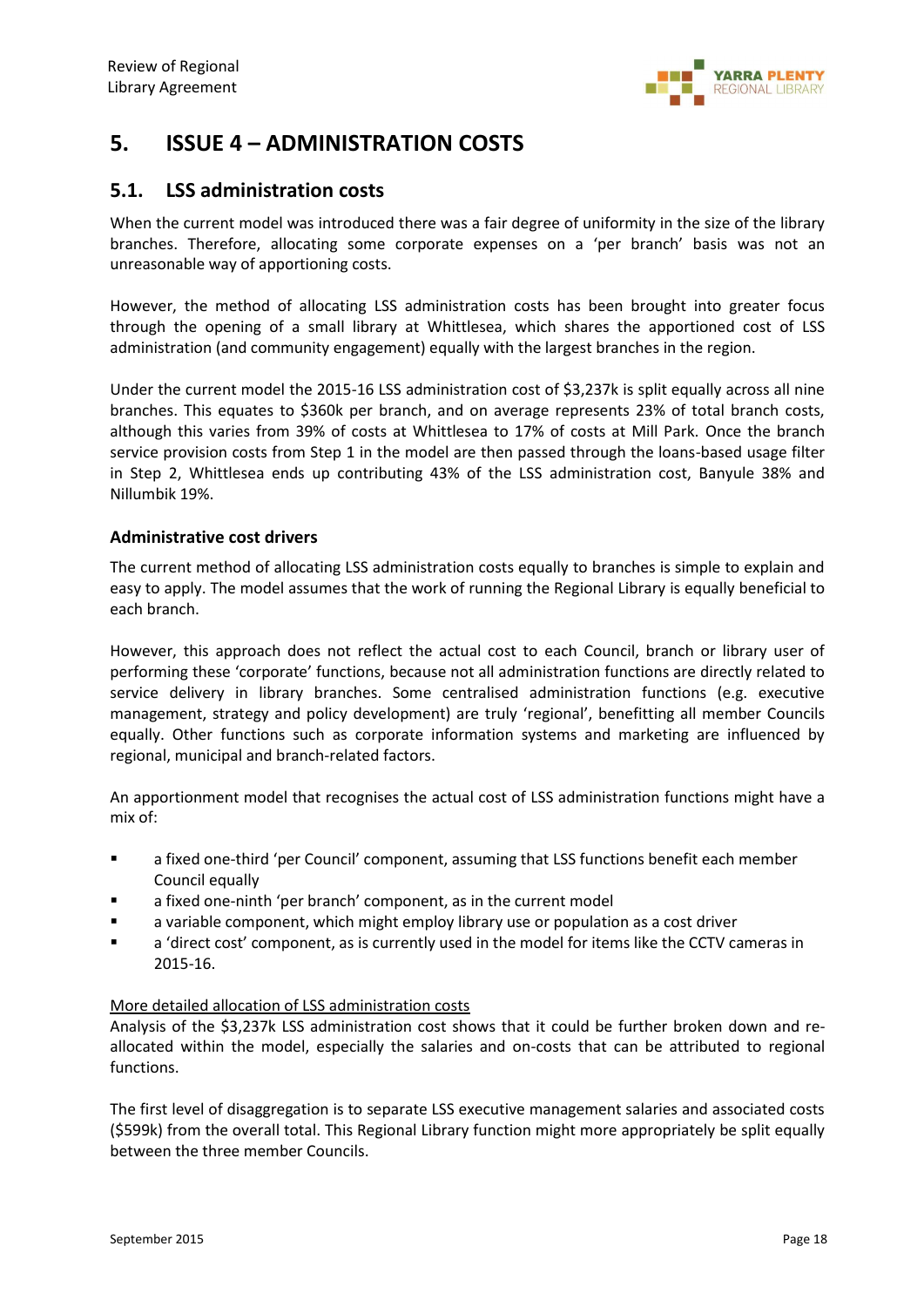

The remaining \$2,638k might continue to be allocated on a per branch basis, although around half of this amount (\$1,314k) can be allocated to community engagement, collections, IT and organisational development functions – each of which is already apportioned to branches within the model via accepted cost drivers. If this approach were to be adopted the balance in LSS administration would be \$1,324k (41% of the original LSS amount). In the absence of any other clear functional allocative mechanism this administration cost might continue to be apportioned equally to each of the nine branches.

| <b>LSS Administration</b>       | \$000   | <b>Potential re-allocation</b>                  |
|---------------------------------|---------|-------------------------------------------------|
| <b>LSS Executive management</b> | \$599   | Distribute equally across three member Councils |
|                                 |         |                                                 |
| <b>LSS Administration</b>       | \$2,638 |                                                 |
| Administration                  | \$1,324 | Equally per branch                              |
| Community engagement            | \$572   | Include with Community engagement (per branch)  |
| Collections                     | \$361   | Include with Collections (% of collection)      |
| ΙT                              | \$295   | Include with Computers (% of PCs)               |
| Organisational development      | \$87    | Include with Org. Devt. (% of staff EFT)        |
|                                 |         |                                                 |
| <b>Total</b>                    | \$3,237 |                                                 |

Therefore, the treatment of LSS administration costs in the current model might be adjusted to distinguish between corporate, branch-related and service related functions. The impact of this adjustment is only observed on the cost side of the model.

| <b>LSS Administration</b>                  | \$000 | <b>Banyule</b> | <b>Nillumbik</b> | Whittlesea | <b>Total</b> |
|--------------------------------------------|-------|----------------|------------------|------------|--------------|
| Current distribution of \$3,237k           |       | \$1,248        | \$603            | \$1,386    | \$3,237      |
| Impact of reallocating costs for executive |       | (531)          | \$88             | (557)      | \$0          |
| management (only)                          |       |                |                  |            |              |
| Impact of reallocating costs for executive |       | (\$42)         | \$105            | (\$63)     | \$0          |
| management, community engagement,          |       |                |                  |            |              |
| collections, IT and organisational         |       |                |                  |            |              |
| development                                |       |                |                  |            |              |

Separation of \$599k executive management costs from LSS administration and reallocation of this amount equally between the member Councils increases Nillumbik's costs by \$88k and reduces the cost share of Whittlesea and Banyule. Nillumbik has only two out of nine branches and relatively high out of area use, which means that in the past it has been paying much less than a one-third share of 'corporate' costs.

The further reallocation of community engagement, collections, IT and organisational development costs on the basis of usage, rather than equally by branch has the net effect of increasing Nillumbik's cost share by a further \$17k, with Banyule's costs down by \$11k and Whittlesea by \$6k.

#### **Conclusion**

The current treatment of LSS administration costs assumes all administration costs are related directly and equally to branch operations. This approach does not reflect the actual cost to each Council, branch or library user of performing 'corporate' functions. More detailed analysis of the \$3,237k which is currently described as LSS administration shows that \$1,314k of this can be associated with delivery of library services that are already apportioned through the model using discrete cost drivers. A further \$599k can be attributed to centralised executive management, strategy and policy development functions that are truly 'regional', and benefit all member Councils equally.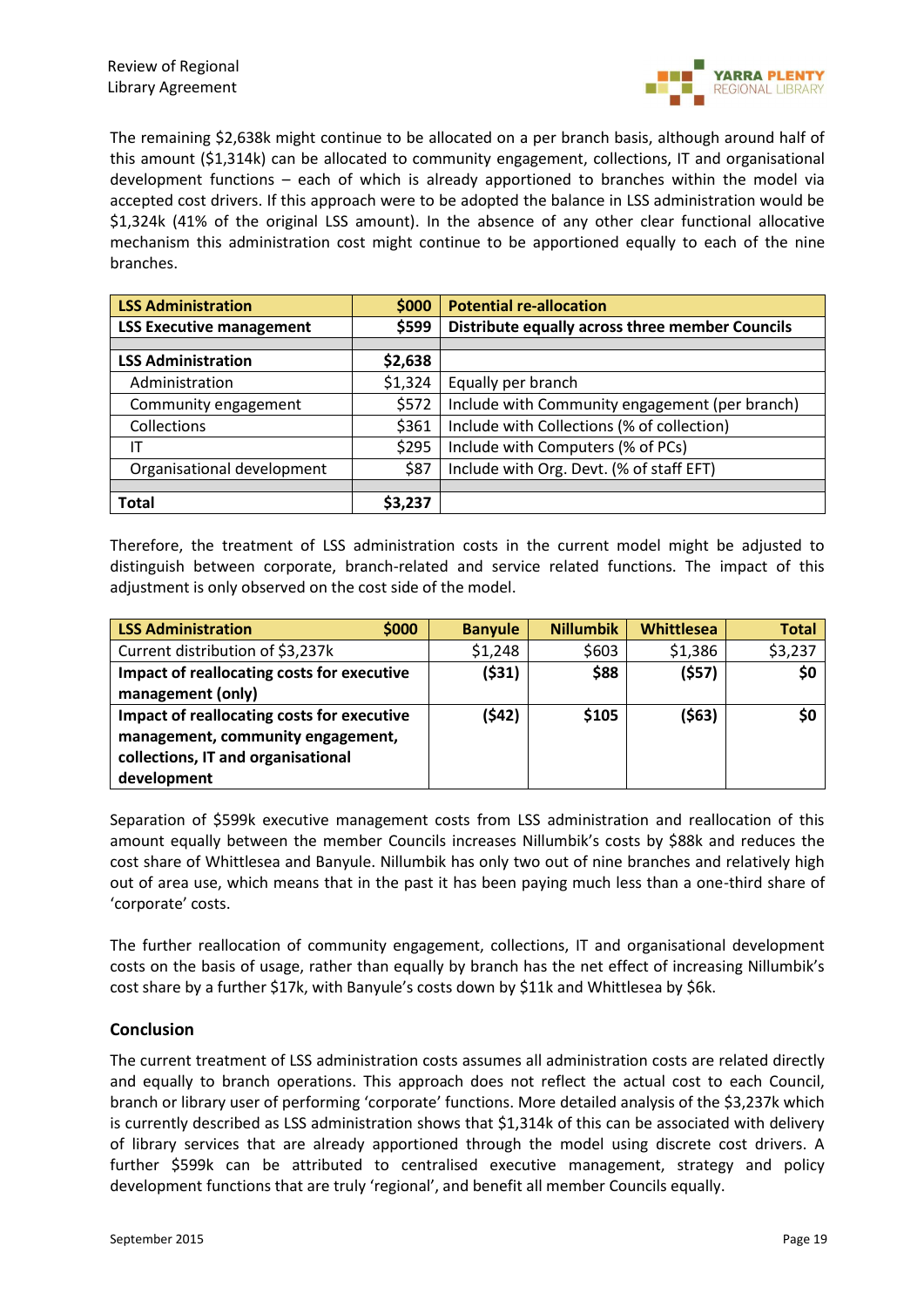### **5.2. Community engagement**

As described previously, the total \$211k cost of community engagement activities (e.g. publications and printing, regional events, branch activities, library user survey) is spread equally across all branches. That is, the Step 1 calculation of service delivery cost for each of the nine YPRL branches includes \$23k for community engagement.

The assumption, as is the case for LSS administration, is that the performance of these 'central' functions benefits all branches equally. There is some validity to this argument as community engagement activities and outputs are available to and present at every branch, regardless of the extent to which each branch actually delivers community engagement programs.

However, to ensure consistency with the rest of the cost apportionment model the review must consider whether there are other cost drivers that more accurately reflect the 'use' of centralised community engagement functions. These might include:

- a 3-way 'per Council' split, assuming that community engagement is a core YPRL function that benefits each member Council equally
- a 'usage' split, with participation in YPRL programs the closest measure of use of the outputs of the community engagement functions
- a population split, assuming that all residents in the region benefit from the performance of these functions.

Uptake or attendance at library programs conducted at each branch is perhaps the best alternative to the current model (although not necessarily a better option). If program attendance numbers at each branch in 2014-15 were then used to apportion the \$211k community engagement cost to the nine branches in Step 1, the resulting cost allocation (after passing through an estimated 'usage' filter in Step 2) would see Whittlesea contribute an additional \$10k, with corresponding reductions of \$7k at Banyule and \$3k at Nillumbik. The reason for this change is that while Whittlesea has four of nine branches (44%), 50% of program attendance across YPRL is at Whittlesea's four libraries, and after passing through the usage filter Whittlesea would pay a slightly greater share of the community engagement costs.

| <b>Community Engagement</b>        | \$000 | <b>Banvule</b> | <b>Nillumbik</b> | Whittlesea | <b>Total</b> |
|------------------------------------|-------|----------------|------------------|------------|--------------|
| Current distribution of \$211k     |       | \$82           | \$39             | \$90       | \$211        |
| $(cost driver = per branch)$       |       |                |                  |            |              |
| Impact of alternative method       |       | (57)           | (\$3)            | \$10       | \$0          |
| (cost driver = program attendance) |       |                |                  |            |              |

If, however, there was a reallocation of LSS administration costs as discussed in Section 5.1, the total cost of community engagement activities would increase from \$211k to \$783k. Under this scenario, and using program attendance as the cost driver, Whittlesea's increased usage share would be \$39k, with Banyule and Nillumbik's cost share down by corresponding amounts.

| <b>Community Engagement</b>  | \$000 | <b>Banvule</b> | <b>Nillumbik</b> | Whittlesea | <b>Total</b> |
|------------------------------|-------|----------------|------------------|------------|--------------|
| Distribution of \$783k       |       | \$302          | \$146            | \$335      | \$783        |
| Impact of alternative method |       | (\$27)         | (\$12)           | \$39       | \$0          |

#### **Conclusion**

The rationale for allocating community engagement costs equally across all YPRL branches is not unreasonable. Consequently, there is no compelling case to change the current model.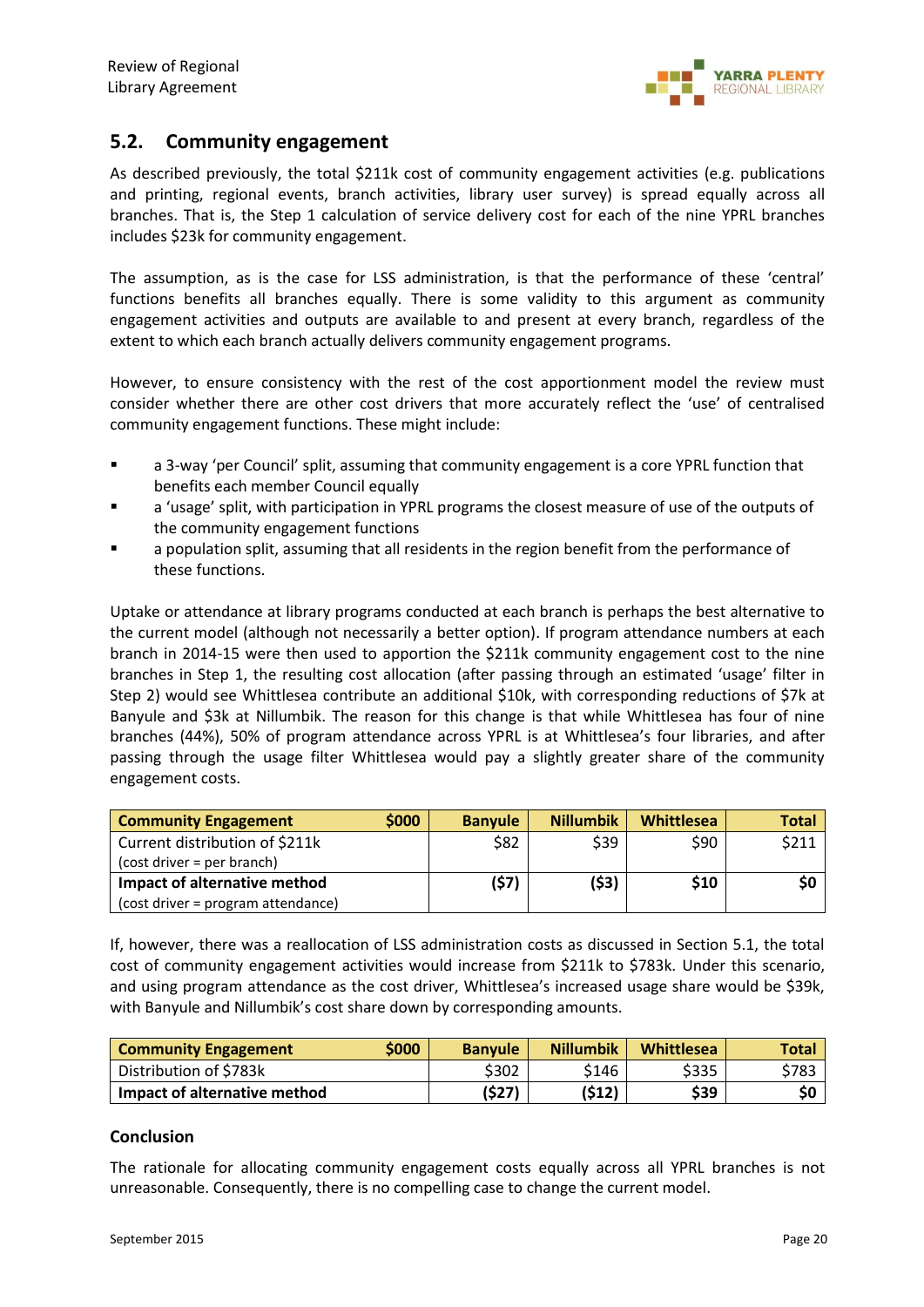Review of Regional Library Agreement



However, for consistency with the rest of the cost apportionment model, where all other costs other than central administration are allocated on the basis of specific cost drivers, community engagement costs might be apportioned to branches on the basis of total attendance at library programs at each branch.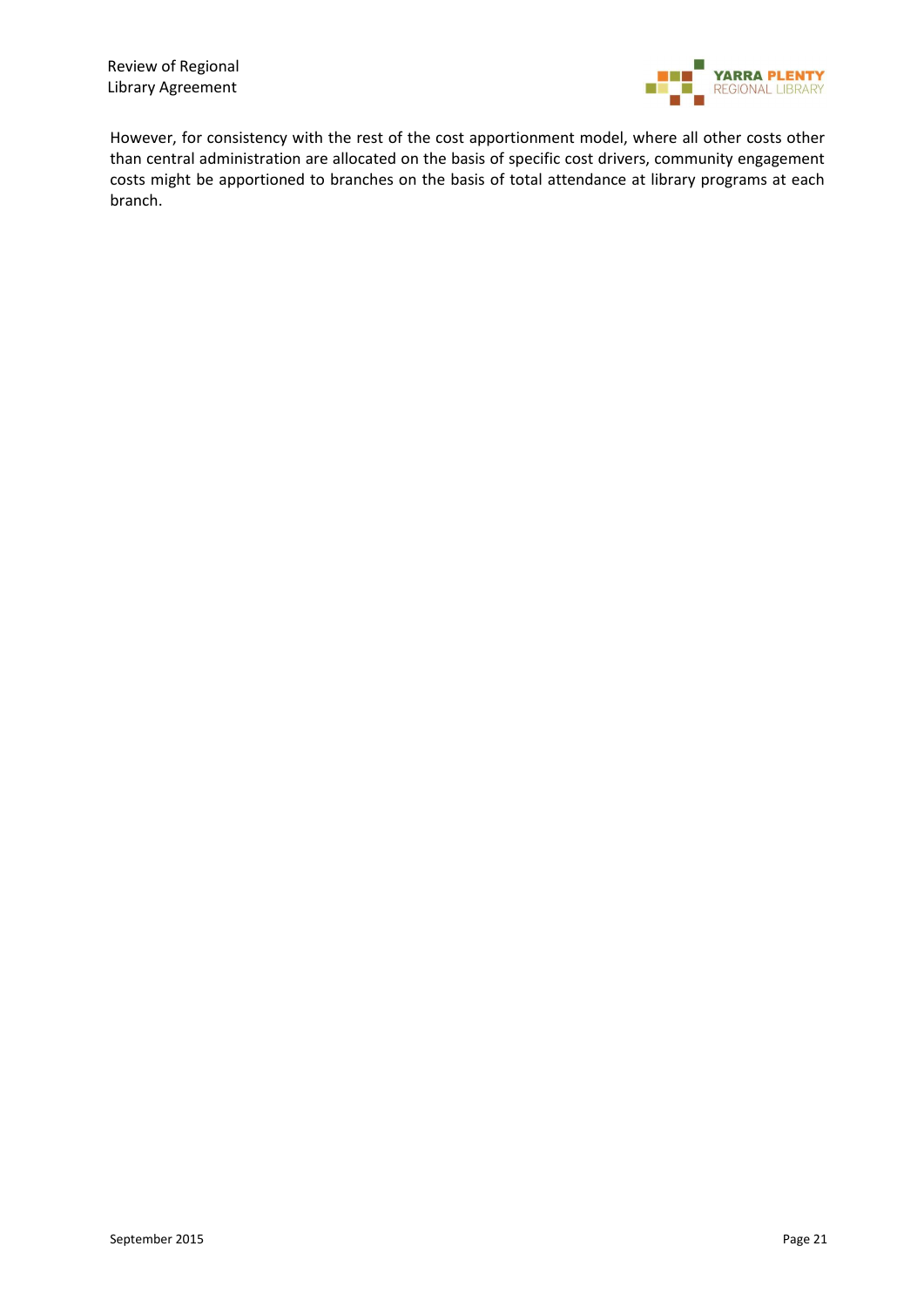

# **6. ISSUE 5 – SENSITIVITY TO SHIFTS IN USAGE**

#### **Shifts in usage affect Councils' budget approach**

There is concern among Board members and member Councils that small changes in usage can impact significantly on the annual cost of the library to a member Council. Changes in usage, at a branch and an overall level, are influential in the cost apportionment model as they affect both the expenditure and the income side of the equation.

With the introduction of rate capping in 2016-17 the expectation is that Regional Library expenditure will be contained to the nominated figure being used by Local Government Victoria. While this may be achieved at a regional level, individual Council contributions could still experience large variation.

The reliability of the cost apportionment model (in terms of avoiding significant year on year fluctuations in total contribution) is a critical principle for the member Councils in the review of the Regional Library Agreement.

#### **Recent changes in total contribution**

The total net cost of running the Yarra Plenty Regional Library (expenditure less income) increased by 6.3% in 2014-15 from \$10.7 million in 2013-14, and then by a further 4.1% in 2015-16. However, in this time two of the three member Councils have experienced significant movement in their annual contribution, with Whittlesea's costs increasing by 12.7% in 2014-15 and then by only 0.9% the following year, while Nillumbik's net contribution dropped by \$5,000 in 2014-15 before increasing by 9.8% (\$222k) in 2015-16.

| <b>Total Contribution</b><br>\$000 | <b>Banyule</b>     | <b>Nillumbik</b>   | Whittlesea         | <b>Total</b>      |
|------------------------------------|--------------------|--------------------|--------------------|-------------------|
| 2013-14                            | \$4,074            | \$2,282            | \$4,336            | \$10,692          |
| 2014-15                            | \$4,195<br>$+3.0%$ | \$2,277<br>$-0.2%$ | \$4,889 +12.7%     | $$11,361$ +6.3%   |
| 2015-16                            | \$4,395<br>$+4.8%$ | \$2,499<br>$+9.8%$ | \$4,934<br>$+0.9%$ | \$11,828<br>+4.1% |

Analysis of the workings of the cost apportionment model clearly shows the reasons for these changes.

| <b>Significant shift in contribution</b> | <b>Major contributing factors</b>                      |
|------------------------------------------|--------------------------------------------------------|
| Whittlesea                               | $+$ \$553 $k$ total                                    |
| 2014-15                                  | + \$597k branch usage costs                            |
| $+12.7%$                                 | + \$732k Whittlesea (new branch)<br>п                  |
|                                          | - \$66k Mill Park (branch costs down \$81k or 4%)<br>п |
|                                          | - \$35k Staff                                          |
|                                          | - \$26k Collections                                    |
|                                          | - \$20k Administration                                 |
|                                          | - \$61k Lalor (branch costs down \$68k or 4%)<br>п     |
|                                          | Similar to Mill Park                                   |
| <b>Nillumbik</b>                         | $+$ \$222 $k$ total                                    |
| 2015-16                                  | + \$253k branch usage costs                            |
| $+9.8%$                                  | + \$133k Eltham (branch costs up \$167k or 9%)<br>п    |
|                                          | + \$112k Staff costs +1.0EFT                           |
|                                          | + \$33k Collections up 1,200                           |
|                                          | + \$13k Computers                                      |
|                                          | + \$70k Whittlesea (usage up from 0% to 8%)<br>п       |
|                                          | + \$33k Watsonia (usage up from 7% to 9%)<br>п         |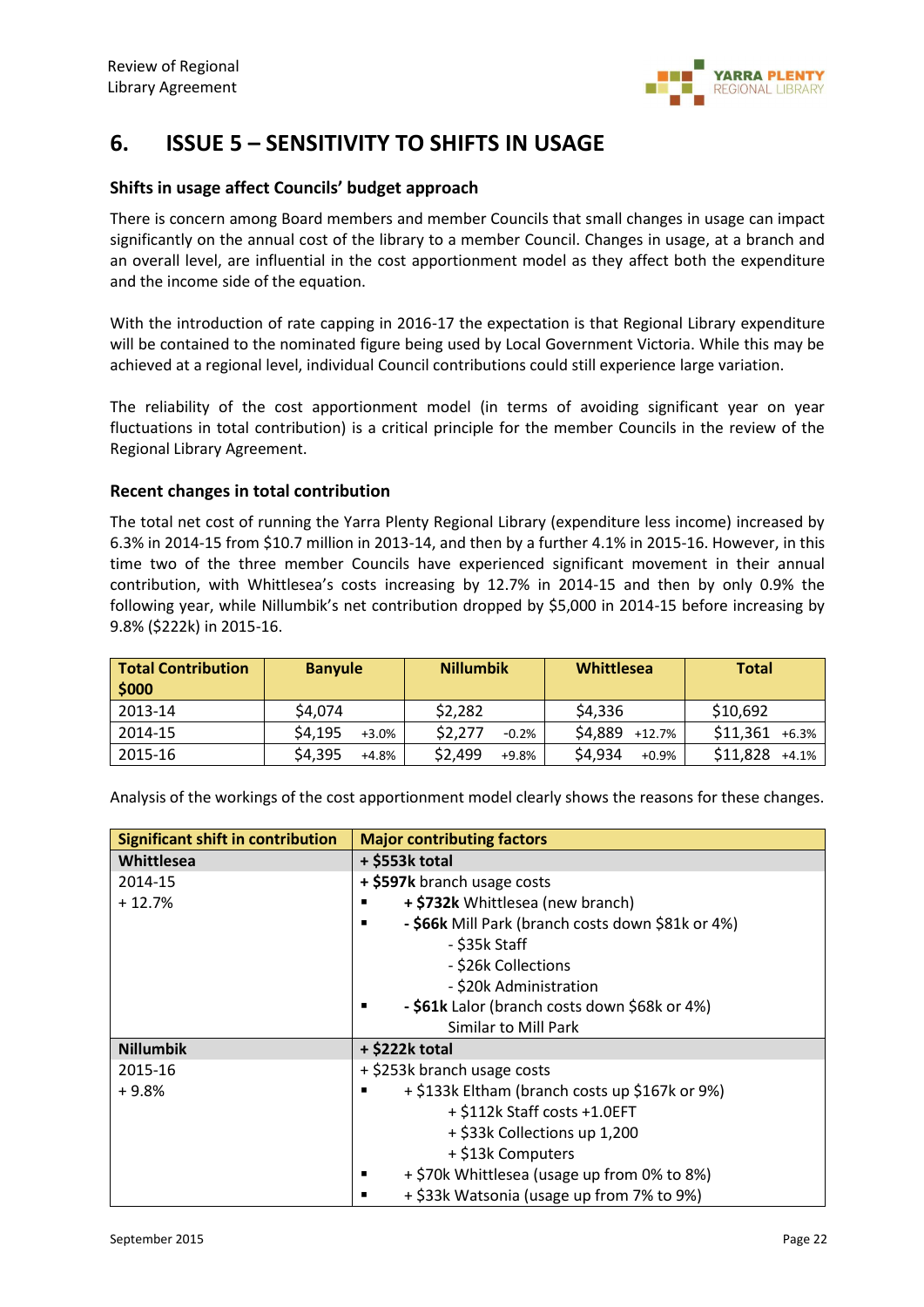

The \$553k increase in Whittlesea's contribution in 2014-15 is completely explained by the opening of the new branch library at Whittlesea, which added \$732k to branch usage costs. The cost of opening the new branch was partially offset by corresponding reductions in staff, collections and administration costs at the Mill Park and Lalor branches.

Similarly, the \$222k increase at Nillumbik in 2015-16 is substantially explained by agreed increases in staffing, collections and computers at the Eltham branch. There was also an additional \$70k due to usage of library services at the new Whittlesea branch that had not been assumed in the previous year, and a 2% increase in the share of loans at Watsonia.

That is, the two significantly above average increases in Council contributions in the past two years have both been due to changes in the service delivery model.

#### **Variation in usage**

As shown above, cost variability due to changes in usage has a real but secondary impact on the total annual cost contribution for each Council. Usage changes are more likely to represent upward or downward variation of \$20k to \$30k per annum at a branch than any larger cost movement. It is, however, worth examining the variations in usage that have occurred over recent years to see if the cost model could be improved to minimise any sensitivity to shifts in usage.

Under the current cost apportionment model the more you use the library the more you pay. However, any increased/decreased usage at branch level also leads to an increased/decreased share of overall usage and the State Government Grant, which partially offsets any change in usage cost.

Analysis of the usage profile at each branch over the four year period from July 2011 to June 2015, looking at various 6, 9 and 12 month time periods shows that at most branches there is little change in the proportion of loans originating from library members from each LGA.

| %<br><b>Council</b> |      | <b>DV</b> | Elt  | Iva  | Lal  | <b>MP</b> | <b>Ros</b> | <b>Tho</b> | <b>Wat</b> | Whi  | All  |
|---------------------|------|-----------|------|------|------|-----------|------------|------------|------------|------|------|
| Banyule             | Max  | 33.5      | 19.9 | 95.1 | 3.1  | 8.8       | 94.4       | 3.7        | 85.7       | 11.1 | 41.7 |
| Nillumbik           | Max  | 60.8      | 78.1 | 2.7  | 1.0  | 4.7       | 4.2        | 2.1        | 10.5       | 8.3  | 24.3 |
| Whittlesea          | Max  | 8.8       | 3.2  | 3.7  | 96.9 | 88.2      | 3.3        | 95.5       | 8.1        | 82.3 | 37.4 |
| Banyule             | Min  | 30.5      | 19.0 | 93.9 | 2.2  | 7.8       | 92.7       | 2.6        | 81.6       | 10.9 | 39.3 |
| Nillumbik           | Min  | 59.3      | 77.2 | 1.4  | 0.8  | 3.8       | 3.1        | 1.2        | 6.8        | 6.7  | 23.0 |
| Whittlesea          | Min  | 7.0       | 2.7  | 3.0  | 95.9 | 86.5      | 2.4        | 94.7       | 7.5        | 80.6 | 34.2 |
| Banyule             | Diff | 3.0       | 0.9  | 1.2  | 0.9  | 1.0       | 1.7        | 1.1        | 4.1        | 0.2  | 2.4  |
| Nillumbik           | Diff | 1.5       | 0.9  | 1.3  | 0.2  | 0.9       | 1.1        | 0.9        | 3.7        | 1.6  | 1.3  |
| Whittlesea          | Diff | 1.8       | 0.5  | 0.7  | 1.0  | 1.7       | 0.9        | 0.8        | 0.6        | 1.7  | 3.2  |

For example, at Eltham, with more than half a million loans per annum the branch with the highest number of loans, Nillumbik residents make between 78.1% and 77.2% of the total number of loans. Banyule residents account for between 19.9% and 19.0% of loans and Whittlesea residents make between 3.2% and 2.7% of the loans at Eltham library. That is, depending on the timeframe used for statistical calculation in the four year period the maximum amount of variation in the usage distribution between Councils is 0.9%. If this 0.9% variation was experienced from one costing year to the next the impact on the total Council contribution would be around \$18,000.

The highest degree of variability in usage is at Watsonia, where Banyule residents account for between 85.7% and 81.6% of loans, and Nillumbik residents account for between 10.5% and 6.8% of loans. If this variation of around 4% was experienced from one costing year to the next the impact on the total Council contribution would be around \$50,000 to \$60,000.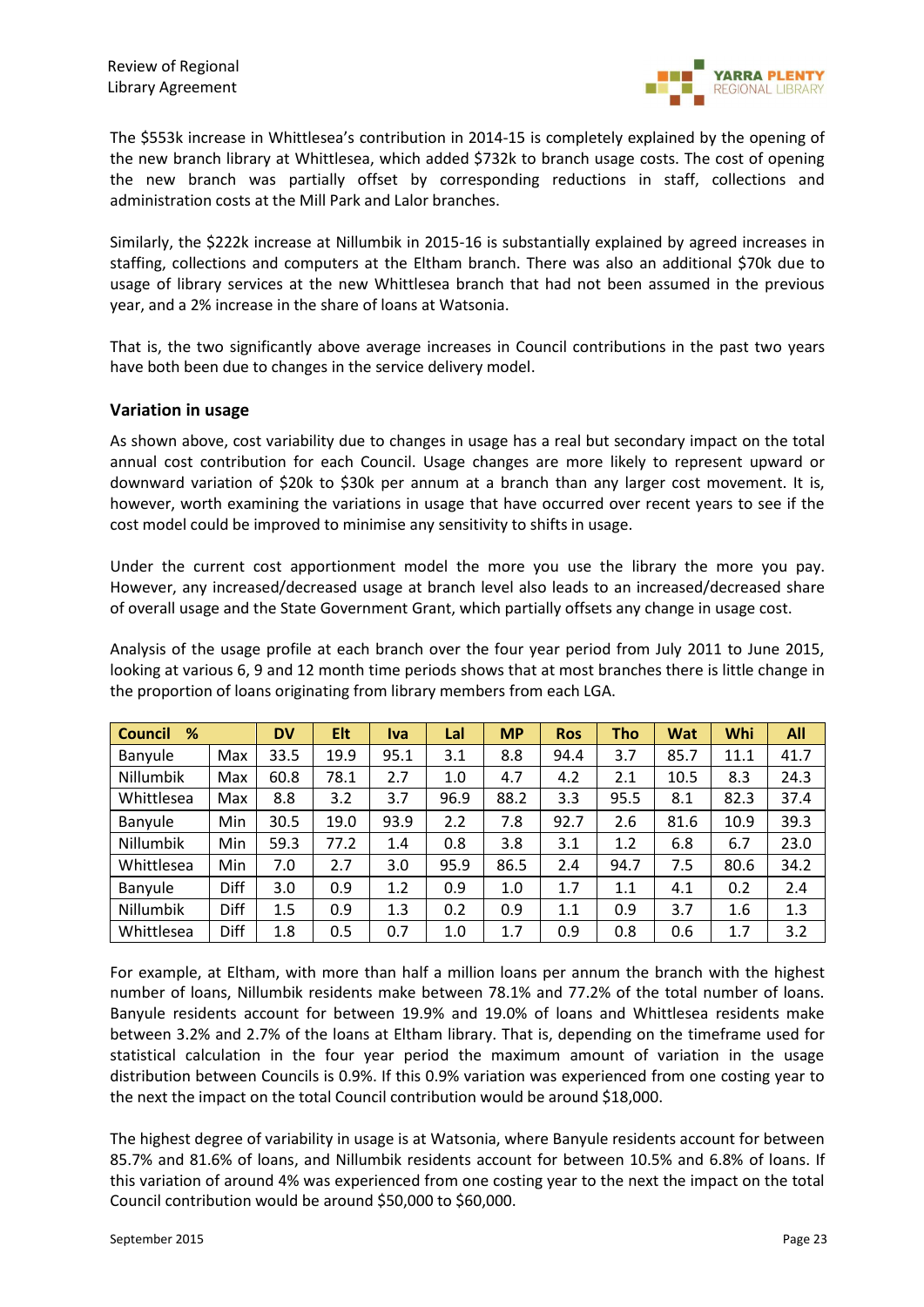

So cost sensitivity to usage is greatest for branches where there is year on year variation in the usage profile by Council (notably Watsonia and Diamond Valley), or for branches which have a high average cost per loan (i.e. Whittlesea \$18.70, Thomastown \$9.70).

If, however, usage is based purely on annual statistics, or even averages of annual statistics, the variability in the usage profile is diminished considerably (as shown in the table below). In fact, the variation in usage profile from the average of the annual figures for 2011-12 to 2013-14 to the annual figures for 2012-13 to 2014-15 is in almost all cases less than less than +/- 0.4%. This means that annual variation in usage costs per branch for any member Council would in most cases be no more than +/- \$6,000 (often less than this amount).

| <b>Council</b><br>% | Year      | <b>DV</b> | Elt        | <b>Iva</b> | Lal     | <b>MP</b> | <b>Ros</b> | <b>Tho</b> | <b>Wat</b> | Whi  | All    |
|---------------------|-----------|-----------|------------|------------|---------|-----------|------------|------------|------------|------|--------|
| Banyule             | $11 - 12$ | 33.5      | 19.3       | 94.3       | 2.9     | 8.8       | 93.7       | 2.8        | 85.7       |      | 41.1   |
| Banyule             | $12 - 13$ | 32.1      | 19.0       | 94.1       | 2.3     | 8.0       | 94.3       | 2.6        | 84.8       |      | 41.4   |
| Banyule             | 13-14     | 31.2      | 19.8       | 94.5       | 2.3     | 7.8       | 93.4       | 3.2        | 85.0       |      | 40.9   |
| Banyule             | $14 - 15$ | 31.6      | 19.2       | 93.9       | 3.1     | 8.0       | 92.7       | 3.4        | 81.6       | 11.0 | 40.6   |
| Nillumbik           | $11 - 12$ | 59.5      | 78.0       | 2.7        | 0.9     | 4.7       | 3.6        | 1.7        | 6.8        |      | 23.6   |
| Nillumbik           | $12 - 13$ | 60.8      | 78.1       | 2.7        | $1.0\,$ | 4.2       | 3.2        | 2.0        | 7.1        |      | 23.8   |
| Nillumbik           | 13-14     | 60.4      | 77.4       | 2.2        | 0.8     | 4.1       | 3.9        | 1.7        | 7.3        |      | 23.8   |
| Nillumbik           | $14 - 15$ | 60.4      | 77.7       | 2.5        | $1.0\,$ | 4.4       | 4.2        | 1.7        | 10.5       | 6.7  | 24.3   |
| Whittlesea          | $11 - 12$ | 7.0       | 2.7        | 3.0        | 96.1    | 86.5      | 2.7        | 95.5       | 7.5        |      | 35.3   |
| Whittlesea          | $12 - 13$ | 7.1       | 2.9        | 3.2        | 96.7    | 87.8      | 2.5        | 95.3       | 8.1        |      | 34.8   |
| Whittlesea          | $13 - 14$ | 8.4       | 2.9        | 3.3        | 96.9    | 88.2      | 2.7        | 95.1       | 7.7        |      | 35.3   |
| Whittlesea          | $14 - 15$ | 8.0       | 3.2        | 3.6        | 95.9    | 87.6      | 3.2        | 94.9       | 7.9        | 82.3 | 35.1   |
| Average %           | Year      | <b>DV</b> | Elt        | <b>Iva</b> | Lal     | <b>MP</b> | <b>Ros</b> | <b>Tho</b> | <b>Wat</b> | Whi  | All    |
| Banyule             | $11 - 14$ | 32.3      | 19.4       | 94.3       | 2.5     | 8.2       | 93.8       | 2.9        | 85.2       |      | 41.1   |
| Banyule             | 12-15     | 31.6      | 19.3       | 94.2       | 2.6     | 7.9       | 93.5       | 3.1        | 83.8       | 11.0 | 41.0   |
| Nillumbik           | $11 - 14$ | 60.2      | 77.8       | 2.5        | 0.9     | 4.3       | 3.6        | 1.8        | 7.1        |      | 23.7   |
| Nillumbik           | $12 - 15$ | 60.5      | 77.7       | 2.5        | 0.9     | 4.2       | 3.8        | 1.8        | 8.3        | 6.7  | 24.0   |
| Whittlesea          | $11 - 14$ | 7.5       | 2.8        | 3.2        | 96.6    | 87.5      | 2.6        | 95.3       | 7.8        |      | 35.1   |
| Whittlesea          | $12 - 15$ | 7.8       | 3.0        | 3.4        | 96.5    | 87.9      | 2.8        | 95.1       | 7.9        | 82.3 | 35.1   |
| <b>Variation %</b>  |           | <b>DV</b> | <b>Elt</b> | <b>Iva</b> | Lal     | <b>MP</b> | <b>Ros</b> | <b>Tho</b> | <b>Wat</b> | Whi  | All    |
| Banyule             |           | $-0.7$    | $-0.1$     | $-0.1$     | $+0.1$  | $-0.3$    | $-0.3$     | $+0.2$     | $-1.4$     |      | $-0.1$ |
| Nillumbik           |           | $+0.3$    | $-0.1$     | 0.0        | 0.0     | $-0.1$    | $+0.2$     | 0.0        | $+1.2$     |      | $+0.3$ |
| Whittlesea          |           | $+0.3$    | $+0.2$     | $+0.2$     | $-0.1$  | $+0.4$    | $+0.2$     | $-0.2$     | $+0.1$     |      | 0.0    |

#### **Conclusion**

While shifts in usage at a branch level and overall affect both the cost and the income calculations in YPRL's cost apportionment model, the main driver of above average increases in total contributions in the past few years has been agreed changes to the service delivery model (i.e. changes in branch numbers, size and structure).

The usage-based model could, however, be improved by adopting a longer timeframe for tracking the usage distribution at each branch, which would have the effect of dampening any short to medium term volatility in usage levels. Using a longer timeframe would also mean that any change between a preliminary run of the model and the final calculations would be much smaller than occurs with the current process.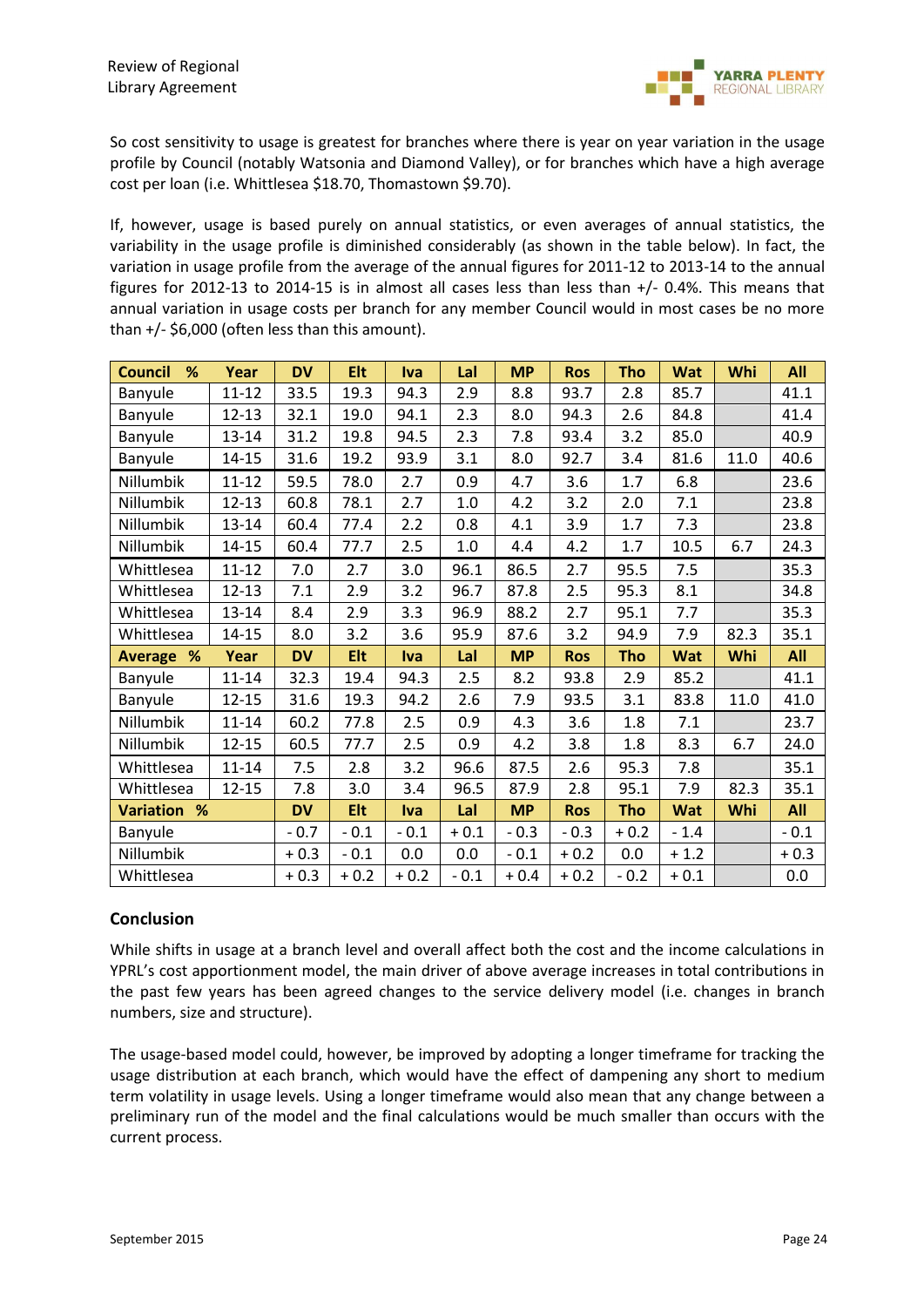

# **7. ISSUE 3 – LOANS AS THE SOLE MEASURE OF USAGE**

The YPRL cost apportionment model uses a number of cost drivers (e.g. collections, staff, computers) to determine the cost of providing library services in its nine branches. Thereafter, the model almost exclusively uses a measure of library usage to apportion costs and income to each of the member Councils. Loans at each branch are used to apportion the cost of using each branch, and overall loans are used to apportion income back to each Council.

The sole measure of usage in the model is the number of loans of physical collection items (e.g. books, DVDs, magazines).

#### **Use of a modern public library**

Loans, and in particular loans of books, continue to be the primary service offered by public libraries, and the service used by the highest proportion of library users. Library surveys typically show that around 90% of active library members borrow collection items during any year. In 2014-15 there were just over 2 million loans of physical collection items at YPRL's libraries.

The number of loans made at each branch by residents from each LGA is also the simplest 'usage' measure for use in the model. Loans can only be made with a library membership card, and the Library Management System (LMS) automatically records the borrowing and borrower location.

However, the reliance of the cost model on loans as the sole measure of usage ignores the many other uses of a modern library. For example:

- participation in educational and cultural programs such as Story Time, literacy programs, school holiday programs and book clubs (in 2014-15 there were around 140,000 attendances at YPRL programs)
- borrowing of digital collection items (more than 100,000 loans in 2014-15)
- use of computers and use of wifi to access information and the internet (nearly half a million computer bookings and wifi sessions in 2014-15)
- use of library facilities as a place for study, business or relaxation (included within a total of 1.4 million library visits in 2014-15)
- use of library facilities as a meeting place and community hub (also within the visits total).

Ideally the cost model would recognise a wider range of uses to reflect the way in which different cohorts use the library. That is:

- more literate readers borrow books and resources, and attend book clubs and events
- young families attend Story Time and early years' literacy activities
- people of all ages use the library's computers and wifi (especially people with limited access to technology at home, work or school)
- people borrow digital resources
- school students do homework and participate in holiday programs
- **•** older and/or socially isolated people use the library as a place to be.

#### **Alternative measures of use**

In practice, broadening the definition of usage in the current cost apportionment model beyond loans of physical items is problematic at this time as it relies on being able to know BOTH the library branch at which the usage occurred AND the residential location of the library user.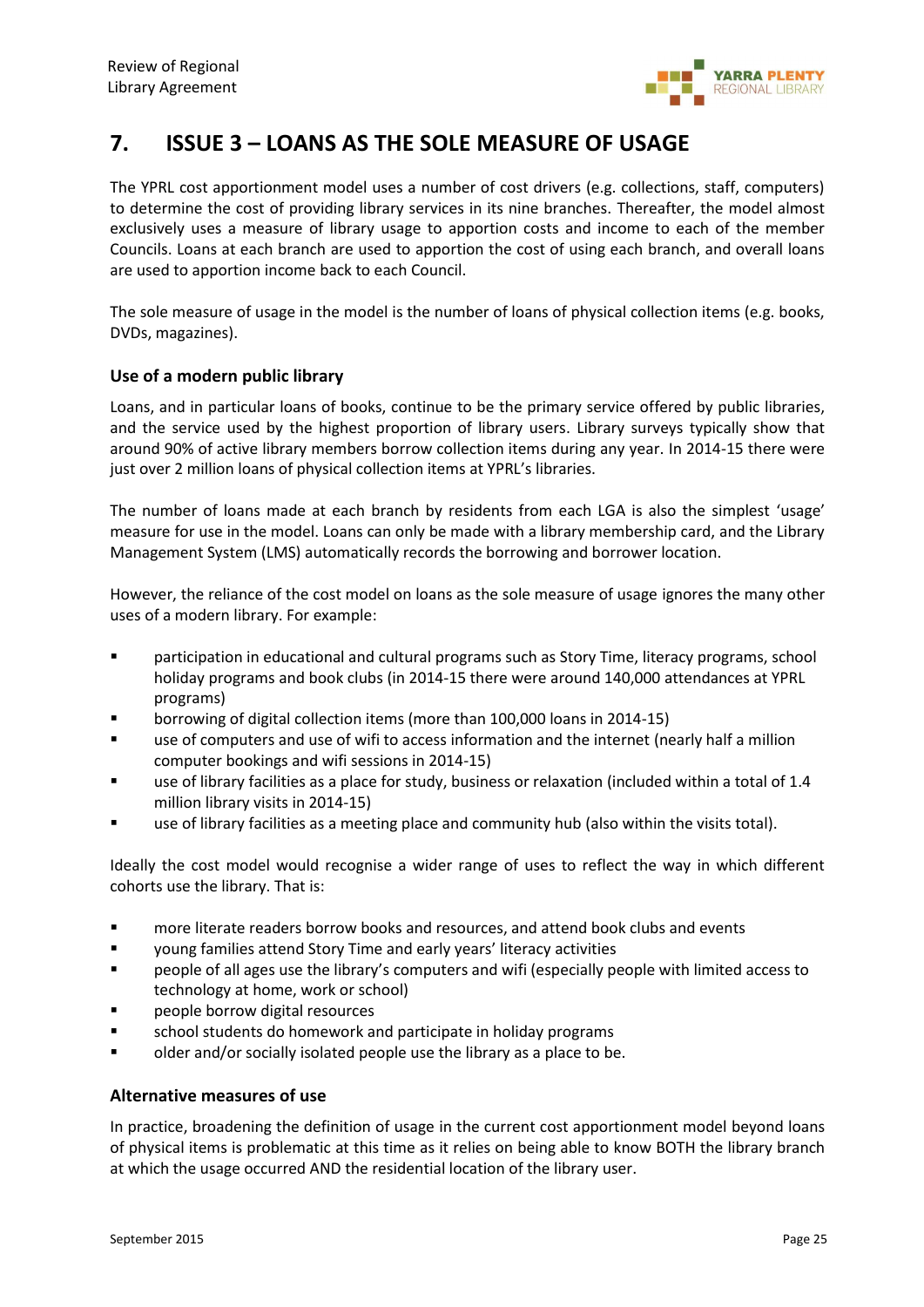

As noted previously, the number of loans of **physical collection items** can be linked to membership and borrowing location via the LMS. Similarly, loans of **digital collection items** can be linked to membership and the borrower's location, although in this case the items are not borrowed from a physical 'branch' – digital items being part of the online regional collection that has no fixed location.

Total **attendance at programs** run at or by each library branch is measured through headcounts of participants. However, in most cases there are no conditions of entry or registration requirements, and no requirement to present a library membership card – the point being that anyone can attend the programs run by the library. If program participation were to be viable as a measure of library usage for use in the cost apportionment model YPRL would need to be able to track what proportion of program attendees were from each LGA. This might be done through the introduction of program registration or sample surveys of participants, although these processes could have the unwanted effect of discouraging program participation.

YPRL could use **computer or wifi usage** as a measure of library usage. If a library user wants to book a library computer or log on to the library wifi they must be a registered library member. Hence their residential location is known via their library membership details. The branch location of the usage is also known through the library's PCRes and Bluesocket (wifi) systems. However, while the library systems currently track the number of computer and wifi sessions at each branch in any period, they do not match this up with the users' library membership details (and in particular postcode). This could be done but would require some additional reporting functionality to be programmed on the systems. [It might also be noted that some public libraries are considering moving to open access to their wireless networks. If YPRL were to adopt this approach it would de-link access to library membership, although postcode might be retained as a mandatory log on field.]

Finally, YPRL does track the number of **visits** to each branch library through people counters at the entry doors. However, this process does not record any information about the library user, other than that they entered the library. Furthermore, recording any form of personal information on entry to the library, on either a regular or a sample basis, and with whatever reasonable justification, would require a significant logistical effort and might be perceived as contrary to the idea of public libraries being free, open, welcoming and accessible to all.

| <b>Measure of library usage</b>   | Library branch at which use  | <b>Residential location of library</b> |  |
|-----------------------------------|------------------------------|----------------------------------------|--|
|                                   | occurred?                    | user?                                  |  |
| Loans of physical collection      |                              |                                        |  |
| items                             | (via library membership card | (via library membership card           |  |
|                                   | and LMS)                     | and LMS)                               |  |
| Loans of digital collection items | x                            |                                        |  |
|                                   | (digital collection does not | (via library membership card           |  |
|                                   | belong to a physical branch) | and LMS)                               |  |
| Attendance at library programs    |                              | x                                      |  |
|                                   | (via headcounts)             | (no registration requirements          |  |
|                                   |                              | or recording process)                  |  |
| Use of library computers or wifi  |                              |                                        |  |
|                                   | (via PCRes system)           | (via library membership card           |  |
|                                   |                              | and PCRes system, but not              |  |
|                                   |                              | currently tracked)                     |  |
| Visits to the library             |                              | x                                      |  |
|                                   | (via door counters)          | (no entry conditions)                  |  |

So, while there are other measures of library use that might be used to supplement the number of loans in the YPRL cost apportionment model, the structure of the current model dictates that the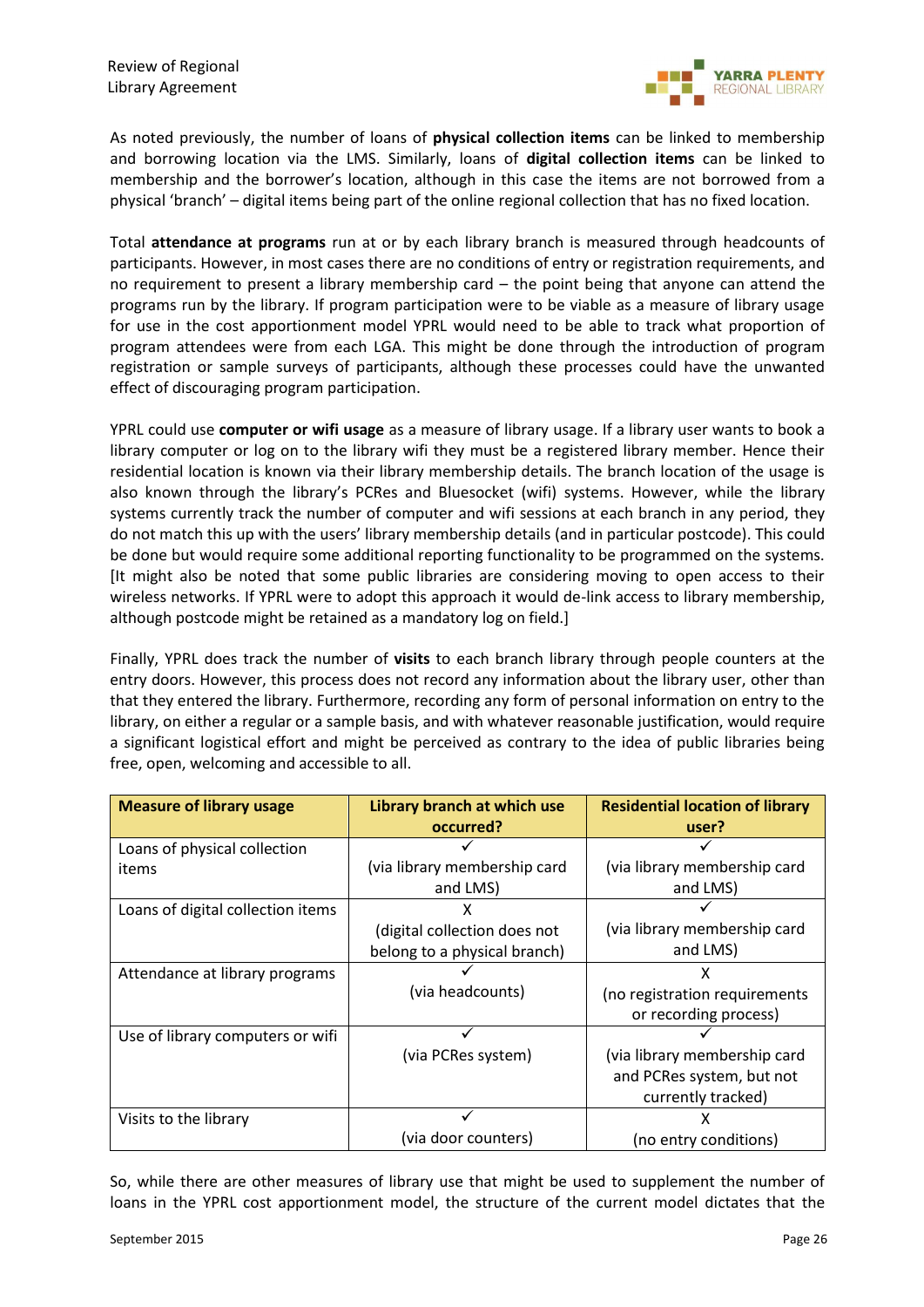

practical value of these other measures is limited unless additional information can be obtained about the profile of use within each branch.

#### Estimating the profile of use within a branch

The previous table shows that YPRL already has data on the number of program attendances, the number of computer bookings and wifi sessions and the number of visits at/to each library branch. What the Regional Library does not have is a documented breakdown of this level of branch usage by the users' LGA.

YPRL does, however, have a proxy indicator of the distribution of library use by Council area. That is, the proportion of loans of physical items made at each branch.

For example, in describing Step 2 of the model in Section 2 of this report, it was noted that only 60% of loans at Diamond Valley are made by Nillumbik residents. Thirty two percent of loans are made by Banyule residents and 8% by Whittlesea residents. If this is the borrowing profile of the people who use the Diamond Valley library, it might also be assumed that the profile of program participation at the branch also has a 60-32-8 split, as does the distribution of computer use and the distribution of library visits. Similarly, if 94% of borrowers at Ivanhoe are Banyule residents, might it not be assumed that 94% of program attendances, computer uses and visits at Ivanhoe are also made by Banyule residents?

Whilst there are clearly differences in the profile of library users **between** branches, as evidenced by the borrowing statistics (e.g. the number of loans per collection item per annum at Eltham is 10.2 vs 3.0 at Whittlesea – see Appendix 1), it might reasonably be argued that there is likely to be less variation in the profile of library use **within** a branch. This assumption is, of course, untested, just as are some the assumptions in the current model.

#### **The cost impact of a broader definition of library use**

For the purposes of examining the possible implications of adopting a broader definition of library usage on the cost allocations between the three member Councils, assume that the distribution of library use by residents' LGA is common across loans, program attendance, computer use and library visits. That is, as outlined in the following table (from Section 2).

|                |   |       | Use distribution* |       |                    | <b>Cost \$000</b> |         |         |
|----------------|---|-------|-------------------|-------|--------------------|-------------------|---------|---------|
| <b>Branch</b>  |   | B     | N                 | W     | <b>Branch cost</b> | B                 | N       | W       |
| Diamond Valley | N | 32%   | 60%               | 8%    | \$1,453            | \$470             | \$868   | \$115   |
| Eltham         | N | 19%   | 78%               | 3%    | \$2,052            | \$397             | \$1,591 | \$64    |
| Ivanhoe        | B | 94%   | 2%                | 4%    | \$1,738            | \$1,634           | \$42    | \$62    |
| Lalor          | W | 3%    | 1%                | 96%   | \$1,691            | \$53              | \$16    | \$1,621 |
| Mill Park      | W | 8%    | 4%                | 88%   | \$2,091            | \$169             | \$92    | \$1,830 |
| Rosanna        | B | 93%   | 4%                | 3%    | \$1,405            | \$1,303           | \$56    | \$45    |
| Thomastown     | W | 3%    | 2%                | 95%   | \$1,334            | \$48              | \$22    | \$1,264 |
| Watsonia       | B | 83%   | 9%                | 8%    | \$1,519            | \$1,258           | \$142   | \$119   |
| Whittlesea     | W | 11%   | 8%                | 81%   | \$924              | \$101             | \$70    | \$753   |
| <b>Total</b>   |   |       |                   |       | \$14,205           | \$5,433           | \$2,899 | \$5,873 |
| Overall %      |   | 40.6% | 24.3%             | 35.1% | 100%               | 38.2%             | 20.4%   | 41.4%   |

\* Based on % of loans by LGA of borrower.

What this shows is that it, in terms of allocating and aggregating branch costs in Steps 2 and 3 of the cost apportionment model it **does not matter** what measure of library usage is used. What matters is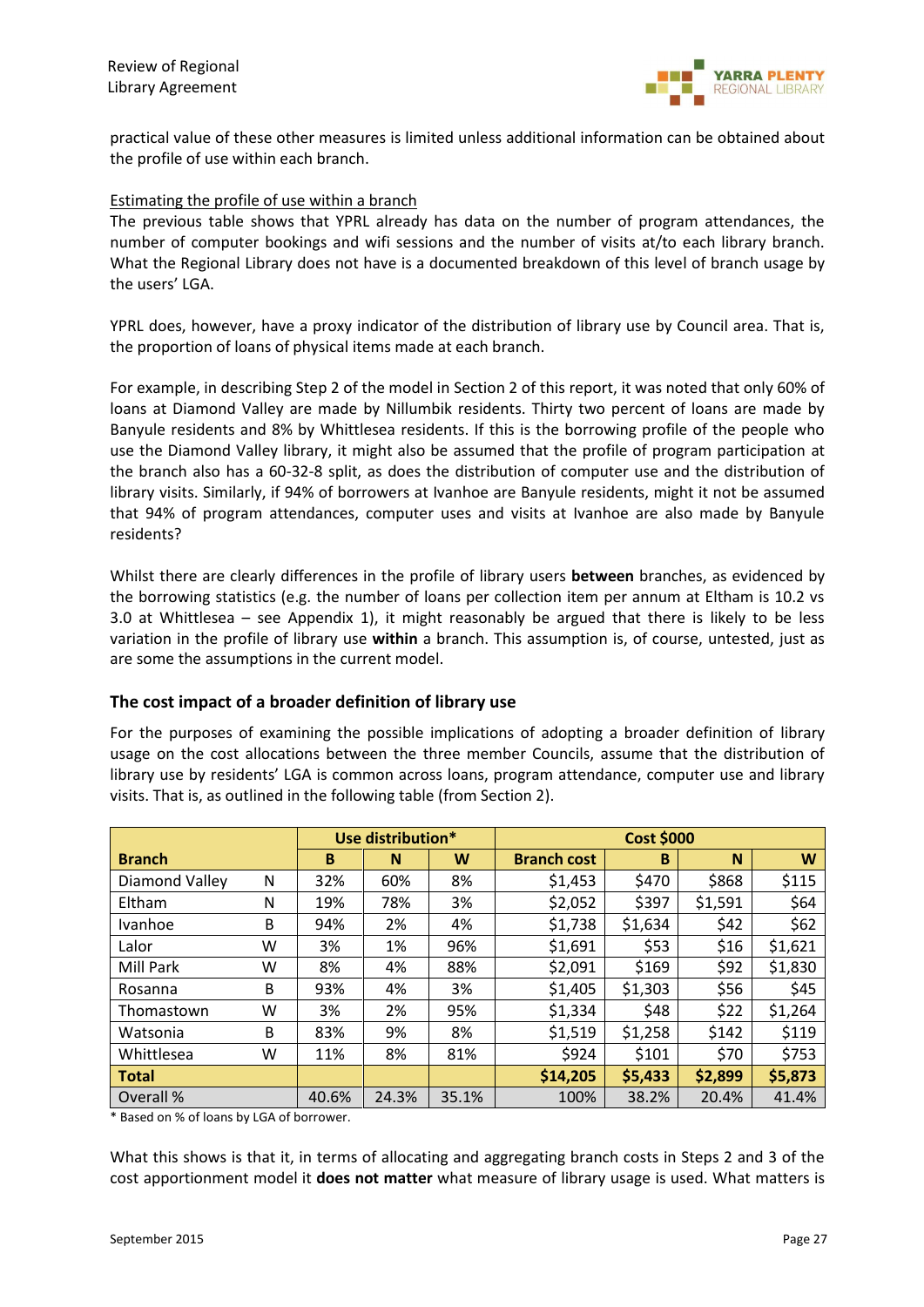

the distribution profile. That is, if it is assumed that Ivanhoe has a 94-2-4 split, then the \$1.738 million cost of providing branch services will be split 94-2-4.

However, the choice of usage measure **does matter** on the income side of the model. In Step 5 of the model it is the overall usage distribution that factors in to the apportionment of income – not the branch by branch figures, as shown in the following tables.

|                |         | Loans | Program    |       |          | Computer/wifi | <b>Library visits</b> |       |  |
|----------------|---------|-------|------------|-------|----------|---------------|-----------------------|-------|--|
|                |         |       | attendance |       | sessions |               |                       |       |  |
| <b>Branch</b>  | No.     | %     | No.        | %     | No.      | %             | No.                   | %     |  |
| Diamond Valley | 205731  | 9.9%  | 12440      | 8.9%  | 23941    | 5.1%          | 82044                 | 5.9%  |  |
| Eltham         | 407771  | 19.6% | 15401      | 11.0% | 60586    | 12.9%         | 250024                | 17.9% |  |
| <b>Ivanhoe</b> | 278628  | 13.4% | 17389      | 12.4% | 64985    | 13.8%         | 169103                | 12.1% |  |
| Lalor          | 191492  | 9.2%  | 19167      | 13.7% | 73259    | 15.6%         | 211219                | 15.1% |  |
| Mill Park      | 394388  | 19.0% | 33472      | 23.9% | 101288   | 21.6%         | 218674                | 15.6% |  |
| Rosanna        | 226338  | 10.9% | 10827      | 7.7%  | 35410    | 7.5%          | 135293                | 9.7%  |  |
| Thomastown     | 103165  | 5.0%  | 11362      | 8.1%  | 59141    | 12.6%         | 151981                | 10.9% |  |
| Watsonia       | 231985  | 11.2% | 13785      | 9.9%  | 48102    | 10.2%         | 145276                | 10.4% |  |
| Whittlesea     | 37058   | 1.8%  | 5944       | 4.3%  | 2715     | 0.6%          | 35887                 | 2.6%  |  |
| Total          | 2076556 | 100%  | 139787     | 100%  | 469427   | 100%          | 1399501               | 100   |  |

|                                 |                                  |                  | Use distribution* |             |  |  |  |  |  |
|---------------------------------|----------------------------------|------------------|-------------------|-------------|--|--|--|--|--|
| <b>Type of library use</b>      | <b>Banyule</b>                   | <b>Nillumbik</b> | Whittlesea        | <b>YPRL</b> |  |  |  |  |  |
| Loans of physical items         | 40.6%                            | 24.3%            | 35.1%             | 100%        |  |  |  |  |  |
| Program attendance              | 35.2%                            | 17.0%            | 47.8%             | 100%        |  |  |  |  |  |
| Computer/wifi sessions          | 35.4%                            | 16.0%            | 48.6%             | 100%        |  |  |  |  |  |
| Library visits                  | 36.7%                            | 20.2%            | 43.1%             | 100%        |  |  |  |  |  |
| Population (for reference)      | 33.4%                            | 16.7%            | 49.8%             | 100%        |  |  |  |  |  |
|                                 | <b>Income distribution \$000</b> |                  |                   |             |  |  |  |  |  |
| State Government Grant \$000    |                                  |                  |                   | \$2,209     |  |  |  |  |  |
| Direct income \$000             |                                  |                  |                   | \$697       |  |  |  |  |  |
| <b>Total distributed income</b> |                                  |                  |                   | \$2,906     |  |  |  |  |  |
|                                 |                                  |                  |                   |             |  |  |  |  |  |
| Loans of physical items         | \$1,180                          | \$705            | \$1,021           | \$2,906     |  |  |  |  |  |
| <b>Current measure</b>          |                                  |                  |                   |             |  |  |  |  |  |
|                                 |                                  |                  |                   |             |  |  |  |  |  |
| Program attendance              | \$1,023                          | \$494            | \$1,389           | \$2,906     |  |  |  |  |  |
| Impact on modelled income       | ( \$157)                         | (5211)           | \$368             | \$0         |  |  |  |  |  |
|                                 |                                  |                  |                   |             |  |  |  |  |  |
| Computer/wifi sessions          | \$1,029                          | \$465            | \$1,412           | \$2,906     |  |  |  |  |  |
| Impact on modelled income       | ( \$151)                         | (5240)           | \$391             | \$0         |  |  |  |  |  |
|                                 |                                  |                  |                   |             |  |  |  |  |  |
| Library visits                  | \$1,066                          | \$587            | \$1,253           | \$2,906     |  |  |  |  |  |
| Impact on modelled income       | (\$114)                          | (5118)           | \$232             | \$0         |  |  |  |  |  |

\* Overall use distribution is that which is determined once the branch totals are distributed according to branch usage and then summed by LGA.

What becomes evident when alternative measures of library usage are considered is that the overall distribution of loans by LGA is quite different to the distribution of other library uses. Banyule residents make 40.6% of the loans but are estimated to use only 35% to 37% of other library services. Whereas, Whittlesea residents make 35.1% of loans but are much more likely to be using the library to attend programs (47.8%) or access the computers and wifi (48.6%), in line with the regional population.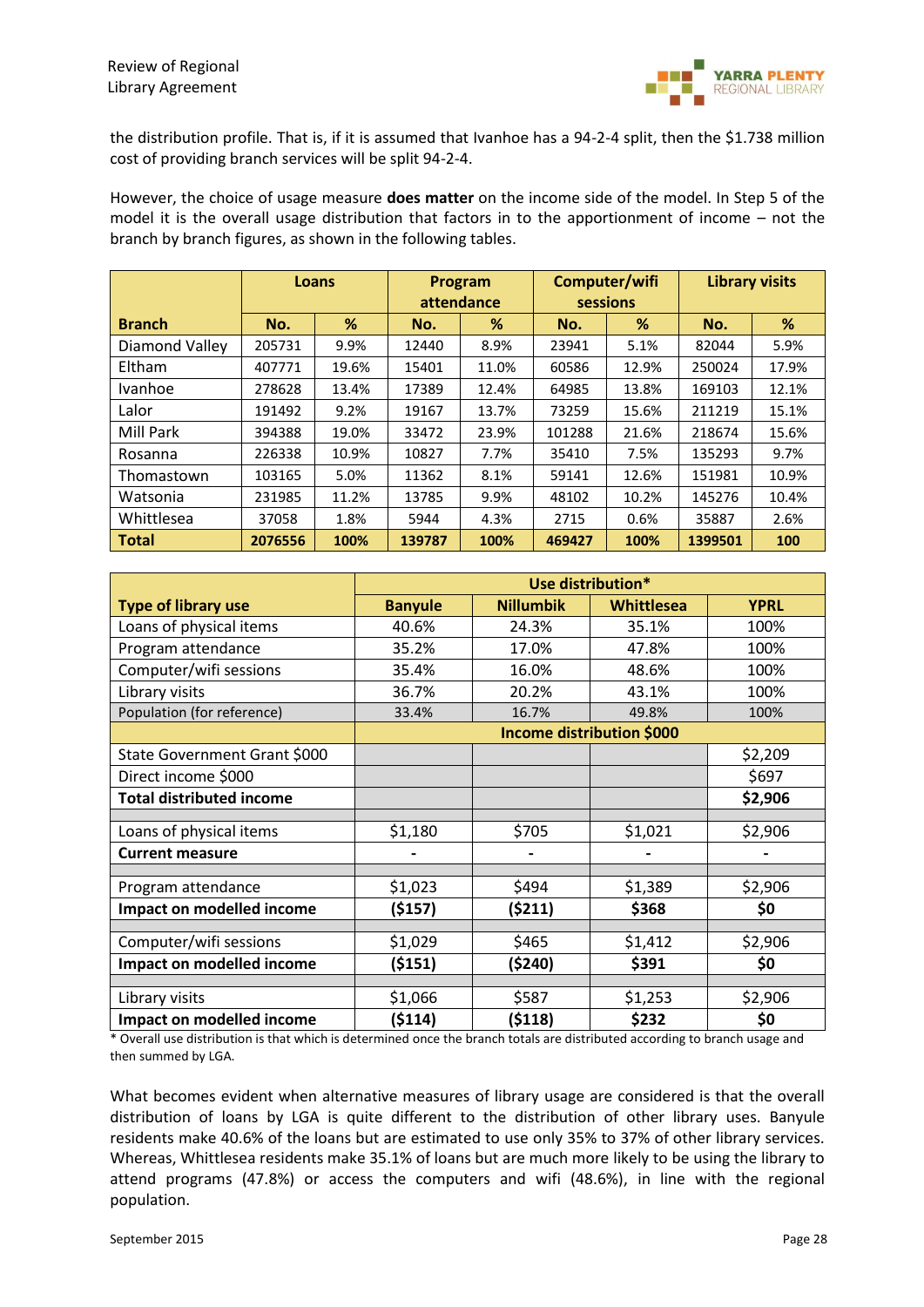

If program attendance were the sole measure of library usage (as opposed to loans), the total usage cost apportioned to each member Council would not change. However, because the model has a concentrated focus on use as the means of apportioning both cost and income, the return of the State Government Grant and other direct income to Councils would change. In this case, Banyule would receive \$157,000 less and Nillumbik \$211,000 less than under the current loans-based model because their residents use less of the program services provided by the library. Whittlesea, whose residents are relatively greater users of library programs would receive \$368,000 more than at present (the net impact being \$0 under the fixed cost model).

Similarly, if use of computers was the sole measure of usage Whittlesea would contribute \$391,000 less than at present with the lesser using Councils Banyule and Nillumbik contributing more. So too if library visits were the usage measure, Whittlesea would pay less and Banyule and Nillumbik would pay more.

#### **Conclusion**

Having loans of physical collection items as the sole measure of library usage in the YPRL cost apportionment model fails to recognise the much broader range of services offered by a modern library – services that are highly valued and regularly used by different cohorts of the population. To the extent that it is possible the cost apportionment model should use a broader definition of library usage. This broader definition would still include loans as the primary measure, but might also incorporate other measures of use. For example, and as an arbitrary split of use, there being no relevant industry standard or accepted definition:

- 50% of use = loans of physical collection items
- 25% of use = attendance at library programs
- $\blacksquare$  25% of use = use of computers and wifi.

While a number of alternative measures of library use can be easily identified, and use by branch measured, the methods for definitively determining the profile of within branch use by LGA do not yet exist, and even if they were to be implemented might negatively influence use of the library services.

However, a proxy measure of the distribution of library use within branches does exist (loans by LGA) and, subject to further practical testing of its applicability, might be used to apportion costs and income within the YPRL model.

Based: i) on current and historical usage statistics; and ii) on using the proxy measure of within branch use, the impact of this broader definition of library use would mean that each Council's total cost of using library services would be unchanged, but that the State Government Grant and direct income would be reallocated with:

- Banyule contributing an extra \$77,000 per annum
- Nillumbik contributing an extra \$113,000 per annum
- Whittlesea contributing \$190,000 less per annum.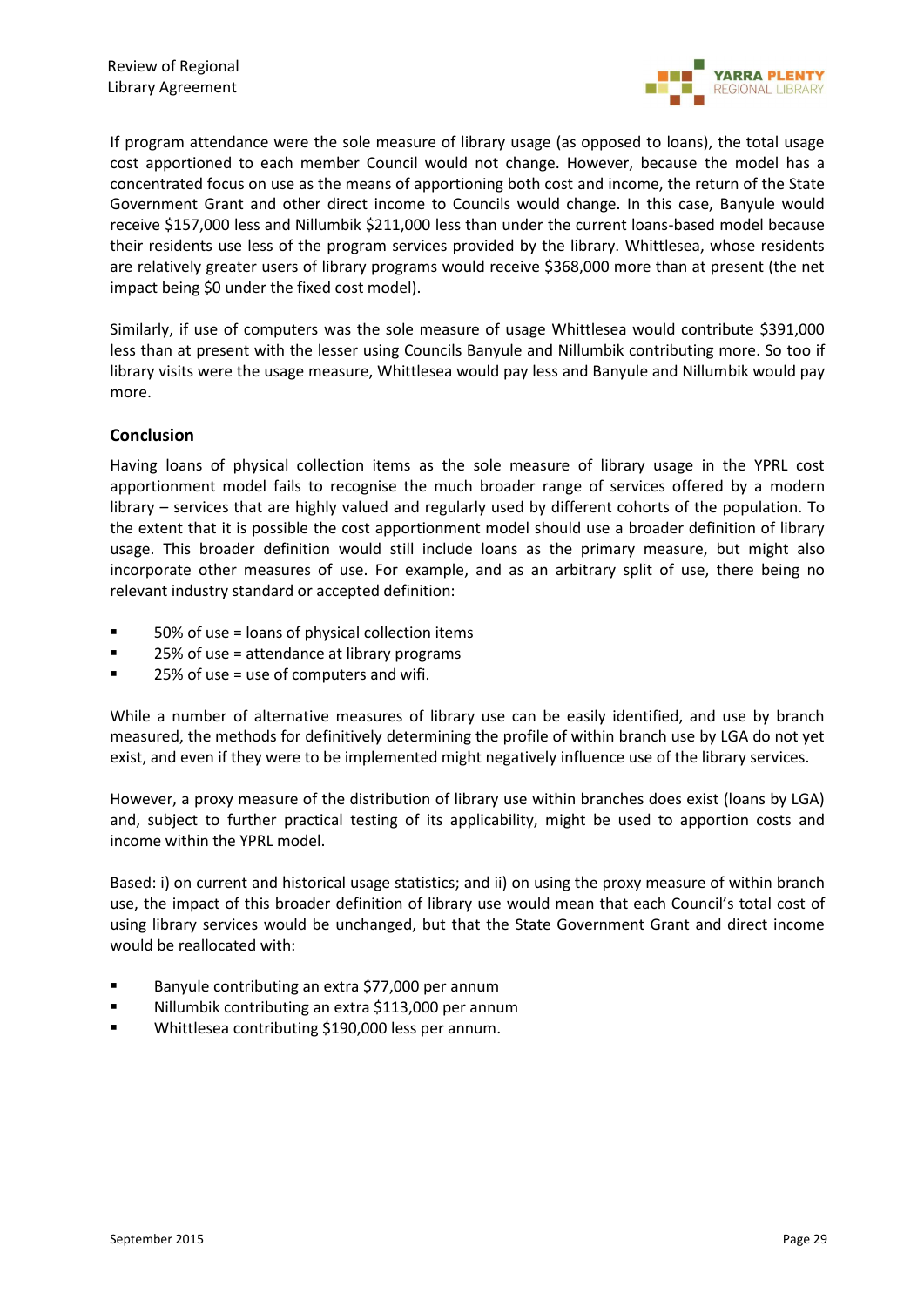

# **8. ISSUE 2 – STATE GOVERNMENT GRANT**

#### **Library funding**

The State Government provides a grant to every Victorian Council to support provision of public library services. From a total pool of money allocated in the State Budget for this purpose, the amount given to each LGA is determined on the basis of population characteristics.

In distributing the funding the State Government advice states:

*87.5% of the total State Government funding pool is allocated between Councils on a per capita basis*

*12.5% of the funding pool is allocated on the basis of a flat amount per Council adjusted using Grants Commission weightings for remoteness, population dispersion, English proficiency, socio-economic disadvantage and ageing* 

*95% of the amount allocated to each service is designated as 'Core Funding'*

*5% of the amount allocated is designated as 'Local Priorities Funding'.*

In 2015-16 the flat amount per Council (the 12.5% component) was \$59k, which after adjustments across all Victorian LGAs led to Whittlesea being allocated \$59k, Banyule \$53k and Nillumbik \$48k.

Beyond stating its method of determining the funding allocation and distinguishing between 'core' and 'local' priorities funding, the State Government does not dictate how the library grant is to be spent. To simplify its accounting and distribution of funds, for Regional Library Corporations the State Government sums the amount allocated to each LGA and makes one single payment to the regional library.

For 2015-16 the State Government Grant to YPRL's three member Councils totaled \$2,209k.

#### **Allocation of the State Government Grant**

In the 2010 review of the Yarra Plenty Regional Library Agreement the 'equitable' allocation of the State Government Grant was a point of contention between the member Councils. Whittlesea argued that the amount allocated to each Council should be returned to each Council as income that reduced their total cost of using the library. Banyule and Nillumbik argued that the total Grant amount should be returned to Council's in accordance with their relative use of library services. As agreement could not be reached within internal processes the matter was referred for arbitration.

The Arbitrator Mr Golvan concluded that:

*Allocation of funds based on library usage criteria in a regional library service seem to me to be a fairer and more consistent approach (than a population or collection offset approach).*

*It also ensures that the State Government funding is allocated for library purposes, which is the purpose of the recurrent annual funding.*

The 2010 Supplemental Agreement clearly differentiates calculation of the cost of providing library services from the treatment of income. The State Government Grant appears on the 'Income' side of the model, and is deducted once the total cost of using library services is determined.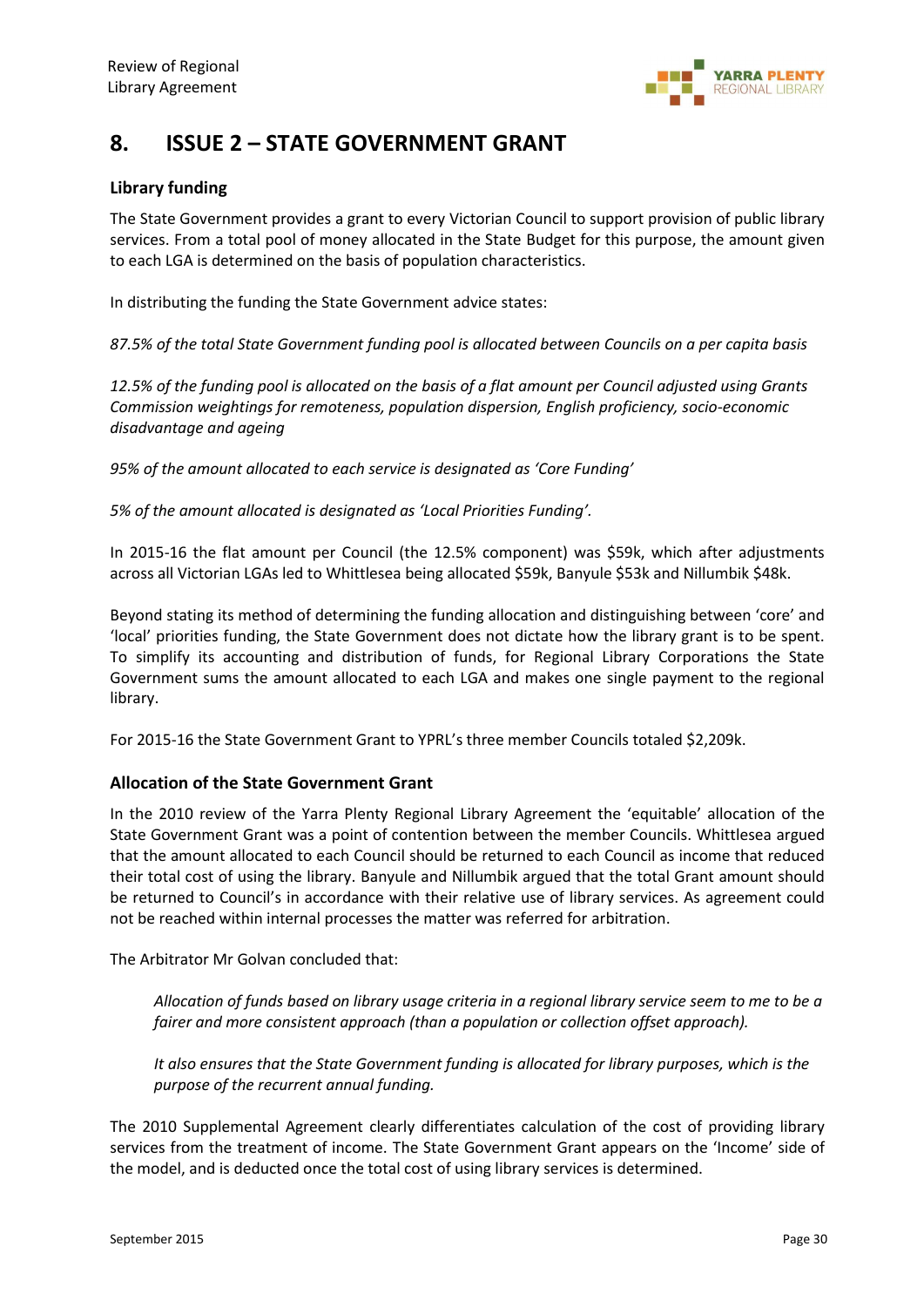

Pursuant to Mr Golvan's findings, the 2010 Supplemental Agreement states that:

*Each Council's annual financial contribution will be reduced by the amount of income it receives by way of State Government library grants.*

*All income from State Government library grants received by the Regional Library with reference to a Council will be credited by reference to the proportion which the usage of each Branch Library in that Council's municipal district bears to the total usage of all Branch Libraries in the region.*

In effect, consistent with YPRL's user pays approach to cost apportionment, in Step 5 of the model the 95% 'core funding' allocation is returned to member Councils in the proportion of their total use of the branch libraries, which as previously noted in 2015-16 was:

- 40.6% Banyule
- 24.3% Nillumbik
- 35.1% Whittlesea.

|              |       |       | <b>Grant Amount \$000</b> |        |       | RLA 'usage'<br>apportionment \$000 |       | <b>Variance \$000</b> |     |         |  |
|--------------|-------|-------|---------------------------|--------|-------|------------------------------------|-------|-----------------------|-----|---------|--|
| Year         | B     | N     | W                         | Total  | B     | N                                  | W     | B                     | N   | W       |  |
| 2011-12      | 645   | 347   | 827                       | 1,820  | 723   | 375                                | 721   | 78                    | 28  | (106)   |  |
| 2012-13      | 698   | 375   | 944                       | 2,017  | 712   | 476                                | 828   | 14                    | 102 | (116)   |  |
| 2013-14      | 711   | 378   | 1,010                     | 2,100  | 872   | 495                                | 733   | 161                   | 116 | (277)   |  |
| 2014-15      | 715   | 378   | 1,061                     | 2,155  | 854   | 495                                | 806   | 139                   | 117 | (256)   |  |
| 2015-16      | 735   | 389   | 1,076                     | 2,200  | 893   | 534                                | 773   | 158                   | 145 | (303)   |  |
| <b>Total</b> | 3,504 | 1,868 | 4,919                     | 10,290 | 4,054 | 2,376                              | 3,861 | 550                   | 508 | (1,058) |  |
|              |       |       |                           |        |       |                                    |       |                       |     |         |  |
| 2011-12      | 35.4% | 19.1% | 45.5%                     | 100%   | 39.7% | 20.6%                              | 39.6% |                       |     |         |  |
| 2012-13      | 34.6% | 18.6% | 46.8%                     | 100%   | 35.3% | 23.6%                              | 41.1% |                       |     |         |  |
| 2013-14      | 33.9% | 18.0% | 48.1%                     | 100%   | 41.5% | 23.6%                              | 34.9% |                       |     |         |  |
| 2014-15      | 33.2% | 17.6% | 49.2%                     | 100%   | 39.6% | 23.0%                              | 37.4% |                       |     |         |  |
| 2015-16      | 33.4% | 17.7% | 48.9%                     | 100%   | 40.6% | 24.3%                              | 35.1% |                       |     |         |  |
| <b>Total</b> | 34.0% | 18.2% | 47.8%                     | 100%   | 39.4% | 23.1%                              | 37.5% |                       |     |         |  |

\* Total 'core funding' excludes 5% 'local priorities funding'. Total amount may vary slightly from budget estimates in the cost apportionment model (e.g. \$10k in 2015-16) due to differences in timing of budget processes and grant funding. Any variation is addressed in annual accounting provisions.

Over the past five years Banyule has been allocated \$3.50 million by the State Government for 'core funding' of library services, or 34.0% of the total amount allocated to YPRL. Having used, on average, 39.4% of library services, Banyule has through the YPRL model been credited with \$4.05 million. Nillumbik's total Grant amount from the State Government is \$1.87 million, and it has received \$2.38 million back through the cost apportionment model. The State Government has allocated \$4.92 million to YPRL based on Whittlesea's growing population and its demographic characteristics. Through the loans-based usage model Whittlesea has received \$3.86 million in deductions from its contributions.

#### **A fair and equitable approach**

The simplest method of allocating the State Government Grant is to return to each Council the amount calculated for each Council by the State Government. That is, for example, if the State Government gives YPRL \$735k in core funding in 2015-16 based on Banyule's population profile then this is the amount which is deducted from Banyule's cost of using library services in Step 5 of the model. This approach: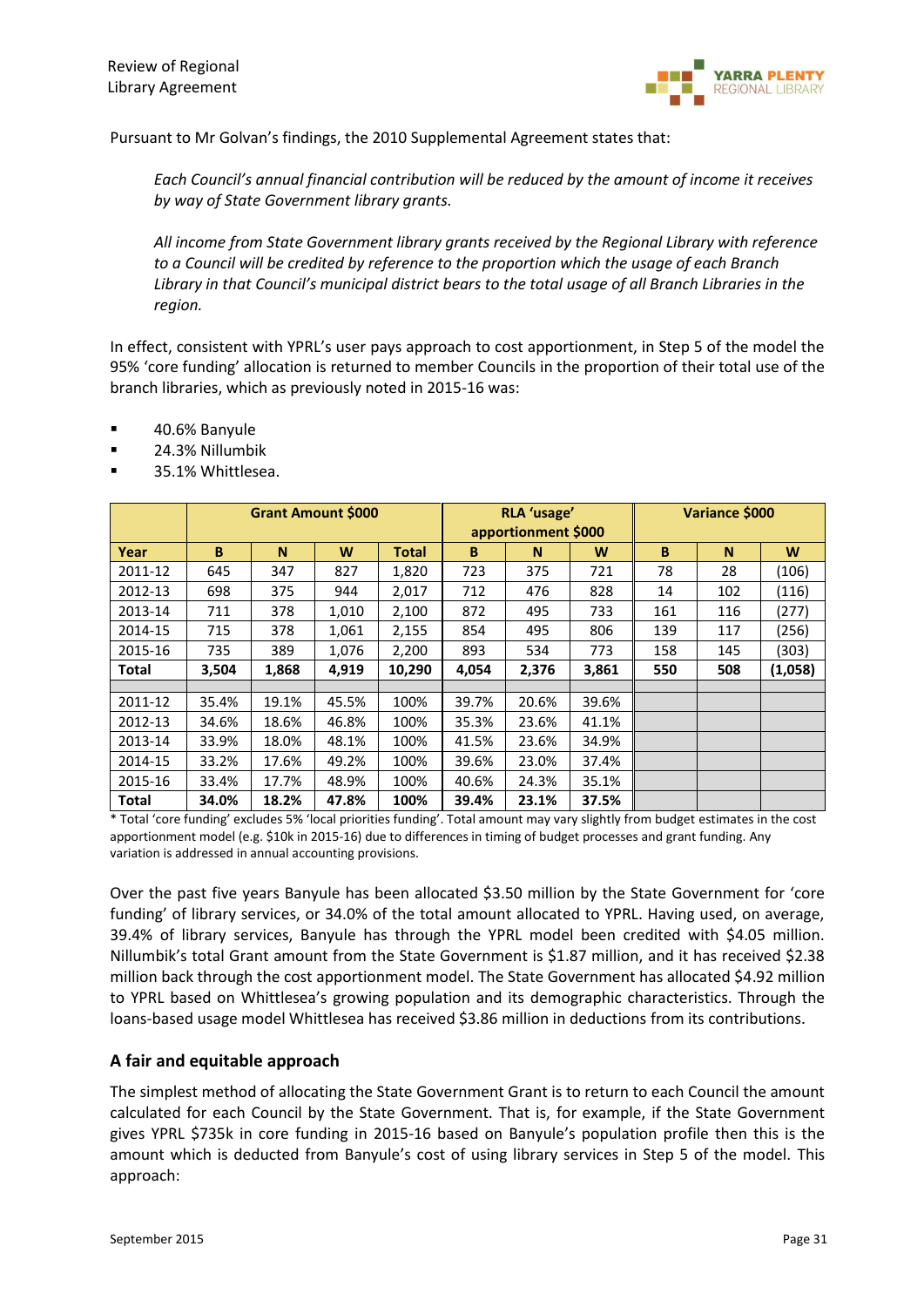

- is simple to understand, calculate and administer
- most closely reflects the method used by the State Government to calculate the amount per LGA
- **The directly and predictably enables each Council to reduce the cost of using library services.**

YPRL's cost apportionment model, however, for the most part adopts an approach that is premised on use of library services, and in particular determining net costs and allocating these between Councils on the basis of usage. It appears that the comprehensive focus on apportionment by usage in all other elements of the model contributed to Mr Golvan's conclusion that the model should also align the distribution of income with usage. Thus, the current model is slightly more complicated than it might be, but it has a greater degree of internal consistency.

In a normalised world where the profile of library use was consistent across different population cohorts and the only variant was the volume of use, which increased or decreased as the population did, the State Government's population-based approach and YPRL's usage-based approach would have produced similar results. In fact, if the YPRL model had in the past five years adopted a broader definition of library usage (as discussed against Issue 3, Section 7), it is likely that the amounts allocated to each Council by the State Government and the amounts deducted by the model from each Council's usage cost would have been very close. This is because library uses such as program attendance, computer use and visits are more aligned to the general population distribution than readership and borrowing of collection items – which has been the model's sole measure of library usage.

Ultimately, the method of allocating the State Government Grant is a decision for the YPRL Board. The State Government does not define how the funding should be distributed.

Also, it is understood that there is no single approach to this issue that is favoured by other regional libraries. The different approaches used include allocating the Grant amount:

- **Example 2** directly back to member Councils
- to member Councils as a share of the population
- to member Councils as a share of total costs (which are typically calculated using cost drivers and usage measures like those in the YPRL model).

#### **Conclusion**

Crediting the State Government Grant amount back to member Councils as a deduction from their total cost of using library services is the simplest and fairest method of allocation.

| \$000<br><b>State Government Grant</b> | <b>Banyule</b> | <b>Nillumbik</b> | <b>Whittlesea</b> | Total   |
|----------------------------------------|----------------|------------------|-------------------|---------|
| Current usage approach                 | \$897          | \$536            | \$776             | \$2,209 |
| Direct credit of allocated amount      | \$738          | \$391            | \$1,080           | \$2,209 |
| Impact of changed approach             | ( \$159)       | (5145)           | \$304             | \$0     |

Under this approach Whittlesea would have its total use cost reduced by an additional \$304k, with Banyule receiving \$159k less of the State Government Grant and Nillumbik \$145k less.

If the YPRL Board wishes to retain consistency with its user pays approach to cost apportionment, as occurs on the cost side of the model and should continue for the allocation of other direct income, allocation of the State Government Grant on the basis of usage is appropriate, although a broader definition of library usage should be considered (see Section 7).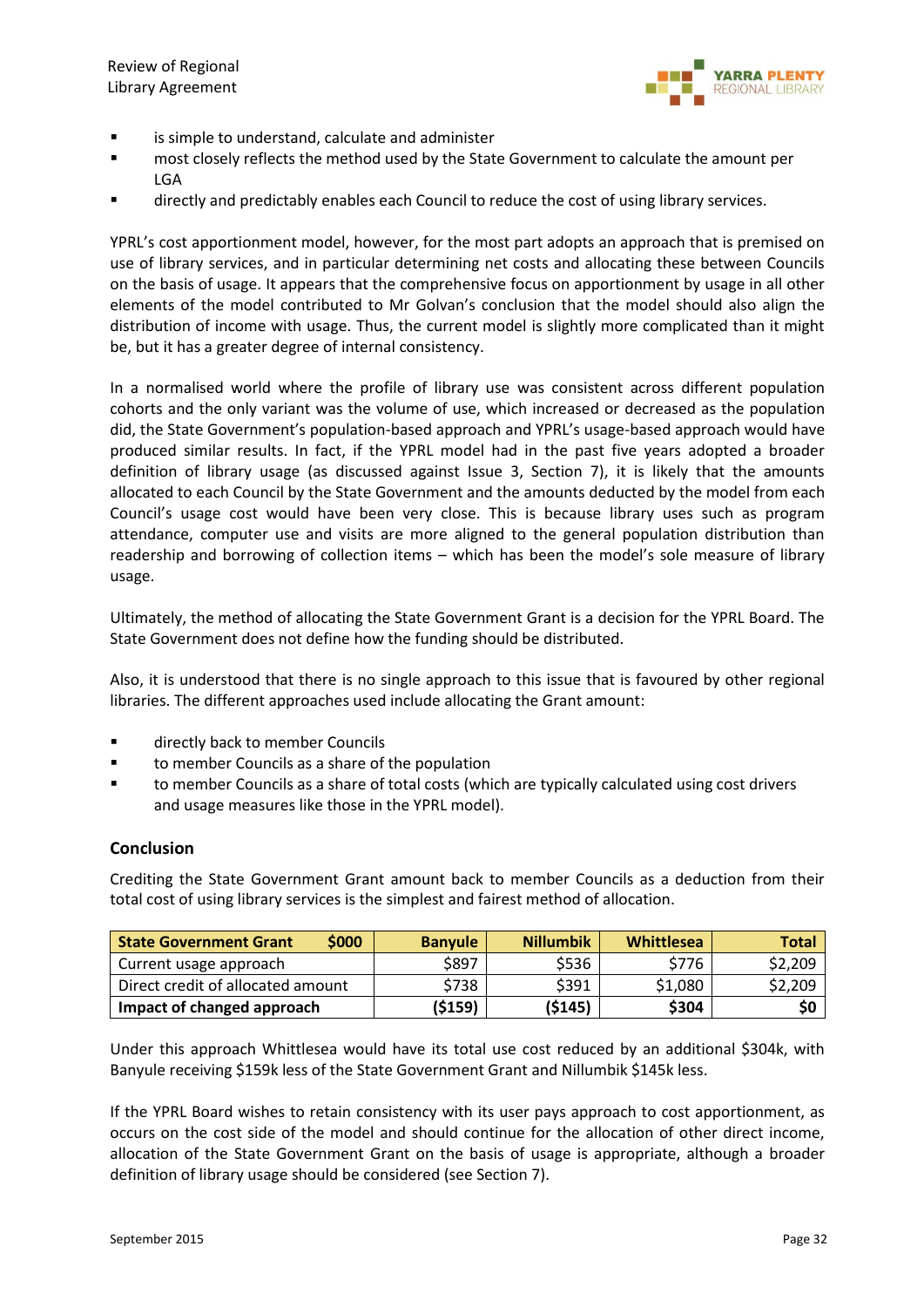

# **9. CONCLUSIONS AND RECOMMENDATIONS**

### **9.1. Conclusions**

#### **Review of the Regional Library Agreement**

Yarra Plenty Regional Library reviews its Regional Library Agreement every five years. Analysis of the Agreement aims to ensure:

- that it fairly captures the actual costs of each component of the library service
- that it fairly captures direct and indirect costs for each branch
- that costs are transparently and fairly apportioned according to usage.

In particular, the 2015 review was to examine a number of issues related to the definition and working of the YPRL cost apportionment model, as outlined in the 2010 Supplemental Agreement. These included:

- 1. Insufficient understanding of the workings of the current (and perceived to be complicated) cost apportionment model.
- 2. Inequities in the allocation of LSS administration costs, especially for smaller branches.
- 3. Sensitivity of the model to shifts in usage that influence member Councils' ability to budget for a predictable cost of using library services.
- 4. The use of loans of physical items as the sole measure of library usage, ignoring the many other ways in which people use a modern library.
- 5. Allocation of the State Government Grant for libraries.

The review has involved thorough analysis of the YPRL cost apportionment model, as well as consultation with relevant stakeholders including Library Board members, member Council CEOs and Directors and YPRL senior staff.

#### **Key findings**

The review has found that YPRL's cost apportionment model is perhaps the most sophisticated model currently in use among Victoria's regional library corporations. The reason for this is that the YPRL model explicitly and consistently has an emphasis on library usage as the defining driver of cost allocation and apportionment.

The YPRL cost apportionment methodology is a user pays model. It employs a selection of relevant cost drivers to determine the cost of providing services at each branch. Then it applies usage statistics to apportion costs at branch level, to apportion costs at a regional level, and finally to apportion revenues at a Council level. In effect, the model explicitly charges each Council for their residents' use of the library (not the cost of the Council providing library services to its residents). That is, the more the residents of any LGA use the library (actually – the more loans of physical collection items they make), the greater that LGA's share of the total fixed cost of service provision.

The model is at the same time both conceptually simple and mathematically quite complex. However, it is important that Board members and member Council's understand how the model works – and how the contribution they are apportioned each year has been derived.

Analysis of the cost model and each of the highlighted issues has identified areas for refinement. These do not substantially change the conceptual basis of the user pays model, but are suggested as ways to improve the integrity and transparency of the model in its contemporary setting, without introducing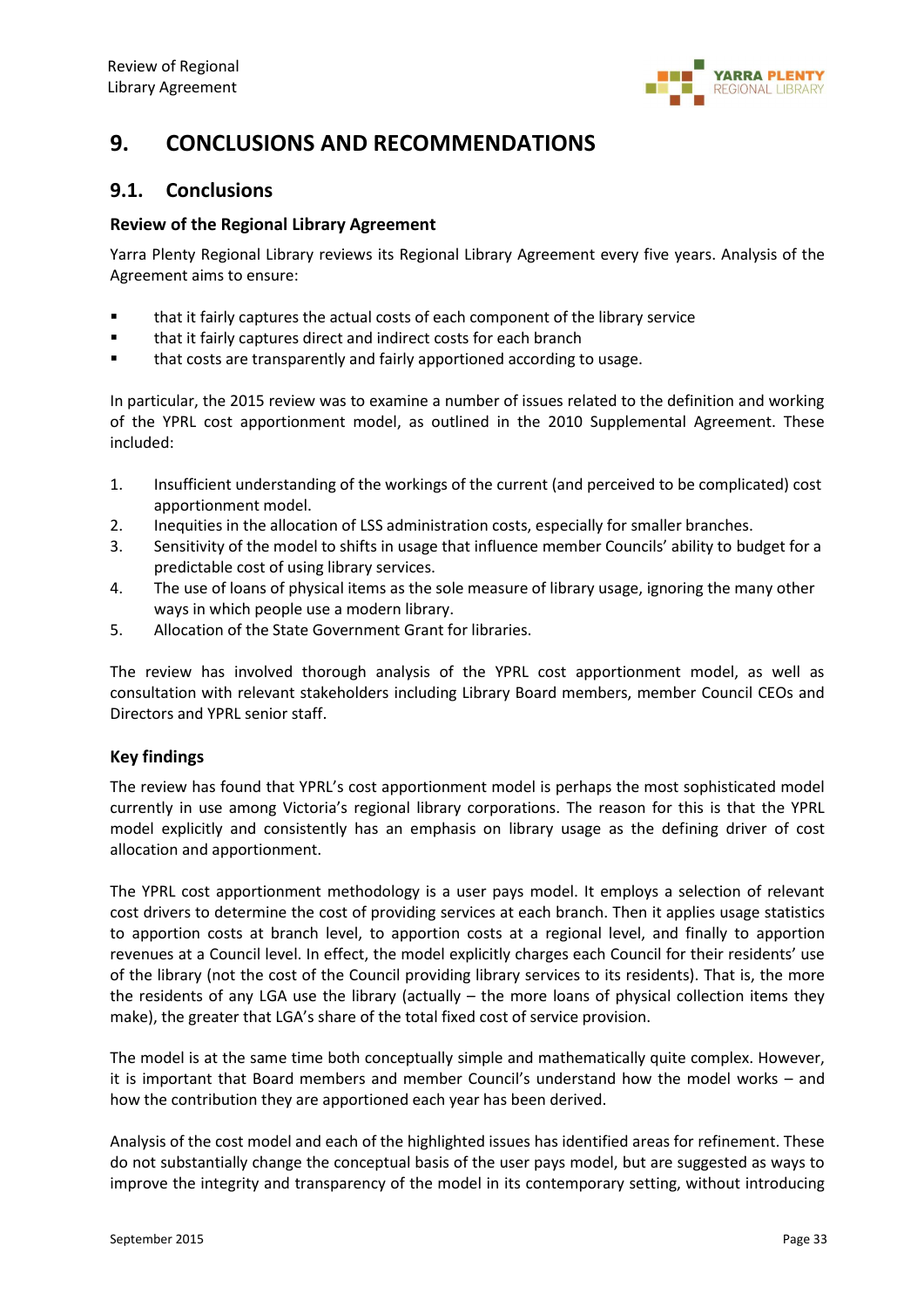

unnecessary or undue complexity to the model. Most importantly, it is recommended that YPRL endeavour to broaden the definition of usage used on both the cost and income side of the model to incorporate library uses other than just loans.

### **9.2. Recommendations**

The following recommendations are made to enhance the fairness, integrity and transparency of YPRL's cost apportionment model as defined in its 2010 Supplemental Agreement.

#### **Recommendation 1**

That YPRL ensure that its induction processes for new Board members include a clear explanation of the workings of the cost apportionment model. This explanation should, at a minimum, include:

- an outline of the key steps in the calculation and apportionment of income and expenditure
- a 'worked' example of the key inputs and outputs from the model, using data from the most recently completed round of annual model calculations
- emphasis on the implications of having a service usage model (as distinct from a service provision model).

#### **Recommendation 2**

a) That LSS executive management costs be separated from LSS administration costs and apportioned equally between member Councils.

b) That salaries and on-costs related to community engagement, collections, IT and organisational development functions that are currently included in LSS administration be reallocated to the respective cost area and distributed between branches in line with the cost drivers that are already used in the model.

c) That the balance of LSS administration costs be apportioned equally to each YPRL branch.

#### **Recommendation 3**

That YPRL's cost apportionment model be adjusted to allocate community engagement costs to branches on the basis of total attendance at library programs at each branch.

#### **Recommendation 4**

That YPRL's cost apportionment model be adjusted to determine the usage profile at each branch (and overall) as the average annual figure over the past three calendar years.

That is, calculation of cost contributions for the 2016-17 financial year would be undertaken in January 2016 based on the average of annualised usage data from January 2013 to December 2015.

#### **Recommendation 5**

That YPRL's cost apportionment model be adjusted to recognise a broader and more relevant definition of library use. That is, in allocating both costs and income the model allocate:

- 50% on the basis of loans of physical collection items
- 25% on the basis of attendance at library programs
- 25% on the basis of the number of computer and wifi sessions.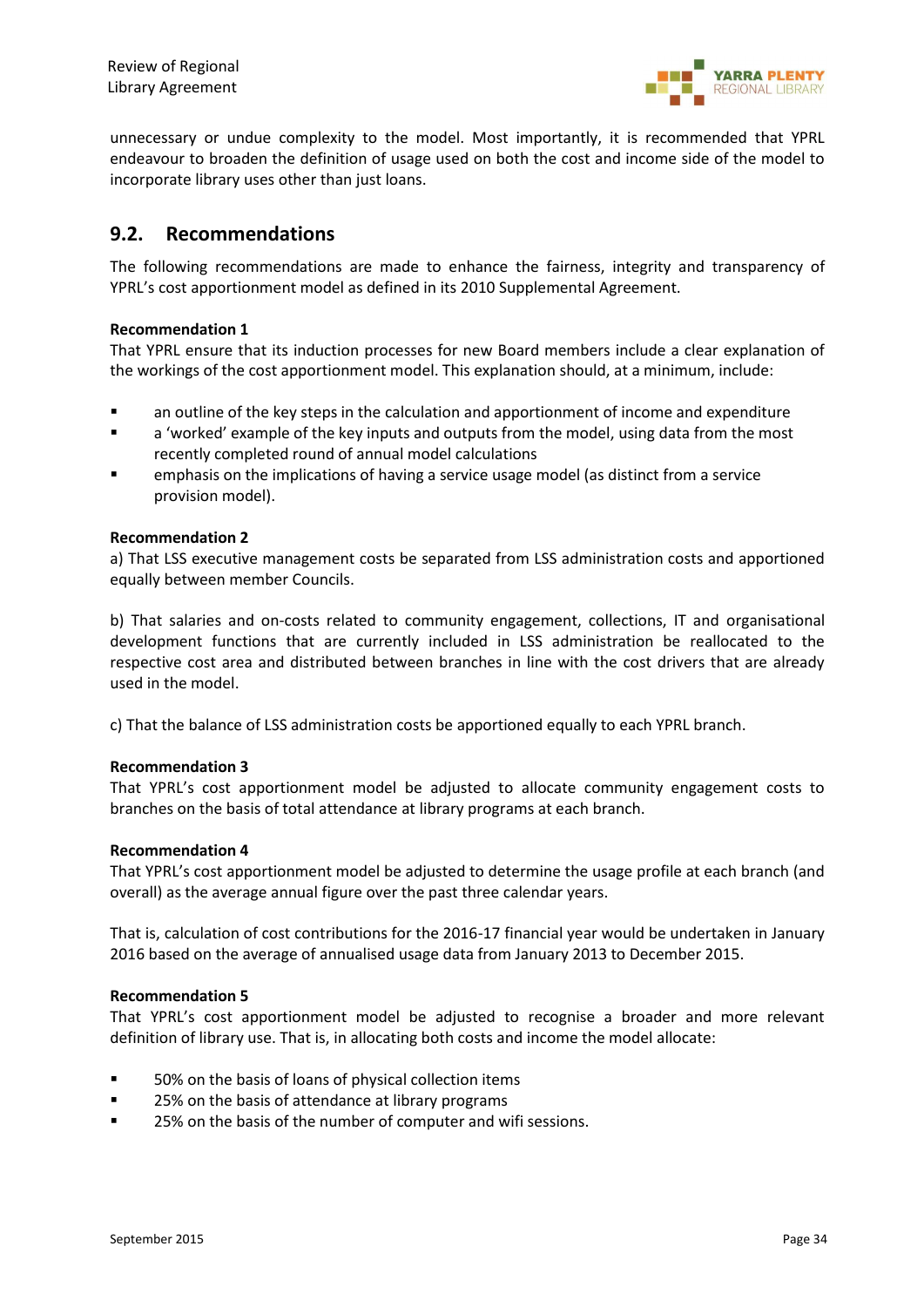

#### **Recommendation 6**

a) That in the absence of more definitive data the YPRL cost apportionment model use the distribution of loans by LGA at branch level as a proxy indicator of within branch library use for both program attendance and computer use.

b) That YPRL undertake further testing of library attendance and computer use by user's residential location to validate the use of the proxy indicator or establish separate profiles of within branch use by LGA.

#### **Recommendation 7**

That YPRL's cost apportionment model be adjusted so that the amount of the State Government Grant provided to YPRL and attributed to each Council be deducted from each Council's cost of using library services.

#### **Recommendation 8**

That there be no change to the method of allocating direct income in the model, other than any change arising from the adoption of Recommendation 6.

### **9.3. Net effect of recommendations on 2015-16 cost apportionment**

In 2015-16 the YPRL cost apportionment model determined that the total cost of using branch services would be \$14.2 million, with the total cost of service usage \$14.8 million. After deductions of the State Government Grant, direct and other income the total cost of using library services was \$11.8 million. The City of Whittlesea contributed \$4.9 million, Banyule \$4.4 million and Nillumbik \$2.5 million.

If the recommendations made as a result of the 2015 review of the Regional Library Agreement had been factored into the 2015-16 calculations the net result would not have changed the total cost and income amounts (the model fixing these amounts and then being a cost apportionment model). It would, however, have affected each Council's share of the overall usage cost.

As indicated throughout this report, the recommendations influence each Council's net cost of using library services. Some recommendations have quite a small impact on the overall cost share per Council, but represent a better and/or more consistent way of apportioning costs. Others have a significant impact on the apportionment of costs – notably the treatment of the State Government Grant (net \$304k), a broader definition of usage (\$190k) and allocation of executive management costs (\$88k). The individual cost impact of each recommendation is shown in the following table.

|                | <b>Recommendation</b><br>\$000        | <b>Banyule</b> | <b>Nillumbik</b> | Whittlesea | <b>Total</b> |
|----------------|---------------------------------------|----------------|------------------|------------|--------------|
|                | Board member induction                |                |                  |            |              |
| 2a             | Executive management costs            | (\$31)         | \$88             | (557)      | \$0          |
| 2 <sub>b</sub> | Community engagement, collections, IT | (\$11)         | \$17             | (\$6)      | \$0          |
|                | and organisational development costs  |                |                  |            |              |
| 2c             | LSS administration costs              |                |                  |            |              |
| 3              | Community engagement cost driver      | (57)           | (\$3)            | \$10       | \$0          |
| 4              | 3 year average usage data             | (\$4)          | (513)            | \$17       | \$0          |
| 5              | Broader definition of cost usage      | \$77           | \$113            | (5190)     | \$0          |
| 6a             | Loans as proxy indicator of usage     |                |                  |            |              |
| 6b             | Testing of usage indicators           |                |                  |            |              |
| 7              | <b>State Government Grant</b>         | \$159          | \$145            | ( \$304)   | \$0          |
| 8              | Direct income                         |                |                  |            |              |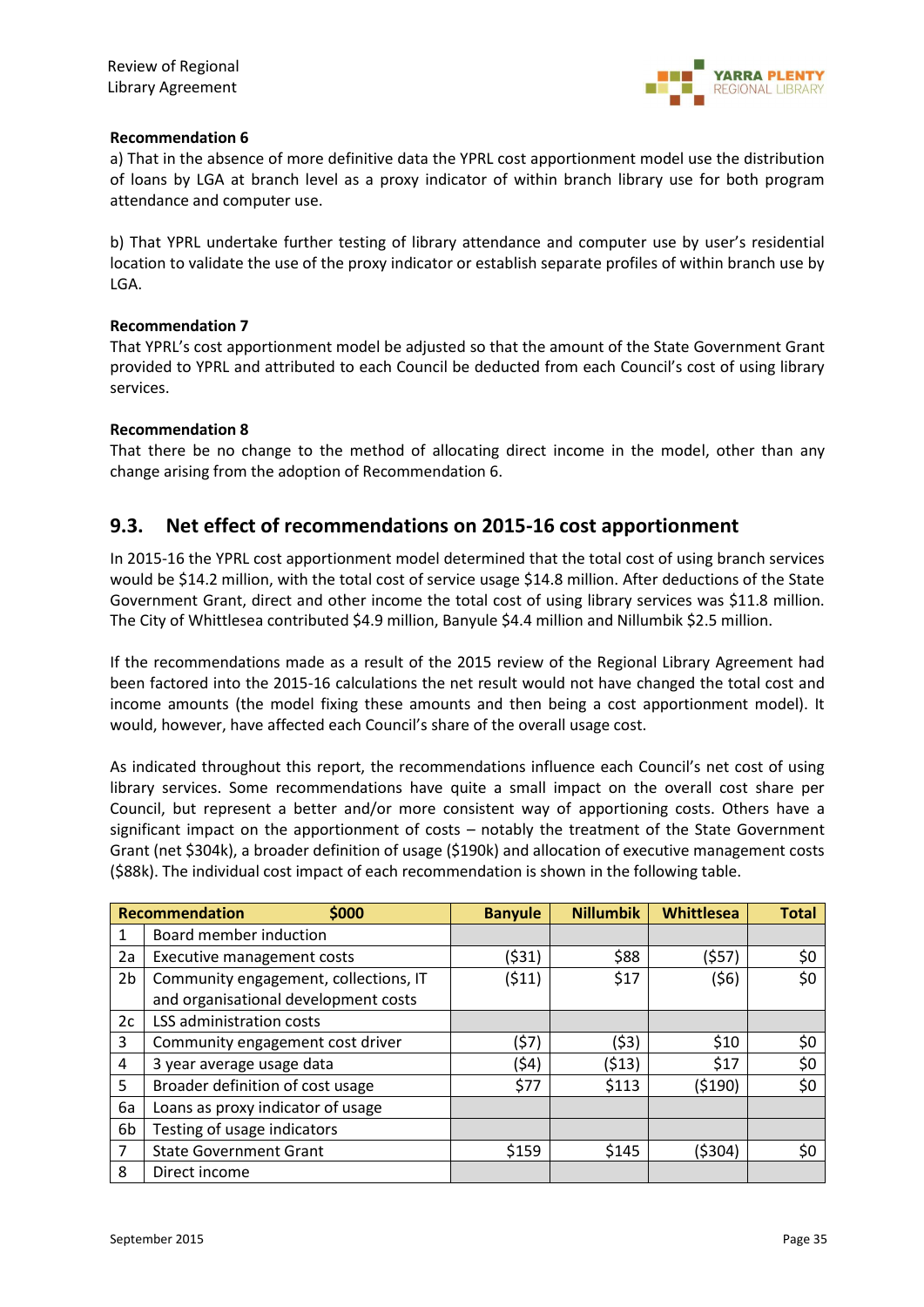

However, it should be understood that due to the nature of the YPRL cost apportionment model some of the recommendations are inter-related. For example, as discussed in Section 5.2, changing the cost driver for allocating community engagement costs to branches (Recommendation 3) would have an impact on the outcome of Recommendation 2b which increases the reported cost of community engagement activities. More significantly, there is considerable overlap in the effects of Recommendations 5 and 7 (the two recommendations with the individually greatest cost impact), such that the combined effect is less than the sum of the two separate actions.

Overall, the net effect of adopting **all recommendations** from the review in the 2015-16 cost apportionment model would have been to:

- increase Banyule's contribution by \$104k (an increase of 2.4%)
- increase Nillumbik's contribution by \$254k (+ 10.2%)
- decrease Whittlesea's contribution by \$358k (-7.3%).

| \$000<br><b>Item</b>                       | <b>Banyule</b> | <b>Nillumbik</b> | Whittlesea | <b>Total</b> |  |  |  |  |
|--------------------------------------------|----------------|------------------|------------|--------------|--|--|--|--|
| Current model                              |                |                  |            |              |  |  |  |  |
| Total cost                                 | \$5,576        | \$3,205          | \$6,017    | \$14,798     |  |  |  |  |
| Total income                               | \$1,181        | \$706            | \$1,083    | \$2,970      |  |  |  |  |
| <b>Total contribution</b>                  | \$4,395        | \$2,499          | \$4,934    | \$11,828     |  |  |  |  |
| Adoption of all recommendations            |                |                  |            |              |  |  |  |  |
| Total cost                                 | \$5,503        | \$3,286          | \$6,009    | \$14,798     |  |  |  |  |
| Total income                               | \$1,004        | \$533            | \$1,433    | \$2,970      |  |  |  |  |
| <b>Total contribution</b>                  | \$4,499        | \$2,753          | \$4,576    | \$11,828     |  |  |  |  |
| Net impact of adopting all recommendations |                |                  |            |              |  |  |  |  |
| Total cost                                 | (573)          | \$81             | (58)       | \$0          |  |  |  |  |
| Total income                               | (\$177)        | (5173)           | \$350      | \$0          |  |  |  |  |
| <b>Total contribution</b>                  | \$104          | \$254            | ( \$358)   | \$0          |  |  |  |  |
| % impact on total contribution             | $+2.4%$        | $+10.2%$         | $-7.3%$    |              |  |  |  |  |

The explanation for the changes can be summarised in three points. That is, the cost apportionment model that YPRL has used for the past five years has:

- **Inked apportionment of the State Government Grant to usage (and in fact linked it to one** particular form of usage that is not solely representative of the variety of uses of a modern library)
- favoured Council's with high levels of loans and relatively lower use of library programs, technology access and other services
- benefited Council's with a small number of branches, which has reduced their share of the cost of Regional Library management.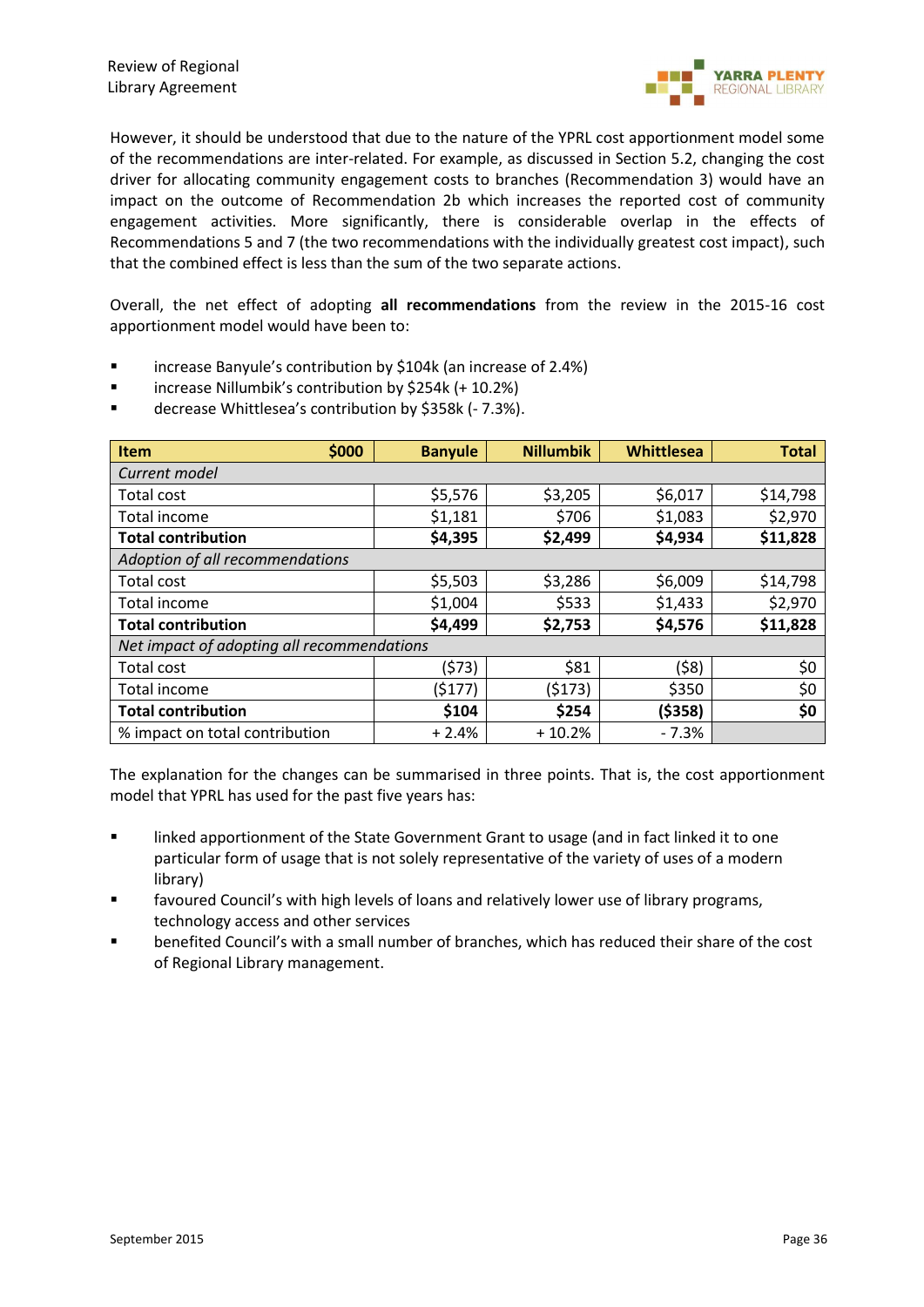

### **APPENDIX 1. BRANCH METRICS**

Key branch metrics from the 2015-16 cost apportionment model are presented in the following table.

| <b>Measure</b>                                  | D. Valley | <b>Eltham</b> | <b>Ivanhoe</b> | Lalor   | <b>Mill Park</b> | <b>Rosanna</b> | <b>Thomastown</b> | <b>Watsonia</b> | Whittlesea | <b>Branches</b> |
|-------------------------------------------------|-----------|---------------|----------------|---------|------------------|----------------|-------------------|-----------------|------------|-----------------|
| Step 1 - Calculate branch costs                 |           |               |                |         |                  |                |                   |                 |            |                 |
| Cost drivers                                    |           |               |                |         |                  |                |                   |                 |            |                 |
| Staff (no. of EFT)                              | 6.0       | 11.1          | 8.4            | 7.4     | 10.2             | 6.7            | 5.1               | 7.5             | 4.3        | 66.8            |
| Collections (no. of items)                      | 45,600    | 53,200        | 52,300         | 52,200  | 67,200           | 41,200         | 34,100            | 35,900          | 16,600     | 398,200         |
| Computers (no. of PCs)                          | 26        | 59            | 48             | 51      | 54               | 26             | 44                | 35              | 11         | 354             |
| Staff (% of EFT)                                | 6.5%      | 12.1%         | 9.2%           | 8.0%    | 11.1%            | 7.3%           | 5.5%              | 8.2%            | 4.7%       | 72.6%           |
| Collections (% of items)                        | 11.1%     | 13.0%         | 12.8%          | 12.8%   | 16.4%            | 10.0%          | 8.3%              | 8.8%            | 4.0%       | 97.2%           |
| Computers (% of PCs)                            | 6.6%      | 15.1%         | 12.2%          | 13.0%   | 13.8%            | 6.6%           | 11.2%             | 8.9%            | 2.8%       | 90.3%           |
| Branch cost (\$000)                             |           |               |                |         |                  |                |                   |                 |            |                 |
| Staff                                           | 578       | 986           | 758            | 683     | 918              | 596            | 448               | 683             | 385        | 6,035           |
| Furniture/Utilities                             | 96        | 126           | 84             | 106     | 156              | 57             | 132               | 90              | 3          | 850             |
| Collections                                     | 306       | 357           | 351            | 350     | 451              | 276            | 228               | 241             | 111        | 2,671           |
| Computers                                       | 78        | 176           | 143            | 152     | 161              | 78             | 131               | 104             | 33         | 1,057           |
| Organisational development                      | 13        | 24            | 18             | 16      | 22               | 15             | 11                | 16              | 9          | 144             |
| Community engagement                            | 23        | 23            | 23             | 23      | 23               | 23             | 23                | 23              | 23         | 211             |
| Administration                                  | 360       | 360           | 360            | 360     | 360              | 360            | 360               | 360             | 360        | 3,237           |
| <b>Total branch cost</b>                        | \$1,453   | \$2,052       | \$1,738        | \$1,691 | \$2,091          | \$1,405        | \$1,334           | \$1,519         | \$924      | \$14,205        |
| Step 2 - Apportion branch costs by branch usage |           |               |                |         |                  |                |                   |                 |            |                 |
| Usage (no. of loans)                            |           |               |                |         |                  |                |                   |                 |            |                 |
| Banyule                                         | 66,553    | 78,900        | 262,007        | 6,009   | 31,829           | 210,002        | 3,716             | 192,156         | 4,044      | 855,216         |
| Nillumbik                                       | 122,868   | 316,249       | 6,727          | 1,825   | 17,415           | 9,021          | 1,704             | 21,627          | 2,823      | 500,259         |
| Whittlesea                                      | 16,310    | 12,622        | 9,894          | 183,658 | 345,144          | 7,315          | 97,745            | 18,202          | 30,191     | 721,081         |
| Total                                           | 205,731   | 407,771       | 278,628        | 191,492 | 394,388          | 226,338        | 103,165           | 231,985         | 37,058     | 2,076,556       |
| Usage (% of loans)                              |           |               |                |         |                  |                |                   |                 |            |                 |
| Banyule                                         | 32%       | 19%           | 94%            | 3%      | 8%               | 93%            | 3%                | 83%             | 11%        | 40.6%           |
| Nillumbik                                       | 60%       | 78%           | 2%             | 1%      | 4%               | 4%             | 2%                | 9%              | 8%         | 24.3%           |
| Whittlesea                                      | 8%        | 3%            | 4%             | 96%     | 88%              | 3%             | 95%               | 8%              | 81%        | 35.1%           |